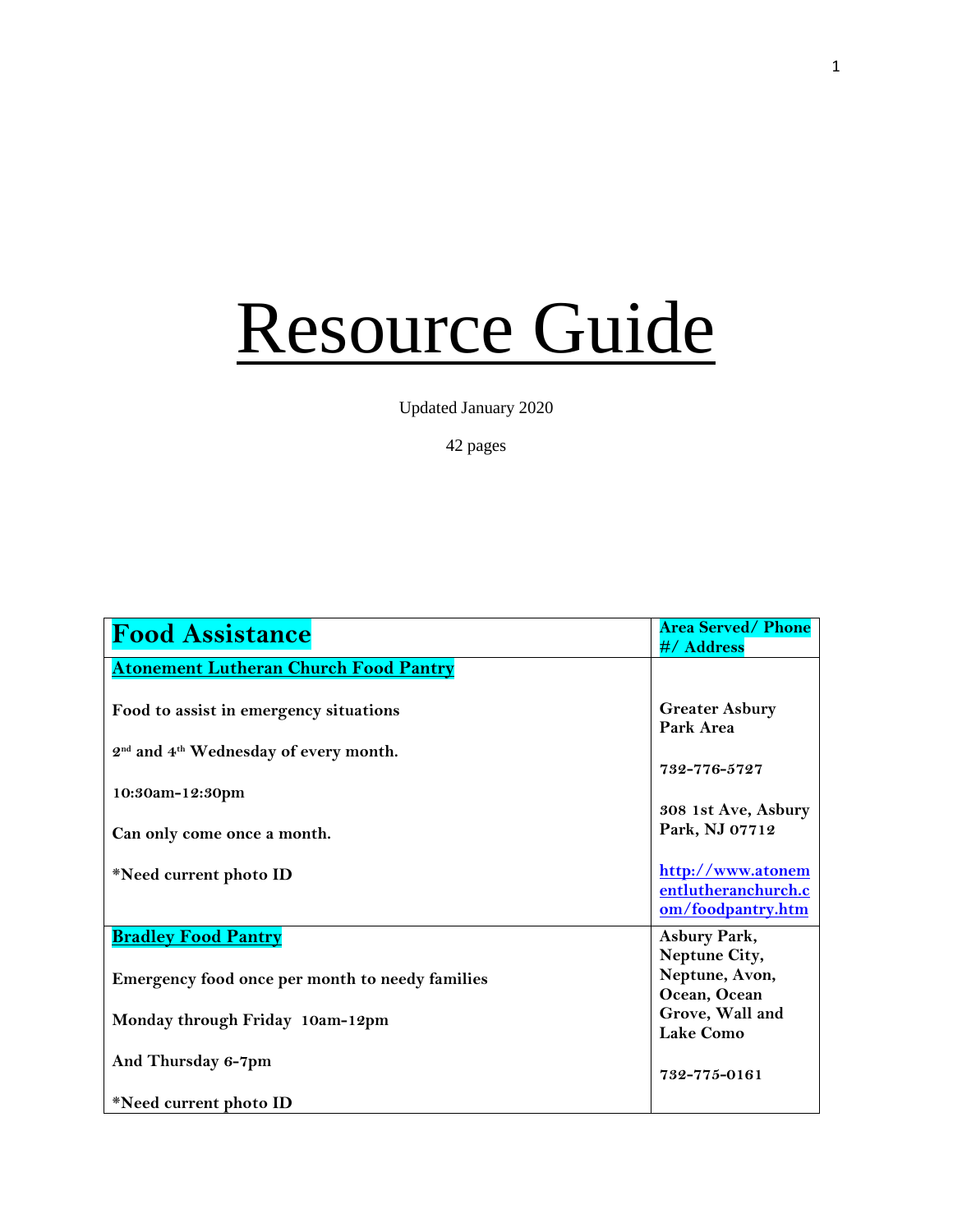|                                                                                                    | 605 Fourth<br>Avenue Bradley<br>Beach NJ 07720             |
|----------------------------------------------------------------------------------------------------|------------------------------------------------------------|
|                                                                                                    | bradleyfoodpantry<br>@gmail.com                            |
|                                                                                                    | http://www.bradley<br>foodpantry.org/                      |
| Meals at Noon                                                                                      |                                                            |
| Saturdays from 11-1 p.m. and a brown bag lunch on Wednesdays at 12<br>noon                         | Long Branch Area                                           |
|                                                                                                    | 732-229-2035                                               |
|                                                                                                    | 93 Liberty Street<br>West Long Branch<br><b>New Jersey</b> |
| <b>Monmouth Co. Nutrition Program</b>                                                              |                                                            |
|                                                                                                    |                                                            |
| Located in multiple towns*                                                                         | Middletown                                                 |
| Lunch provided daily for senior citizens aged 60+ who signed up at<br>least the day prior to meal. | 732-291-0999                                               |
| Meals can be delivered to homebound senior citizens only                                           | 900 Leonardville<br>Rd, Leonardo, NJ<br>07737              |
| <b>Salvation Army</b>                                                                              |                                                            |
| Offers once/month food pantry Mon & Fri 9am-11am                                                   | Asbury Park, Deal,<br>Oakhurst, Belmar                     |
| *Current photo ID needed                                                                           | area and<br>Middletown area                                |
| Recipients can come up to 3 times a month                                                          | 732-775-8698<br>(Asbury area)                              |
|                                                                                                    | 605 Asbury Avenue,<br><b>Asbury Park NJ</b>                |
|                                                                                                    |                                                            |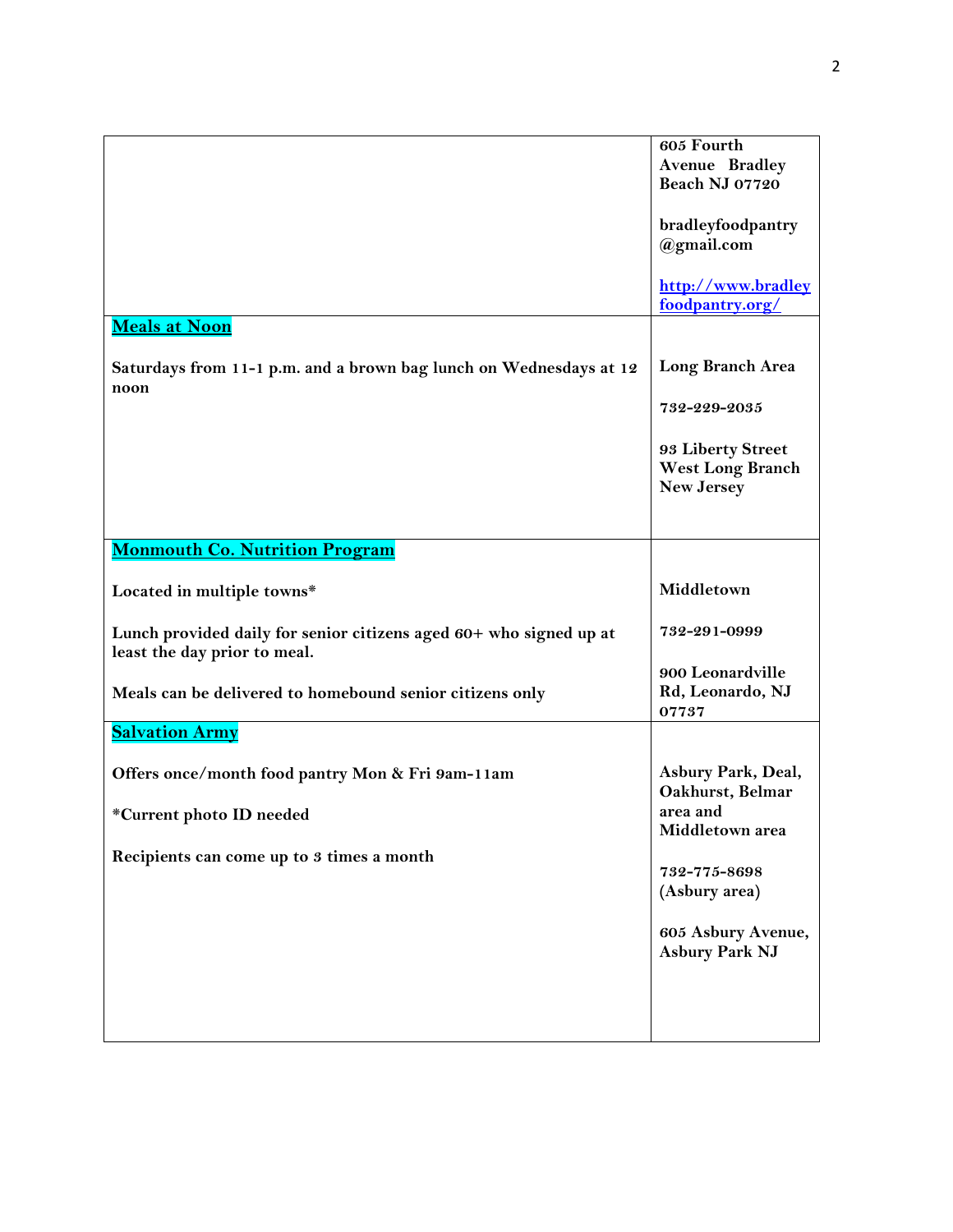| <b>Division of Social Services</b>                                                                                                                         | <b>Monmouth County</b>                                            |
|------------------------------------------------------------------------------------------------------------------------------------------------------------|-------------------------------------------------------------------|
| Workfirst, Temporary need to needy families (TANF), General<br>Assistance, Food Stamps, Medicaid, child support, emergency shelter                         | 732-431-6000                                                      |
| to TANF, GA, SSI recipients                                                                                                                                | Mon-Fri                                                           |
| *Can Apply Online - OneApp.dhs.state.nj.us/                                                                                                                | 8:30am-4:30pm                                                     |
|                                                                                                                                                            | Main Location:                                                    |
|                                                                                                                                                            | 3000 Kozloski Rd<br>Freehold, NJ                                  |
|                                                                                                                                                            | Tuesday 8:30am-<br>8pm Ocean Twp<br>Office open in the<br>evening |
|                                                                                                                                                            |                                                                   |
| Freehold Area Open Door                                                                                                                                    | <b>Monmouth County</b>                                            |
| Open Monday-Friday 10am-2pm                                                                                                                                | Freehold, Marlboro<br>and Coltsneck                               |
| *Program Participants must be food stamp eligible                                                                                                          | 732-780-1089                                                      |
| Emergency food: 3-5 days of food given once/month.                                                                                                         | 39 Throckmorton                                                   |
| *Current ID needed                                                                                                                                         | <b>St. Post Office Box</b><br>1073, Freehold, NJ                  |
| Vegetables, milk, and bread once/week                                                                                                                      |                                                                   |
| *No ID required                                                                                                                                            |                                                                   |
| Emergency Funding: Rental & Utility Assistance (Freehold Only)                                                                                             |                                                                   |
| After school programs & scholarship programs: Homework assistance<br>provided for 3rd, 4th, and 5th graders enrolled in Freehold Twp., and                 |                                                                   |
| Participants must be referred by school SW. No transportation<br>provided. Participants are eligible for scholarship opportunities for<br>college tuition. |                                                                   |
|                                                                                                                                                            |                                                                   |
|                                                                                                                                                            |                                                                   |
|                                                                                                                                                            |                                                                   |
|                                                                                                                                                            |                                                                   |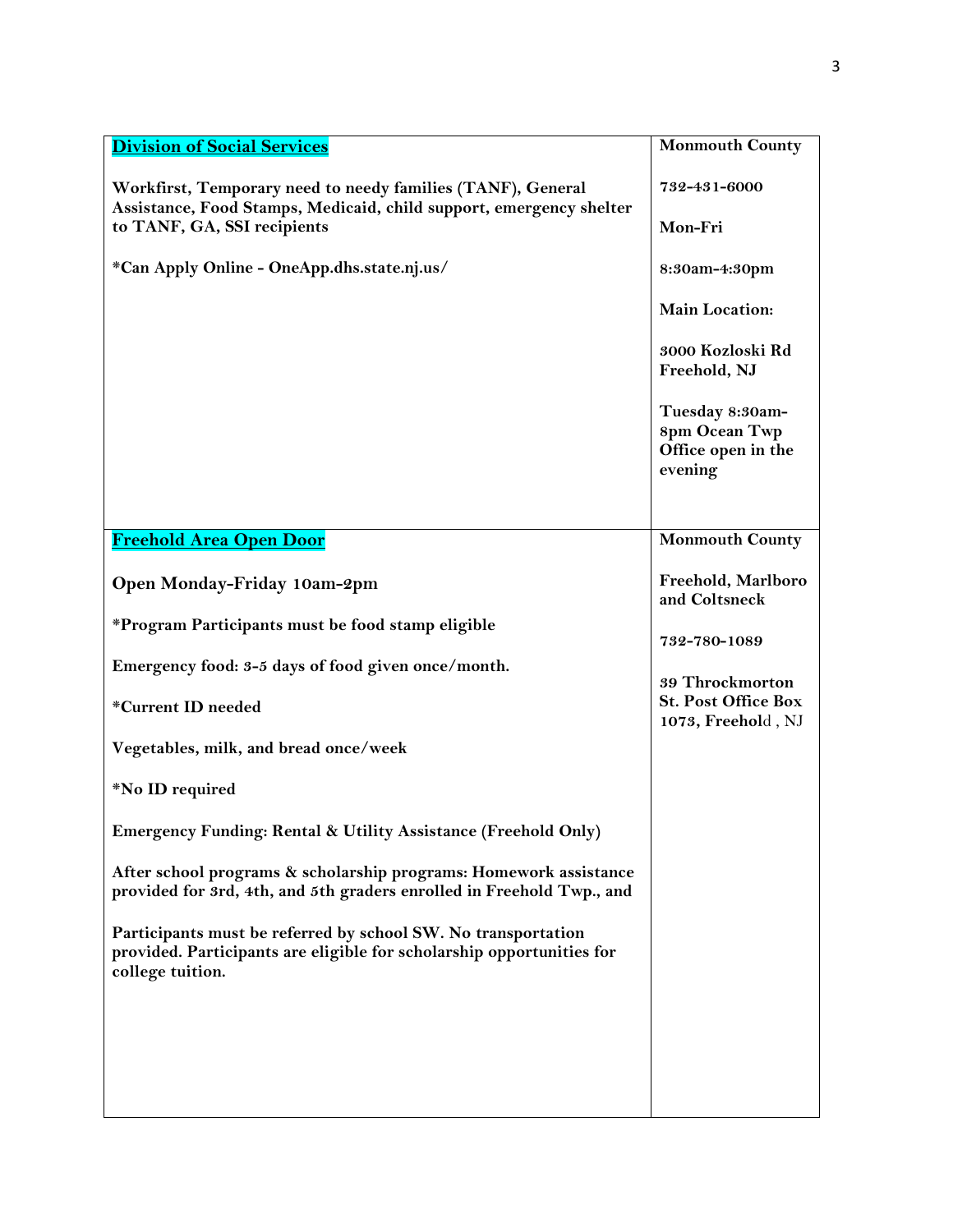| <b>Interfaith Neighbors</b>                                                                              |                                                 |
|----------------------------------------------------------------------------------------------------------|-------------------------------------------------|
| Rental Assistance Program for those living with children and Meals<br>on Wheels Program for seniors      | 732-775-0525<br>http://www.interfai             |
| Also offers assistance with mortgages                                                                    | thneighbors.org/                                |
|                                                                                                          | 810 Fourth Ave.                                 |
|                                                                                                          | Asbury Park, N.J.<br>07712, NJ 07728            |
| <b>Middletown Helps Its Own</b>                                                                          |                                                 |
| Emergency assistance for food, rental and utility assistance. Clothing<br>center.                        | Middletown                                      |
| Thanksgiving & Christmas Drives                                                                          | 732-787-3604                                    |
|                                                                                                          |                                                 |
|                                                                                                          | MH1065@gmail.com                                |
| <b>Salvation Army</b>                                                                                    |                                                 |
| Emergency food, shelter, rent, drug and alcohol counseling and<br>Thanksgiving and Christmas assistance. | <b>Red Bank Area</b>                            |
| Open 9am Monday, Wednesday, Thursday, Friday                                                             | $(732)$ 747-1626                                |
|                                                                                                          | 180 Newman<br>Springs Rd, Red<br>Bank, NJ 07701 |
| <b>St. Vincent De Paul Society- St. Michael</b>                                                          | $(732)483 - 0360$ ex 7                          |
| Food Pantry every 3rd Saturday 3:00-5:30 pm (call ahead to register)<br><b>Long Branch Area</b>          | 800 Ocean Ave,<br>Long Branch NJ<br>07740       |
|                                                                                                          |                                                 |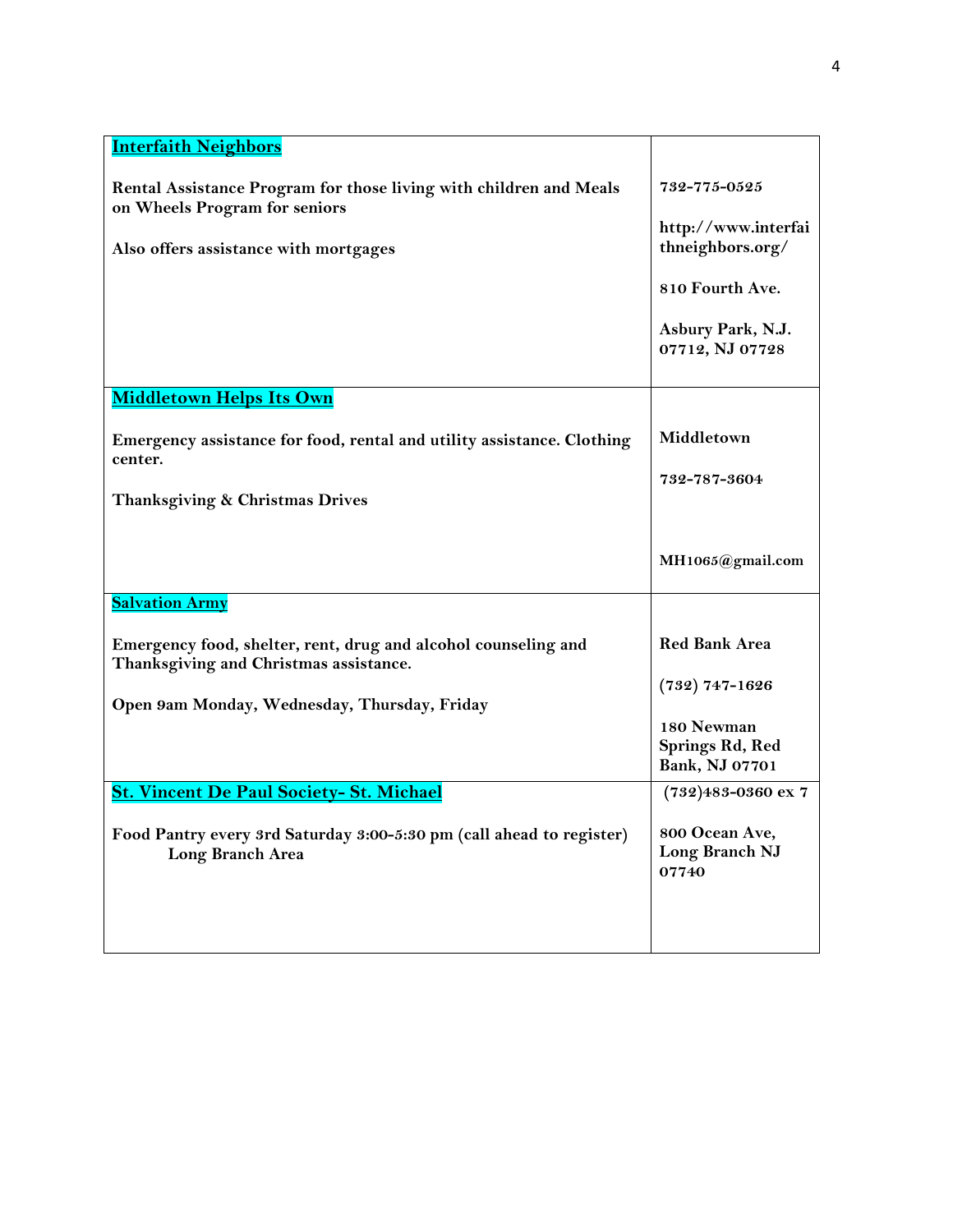| <b>Samaritan Center</b>                                                                                                                                                                                  |                                                  |
|----------------------------------------------------------------------------------------------------------------------------------------------------------------------------------------------------------|--------------------------------------------------|
| Food pantry                                                                                                                                                                                              | 211 Route 522                                    |
| Thursday, 9:30-12:30                                                                                                                                                                                     | Manalapan 07726                                  |
| Saturday 9:00-12:00                                                                                                                                                                                      | Phone: 732-446-<br>1142                          |
| (call ahead first)                                                                                                                                                                                       |                                                  |
| Clients can come once per/week                                                                                                                                                                           |                                                  |
| Provides: Non-perishables as well as meats and dairy                                                                                                                                                     |                                                  |
| *Bring ID and income verification<br>Serves Marlboro, Millstone<br>Englishtown, and Manalapan                                                                                                            |                                                  |
| <b>Project Paul, Inc</b>                                                                                                                                                                                 |                                                  |
| Must meet with Sister Kathleen for intake prior to receiving any<br>services except appointments with Social Services or the Food Bank                                                                   | 732-787-4887                                     |
| *Financial help available                                                                                                                                                                                | 211 Carr Avenue,<br><b>Keansburg NJ</b><br>07734 |
| Thrift Shop: Monday - Friday 10am-3pm, Saturday 10am-2pm                                                                                                                                                 | ProjPaul@aol.com                                 |
| All Project Paul clients get two tops and two bottoms from thrift<br>store every three months free of charge.                                                                                            |                                                  |
| Food Pantry: Wednesdays & Fridays 9:45am - 11:45am and 12:45pm -<br>2:45pm                                                                                                                               |                                                  |
| Friday 10a-3p a Monmouth County Food Bank Rep will be available.                                                                                                                                         |                                                  |
| Furniture Store: Tuesday 10-2, Wednesday - Saturday 9am-2pm,                                                                                                                                             |                                                  |
| Every Wednesday from 11am-2:30pm Nicole from Social Services is<br>available to assist with new social services applications, intake, and<br>any questions regarding assistance<br><b>Keansburg Area</b> |                                                  |
|                                                                                                                                                                                                          |                                                  |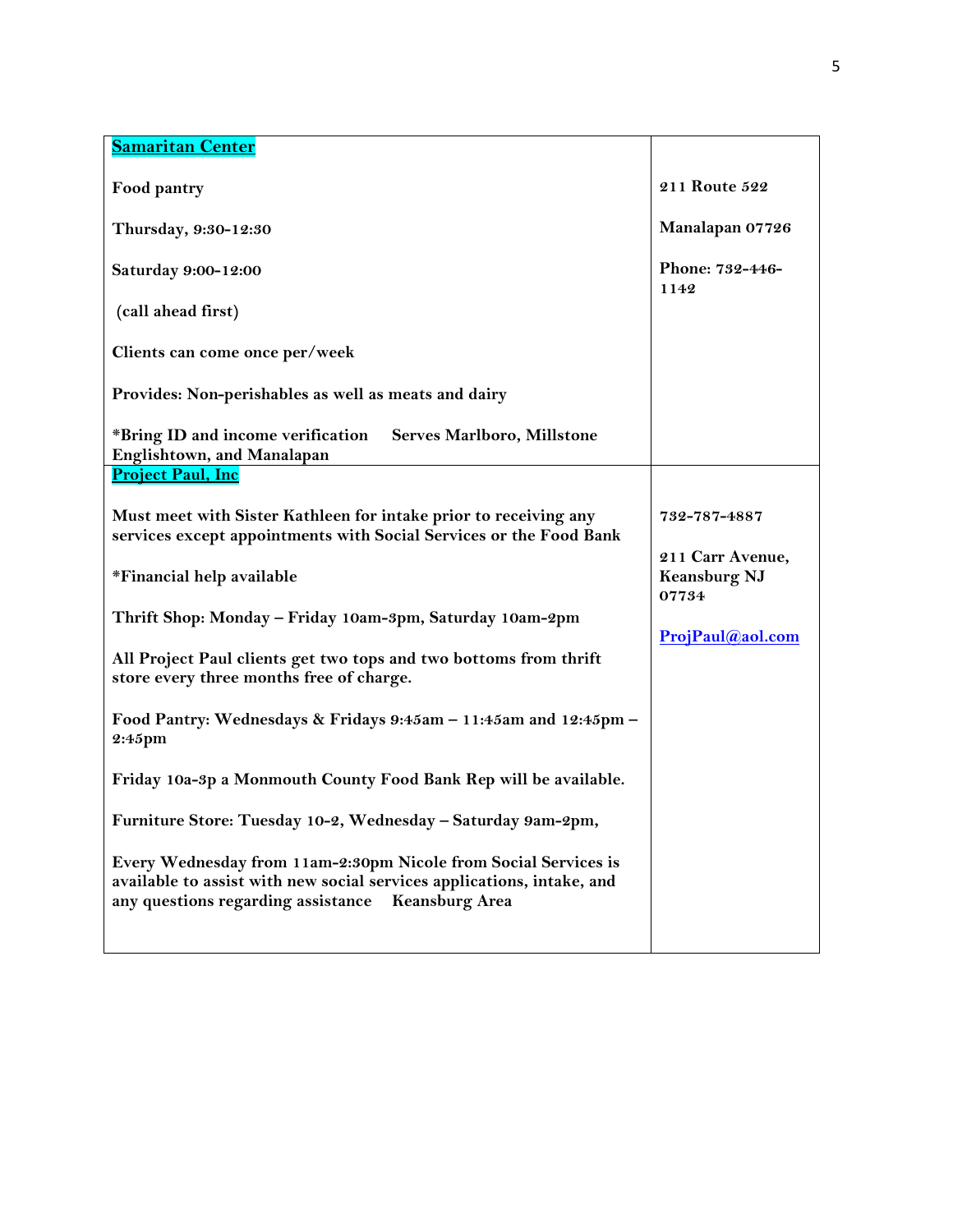| St. Leo's                                                                                                                           |                                           |
|-------------------------------------------------------------------------------------------------------------------------------------|-------------------------------------------|
| <b>Non Perishable Food Items</b>                                                                                                    | <b>Monmouth County</b>                    |
| <b>Rent/Utility Assistance</b>                                                                                                      | <b>Food Pantry</b>                        |
| <b>Security Deposit</b>                                                                                                             | 732-747-5466                              |
| <u>On Call 24/7</u>                                                                                                                 | Financial<br>Assistance 732-284-<br>8916  |
| <b>St Benedict</b>                                                                                                                  | <b>Holmdel Area</b>                       |
| Food Pantry Tuesday thru Friday 10a-1p                                                                                              | 732-264-4712 Ext<br>34                    |
| Tuesday night 5p-7p                                                                                                                 | 165 Bethany Rd,<br>Holmdel, NJ 07733      |
| <b>Calico Cat Cupboard and Pantry (Food Bank) Community Outreach</b>                                                                | Middletown area                           |
| <b>Group</b><br>Emergency food, material assistance, personal and household items                                                   | 732-671-2304 -<br>food pantry phone       |
| and appliances- one time monetary assistance for critical needs be<br>referral without charge, when funding is available.           | 732-887-0727                              |
| Schedule: Wednesday 9:30am-2:30pm, closes between noon and 1                                                                        | 96 Kings Highway,<br><b>Middletown NJ</b> |
| Evening pantry: proof of employment required and hours for working<br>(low income clients only)-4 <sup>th</sup> Tuesday 7:30-8:30pm | 07748                                     |
| <b>St. Vincent De Paul Society- Holy Family</b>                                                                                     | <b>Keyport Area</b>                       |
| Thrift shop Tuesday-Friday 10am-2pm                                                                                                 | 732-264-8132                              |
| Distribution of food Sat 10am-2pm                                                                                                   |                                           |
| Distribution of food, clothing, furniture, utility assistance, medical<br>bills                                                     |                                           |
| <b>Housing/Utility Assistance</b>                                                                                                   | <b>Area Served/ Phone</b><br>#            |
|                                                                                                                                     |                                           |
| <b>Easter Seals</b>                                                                                                                 | <b>Wall Township</b><br>Location:         |
| Rental assistance and case management services to severely mentally<br>ill adults to help them live more independently within their | 3349 Highway 138                          |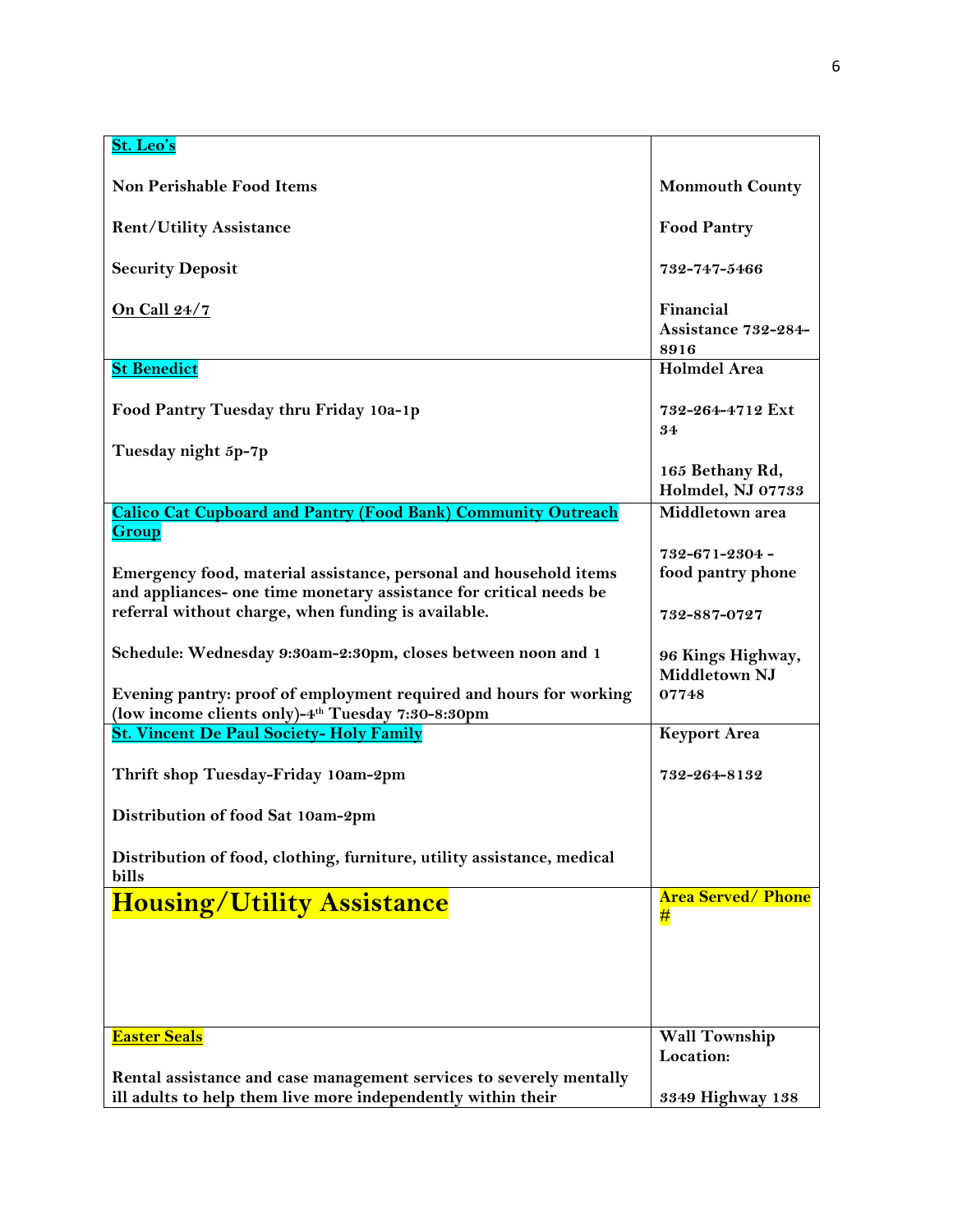| $commu$ nities                                                                                                                                                                                                                                                       | <b>Building B, Suite 8</b>                                   |
|----------------------------------------------------------------------------------------------------------------------------------------------------------------------------------------------------------------------------------------------------------------------|--------------------------------------------------------------|
|                                                                                                                                                                                                                                                                      | Wall, NJ                                                     |
|                                                                                                                                                                                                                                                                      | 732-280-8509                                                 |
| Multiple resources for adults, great information on website                                                                                                                                                                                                          | Shrewsbury<br>Location:                                      |
|                                                                                                                                                                                                                                                                      | 16 Paterson Ave<br>Suite 8 Shrewsbury,<br>NJ                 |
|                                                                                                                                                                                                                                                                      | 732-842-6600                                                 |
|                                                                                                                                                                                                                                                                      | http://www.easters<br>eals.com/                              |
| <b>Calico Cat Cupboard and Pantry</b>                                                                                                                                                                                                                                | <b>Middletown Area</b>                                       |
| Emergency Food, material assistance, personal and household items<br>and appliances- one time monetary assistance for critical needs, by<br>referral and without charge, when funding is available<br>Schedule: Wednesday 9:30am - 2:30pm, closes between noon and 1 | 732-671-2304<br>96 Kings Highway,<br>Middletown, NJ<br>07748 |
| <b>St. Vincent De Paul</b>                                                                                                                                                                                                                                           |                                                              |
| Utility/Rental Assistance                                                                                                                                                                                                                                            | <b>Union Beach</b>                                           |
|                                                                                                                                                                                                                                                                      | 732-264-8132                                                 |
|                                                                                                                                                                                                                                                                      | <b>Holmdel</b>                                               |
|                                                                                                                                                                                                                                                                      | 732-224-1395                                                 |
|                                                                                                                                                                                                                                                                      | <b>Neptune</b>                                               |
|                                                                                                                                                                                                                                                                      | 732-922-4242                                                 |
|                                                                                                                                                                                                                                                                      | <b>West Long Branch</b>                                      |
|                                                                                                                                                                                                                                                                      | 732-222-3216 ex.8                                            |
|                                                                                                                                                                                                                                                                      | <b>Red Bank</b>                                              |
|                                                                                                                                                                                                                                                                      | 732-741-0500                                                 |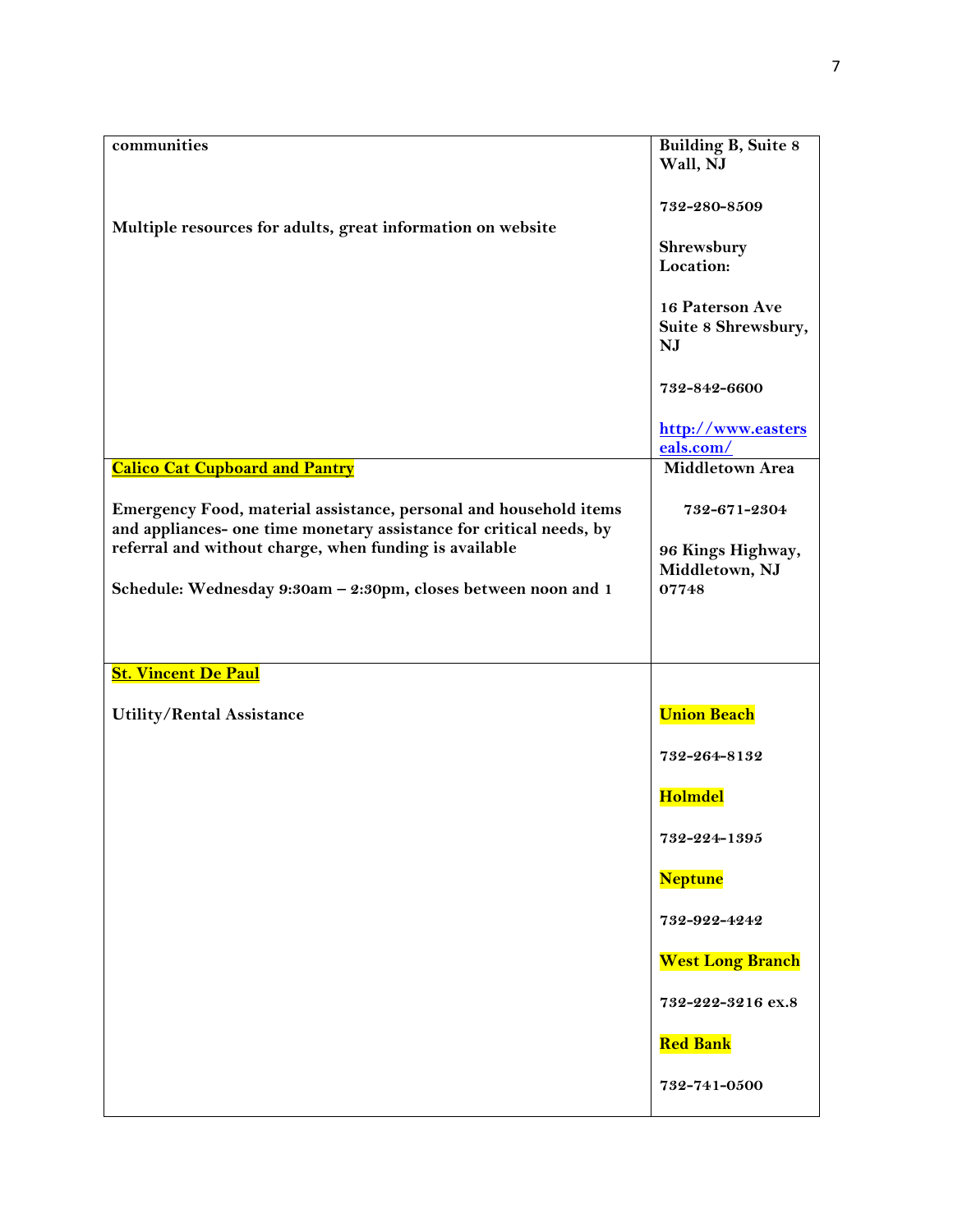|                                  | <b>Keyport</b>         |
|----------------------------------|------------------------|
|                                  | 732-290-1878           |
|                                  | <b>Asbury Park</b>     |
|                                  | 732-988-5310           |
|                                  | Freehold               |
|                                  | 732-303-1793           |
|                                  |                        |
|                                  |                        |
| <b>St. Leo's The Great</b>       | <b>Monmouth County</b> |
| <b>Non Perishable Food Items</b> | <b>Food Pantry</b>     |
| <b>Rent/Utility Assistance</b>   | 732-747-5466           |
| <b>Security Deposit</b>          | Financial              |
|                                  | Assistance 732-284-    |
|                                  | 8916                   |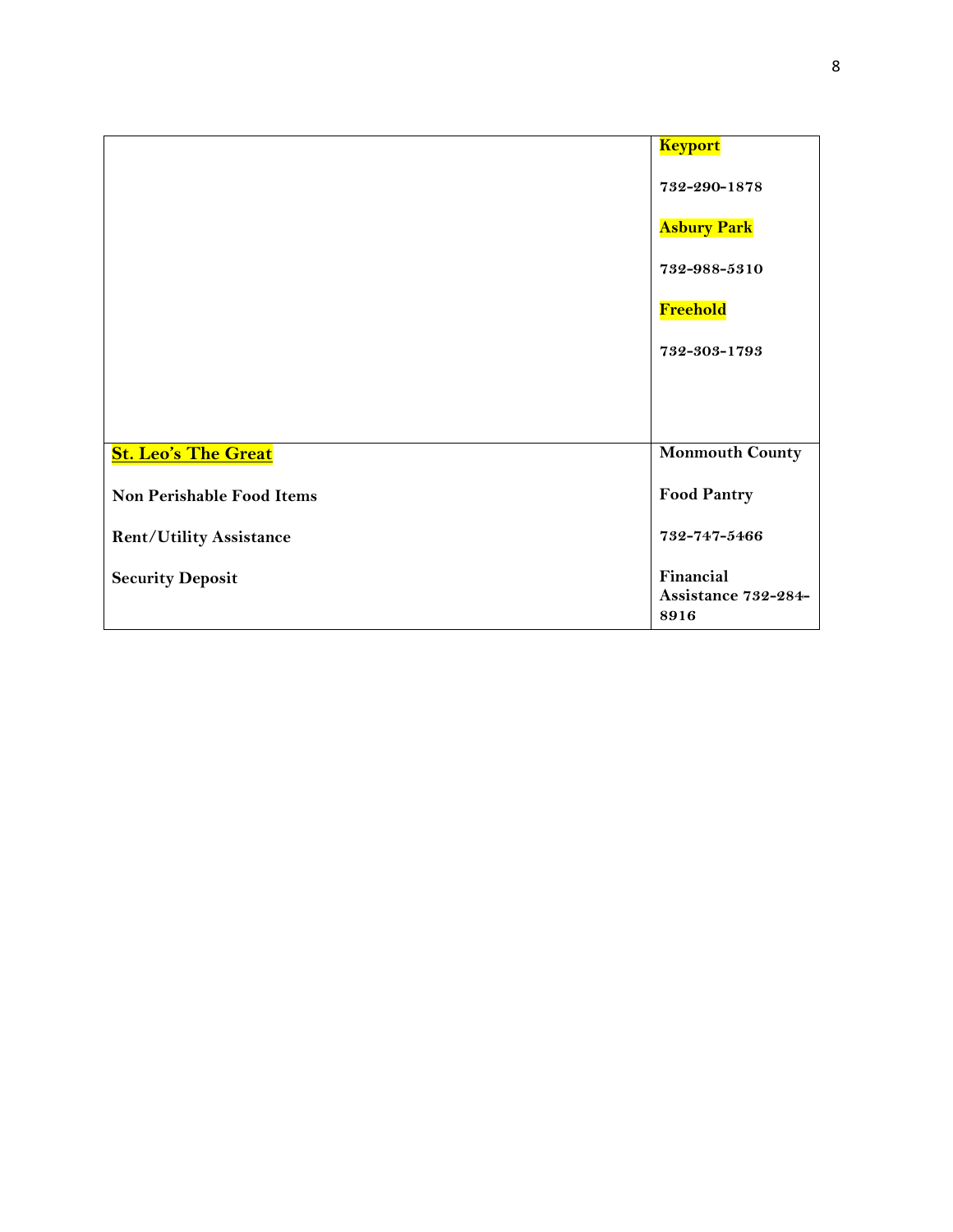| <b>Division of Social Services</b>                                                                                                                                                                               | <b>Monmouth County</b>                                                                                                                                                                                                 |
|------------------------------------------------------------------------------------------------------------------------------------------------------------------------------------------------------------------|------------------------------------------------------------------------------------------------------------------------------------------------------------------------------------------------------------------------|
| Workfirst, Temporary need to needy families (TANF), General<br>Assistance, Food Stamps, Medicaid, child support, emergency shelter<br>to TANF, GA, SSI recipients<br>*Can Apply Online - OneApp.dhs.state.nj.us/ | 732-431-6000<br>Mon-Fri<br>8:30am-4:30pm<br>Tuesday. 8am-8pm<br>Ocean Twp Office<br>open in the evening<br><b>Main Location:</b><br>3000 Kozloski Rd<br>Freehold<br><b>Outreach Office:</b><br>2405 Route 66,<br>Ocean |
| <b>St. Mary's Church</b>                                                                                                                                                                                         |                                                                                                                                                                                                                        |
| Social Concerns program. Financial aid to those in extreme                                                                                                                                                       | <b>Colts Neck Area</b>                                                                                                                                                                                                 |
| conditions.                                                                                                                                                                                                      | 732-780-2666                                                                                                                                                                                                           |
| Utility/Rental Assistance                                                                                                                                                                                        |                                                                                                                                                                                                                        |
| Monday-Thursday: 8:30am-7:30pm                                                                                                                                                                                   |                                                                                                                                                                                                                        |
|                                                                                                                                                                                                                  |                                                                                                                                                                                                                        |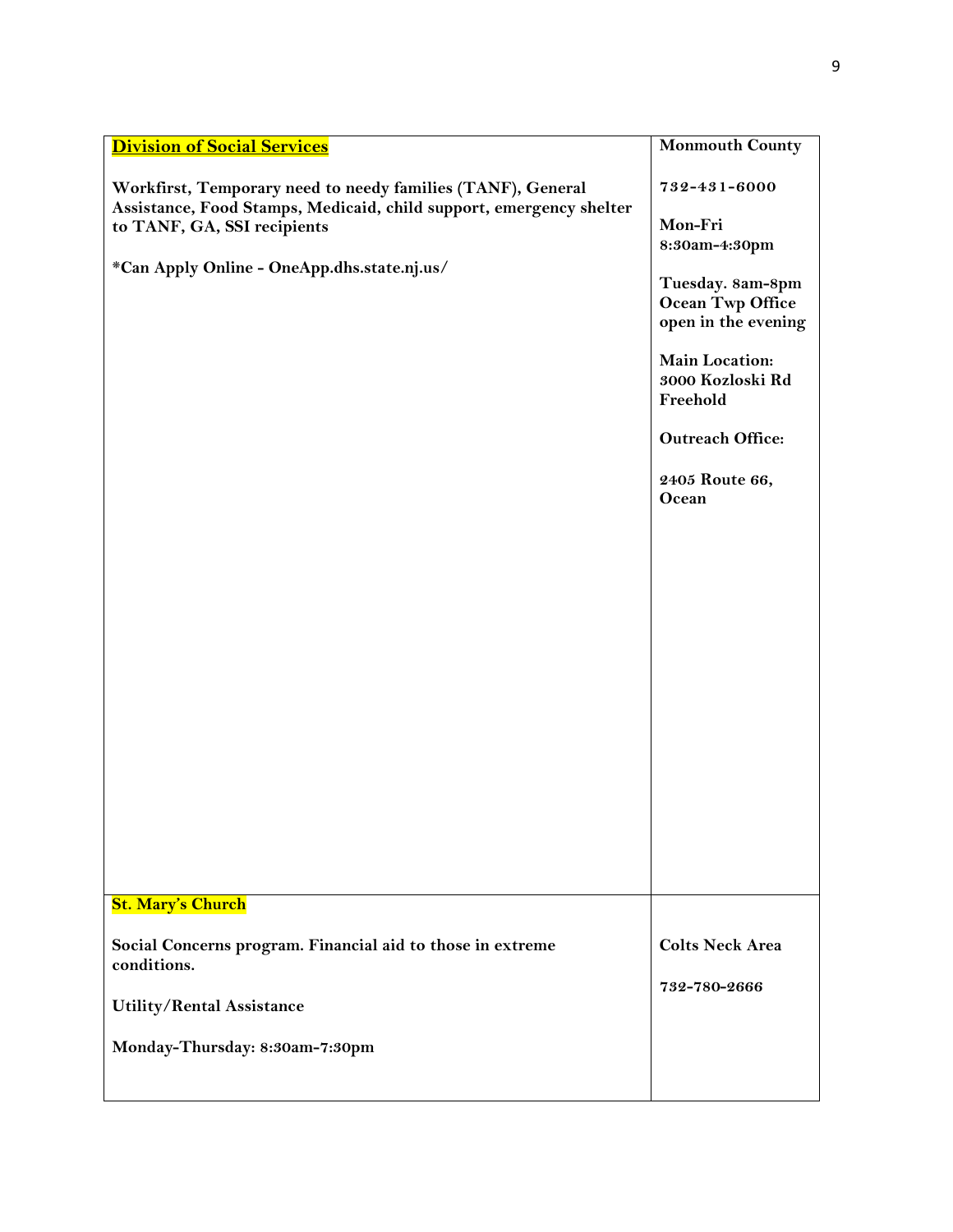| Sunday: 9:00am-12:00pm                                                                                                                                     |                                               |
|------------------------------------------------------------------------------------------------------------------------------------------------------------|-----------------------------------------------|
| <b>Closed Friday and Saturday</b>                                                                                                                          | <b>Child Care</b>                             |
| Catholic Based Child Care (before and after school) Services                                                                                               | 732-788-0135                                  |
| Mon-Fri 6:30am-6:30pm                                                                                                                                      |                                               |
|                                                                                                                                                            |                                               |
|                                                                                                                                                            |                                               |
| <b>St. Michael's Church</b>                                                                                                                                |                                               |
| Social Concerns program. Financial aid to those in extreme<br>conditions.                                                                                  | Long Branch                                   |
| <b>Utility/Rental Assistance</b>                                                                                                                           | 732-483-0360 ex. 7                            |
|                                                                                                                                                            |                                               |
|                                                                                                                                                            |                                               |
|                                                                                                                                                            |                                               |
|                                                                                                                                                            |                                               |
|                                                                                                                                                            |                                               |
|                                                                                                                                                            |                                               |
|                                                                                                                                                            |                                               |
| Freehold Area Open Door                                                                                                                                    | Freehold,<br>Marlboro,                        |
| *Program Participants must be food stamp eligible                                                                                                          | Coltsneck                                     |
| Emergency food: 3-5 days of food given once/month.                                                                                                         | 732-780-1089                                  |
| *Current ID needed                                                                                                                                         | 39 Throckmorton<br><b>St. Post Office Box</b> |
| Vegetables, milk, and bread once/week                                                                                                                      | 1073, Freehold, NJ<br>07728                   |
| <b>Emergency Funding: Rental &amp; Utility Assistance</b>                                                                                                  | freeholdareaopendo                            |
| After school programs & scholarship programs: Homework assistance                                                                                          | or@yahoo.com                                  |
| provided for $3^{\text{rd}}, 4^{\text{th}}$ , and $5^{\text{th}}$ graders enrolled in Freehold Twp., and                                                   | Open Monday thru                              |
| Participants must be referred by school SW. No transportation<br>provided. Participants are eligible for scholarship opportunities for<br>college tuition. | Friday 10a-2p                                 |
|                                                                                                                                                            |                                               |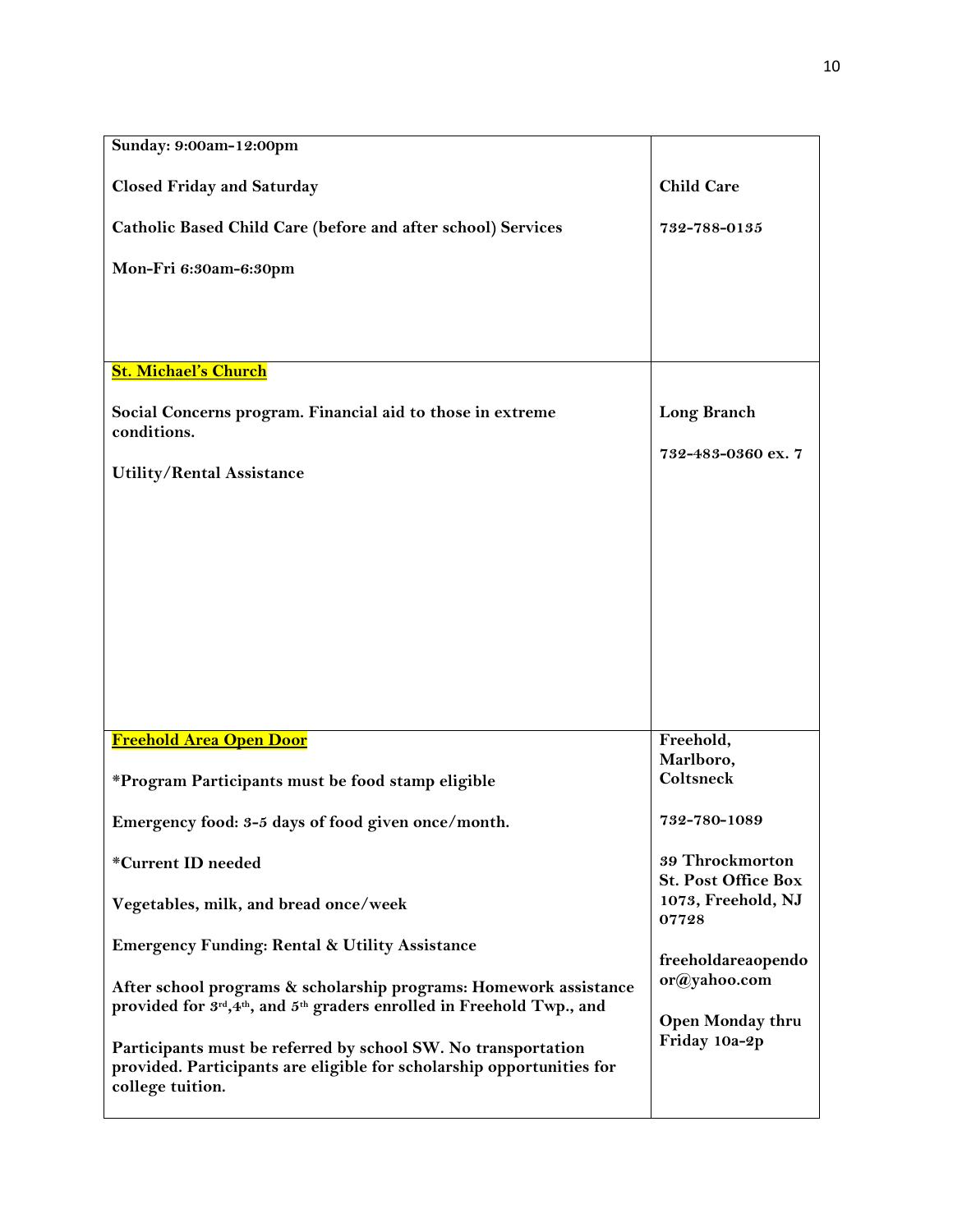| <b>Interfaith Neighbors</b>                                                                                                                                                  | <b>Monmouth County</b>                  |
|------------------------------------------------------------------------------------------------------------------------------------------------------------------------------|-----------------------------------------|
| Rental and Mortgage Assistance Program for those living with<br>children and Meals on Wheels Program for seniors                                                             | 732-775-0525                            |
| Monday-Friday 9a-4p                                                                                                                                                          | http://www.interfai<br>thneighbors.org/ |
|                                                                                                                                                                              | 810 Fourth Ave.                         |
|                                                                                                                                                                              | Asbury Park, N.J.<br>07712              |
| Middletown helps its own                                                                                                                                                     |                                         |
| Emergency assistance for food, clothing, rental and utility assistance.<br>Clothing center.                                                                                  | Middletown                              |
| <b>Thanksgiving and Christmas Drives</b>                                                                                                                                     | 732-787-3604                            |
|                                                                                                                                                                              |                                         |
| <b>Project Paul, Inc</b>                                                                                                                                                     | <b>Keansburg Area</b>                   |
| Must meet with Sister Mary for intake prior to receiving any services<br>except appointments with Social Services or the Food Bank                                           | 732-787-4887                            |
| <u>*Financial help available</u>                                                                                                                                             |                                         |
| Thrift Shop: Monday - Friday 10am-3pm, Saturday 10am-2pm                                                                                                                     | 211 Carr Avenue,                        |
| All Project Paul clients get two tops and two bottoms from thrift<br>store every three months free of charge.                                                                | <b>Keansburg NJ</b><br>07734            |
| Food Pantry: Wednesdays & Fridays 9:45am - 11:45am and                                                                                                                       | ProjPaul@aol.com                        |
| $12:45$ pm - 2:45pm                                                                                                                                                          |                                         |
| Friday 10a-3p a Monmouth County Food Bank Rep will be<br>available.                                                                                                          |                                         |
| Furniture Store: Tuesday - 10am-2pm, Wednesday - Saturday<br>9am-2pm,                                                                                                        |                                         |
| Every Wednesday from 11am-3pm Nicole from Social Services is<br>available to assist with new social services applications, intake, and<br>any questions regarding assistance |                                         |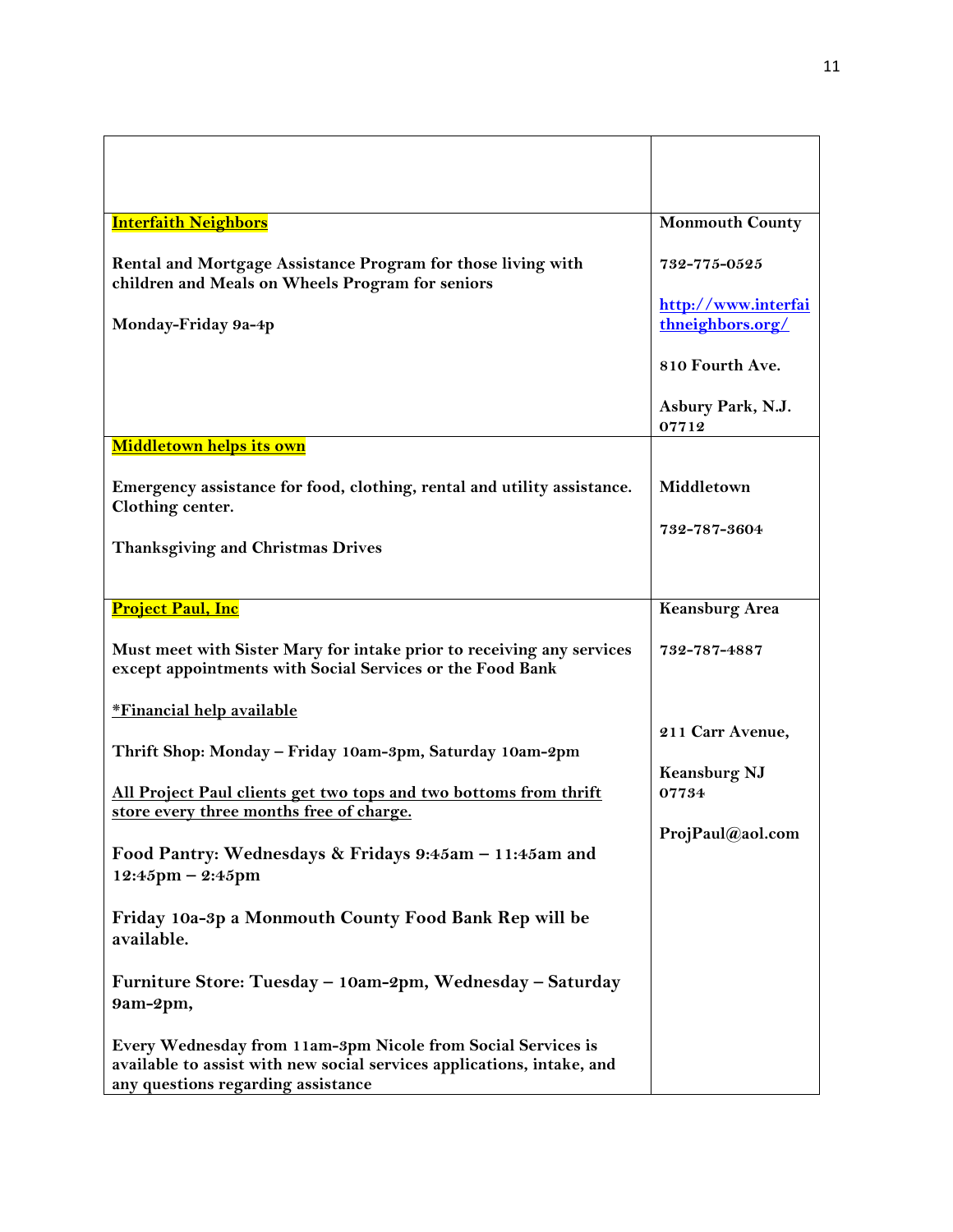| <b>Hope For Children Foundation</b>                                                                                                                                                                                                                                                                                                                     |                                                   |
|---------------------------------------------------------------------------------------------------------------------------------------------------------------------------------------------------------------------------------------------------------------------------------------------------------------------------------------------------------|---------------------------------------------------|
| Provides assistance to many families in need in Monmouth County,<br>NJ. They have provided dental assistance, furniture, utility bill<br>payments, gas cards, food store cards, refinance assistance, and<br>tuition for schooling, day camps, day care, etc. We have helped to<br>keep countless underprivileged children fed, clothed and housed in a | Middletown<br>www.hfcf.org                        |
| warm environment. We have assisted families that have suffered<br>setbacks get back on their feet. We've provided financial support for<br>families dealing with illness and tragedy.                                                                                                                                                                   | There are a list of<br>resources to call<br>under |
| Please fill out the "Request form" on our website under 'menu'<br>for assistance.                                                                                                                                                                                                                                                                       | -Who we help                                      |
|                                                                                                                                                                                                                                                                                                                                                         | Then click on                                     |
|                                                                                                                                                                                                                                                                                                                                                         | -Family Resources                                 |
| Ocean Inc.                                                                                                                                                                                                                                                                                                                                              | <b>Ocean County</b>                               |
| Head Start program-Housing assistance, home energy assistance,<br>head start programs                                                                                                                                                                                                                                                                   | Housing assistance:<br>732-244-5333               |
|                                                                                                                                                                                                                                                                                                                                                         | Home energy<br>assistance:<br>732-244-9041        |
|                                                                                                                                                                                                                                                                                                                                                         | Direct service<br>programs<br>732-244-5333        |
|                                                                                                                                                                                                                                                                                                                                                         | <b>Head start</b><br>programs<br>732-244-8176     |
| <b>NJ POWER ON</b>                                                                                                                                                                                                                                                                                                                                      |                                                   |
| <b>ASSISTANCE WITH UTILITIES</b>                                                                                                                                                                                                                                                                                                                        | $(732)$ 982 - 8710                                |
| <b>USF/LIHEAP</b>                                                                                                                                                                                                                                                                                                                                       |                                                   |
| Assistance with heat & cooling (cooling assistance must be<br>medically necessary)<br>Applications for LIHEAP in New Jersey are accepted between<br>October 1 and April 30.                                                                                                                                                                             |                                                   |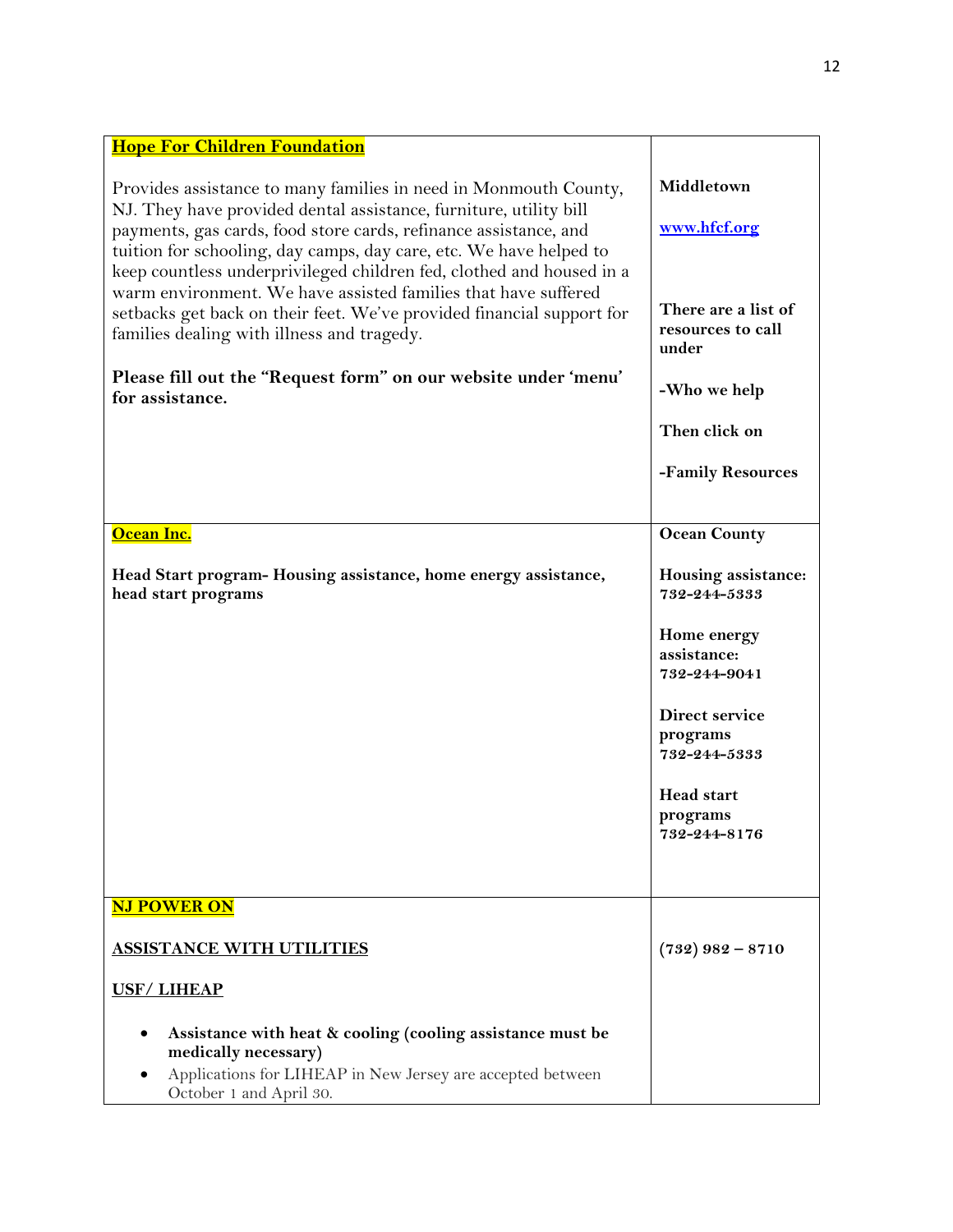|                                                                                                                                                                                                                                                                                                                               |                                                                                                                                                                                                                                              |                            |          |           | income households can easily afford to pay their energy bills if they                                                           |           |           |                                                            |           |           |  |               |  |
|-------------------------------------------------------------------------------------------------------------------------------------------------------------------------------------------------------------------------------------------------------------------------------------------------------------------------------|----------------------------------------------------------------------------------------------------------------------------------------------------------------------------------------------------------------------------------------------|----------------------------|----------|-----------|---------------------------------------------------------------------------------------------------------------------------------|-----------|-----------|------------------------------------------------------------|-----------|-----------|--|---------------|--|
| $\bullet$                                                                                                                                                                                                                                                                                                                     | qualify for USF and LIHEAP.<br>Annual income per client household size must fall within the<br>following range:                                                                                                                              |                            |          |           |                                                                                                                                 |           |           |                                                            |           |           |  |               |  |
|                                                                                                                                                                                                                                                                                                                               |                                                                                                                                                                                                                                              |                            |          |           |                                                                                                                                 |           |           |                                                            |           |           |  |               |  |
| Household<br>Size                                                                                                                                                                                                                                                                                                             | 1 Person                                                                                                                                                                                                                                     | 2 Person 3 Person 4 Person |          |           | 5 Person                                                                                                                        | 6 Person  | 7 Person  | 8 Person                                                   | 9 Person  | 10 Person |  |               |  |
| Minimum<br>Annual<br><b>Income</b>                                                                                                                                                                                                                                                                                            | \$24,300                                                                                                                                                                                                                                     | \$32,940                   | \$41,580 | \$50,220  | \$58,860                                                                                                                        | \$67,500  | \$76,140  | \$84,780                                                   | \$93,420  | \$97,956  |  |               |  |
| Maximum<br>Annual<br><b>Income</b>                                                                                                                                                                                                                                                                                            | \$58,941                                                                                                                                                                                                                                     | \$77,078                   | \$95,213 | \$113,350 | \$131,487                                                                                                                       | \$149,622 | \$153,023 | \$156,425                                                  | \$159,827 | \$163,228 |  |               |  |
| Income Guidelines as of October 1, 2018.                                                                                                                                                                                                                                                                                      |                                                                                                                                                                                                                                              |                            |          |           |                                                                                                                                 |           |           |                                                            |           |           |  |               |  |
| Demonstrate that gas and/or electric account is currently 45 days or more past due<br>and/or have received a disconnection notice.                                                                                                                                                                                            |                                                                                                                                                                                                                                              |                            |          |           |                                                                                                                                 |           |           |                                                            |           |           |  |               |  |
| $\bullet$                                                                                                                                                                                                                                                                                                                     | Demonstrate that 2 payments of at least \$25 each have been made within the past 6<br>months onto the gas and electric account or one payment of \$75 or greater within<br>the past 90 days". (\$150 if combined account [gas and electric]) |                            |          |           |                                                                                                                                 |           |           |                                                            |           |           |  |               |  |
| Must not currently be receiving benefits through the USF program, or have received<br>٠<br>HEA benefits during the current heating season.<br>All required documentation must be provided with the completed application. Any<br>$\bullet$<br>applications that are missing any required documentation will NOT be processed. |                                                                                                                                                                                                                                              |                            |          |           |                                                                                                                                 |           |           |                                                            |           |           |  |               |  |
| *** Eligibility Notice: Households applying for PAGE that have \$15,000 or<br>more in liquid assets (savings, stocks, bonds etc) will be deemed ineligible<br>for benefits ***                                                                                                                                                |                                                                                                                                                                                                                                              |                            |          |           |                                                                                                                                 |           |           |                                                            |           |           |  |               |  |
| <b>GIFT OF WARMTH</b>                                                                                                                                                                                                                                                                                                         |                                                                                                                                                                                                                                              |                            |          |           |                                                                                                                                 |           |           |                                                            |           |           |  | 732-389-2204. |  |
|                                                                                                                                                                                                                                                                                                                               |                                                                                                                                                                                                                                              |                            |          |           | THE GIFT OF WARMTH PROGRAM IS ONLY AVAILABLE<br>TO NEW JERSEY NATURAL GAS CUSTOMERS IN<br>MONMOUTH AND MIDDLESEX COUNTIES ONLY. |           |           |                                                            |           |           |  |               |  |
|                                                                                                                                                                                                                                                                                                                               |                                                                                                                                                                                                                                              |                            |          |           | The Gift of Warmth, funded by New Jersey Natural Gas and<br>customer's donations to assists customers who have exhausted        |           |           | other forms of energy assistance, as well as those who are |           |           |  |               |  |

USF helps low-income households lower their energy bills. Low-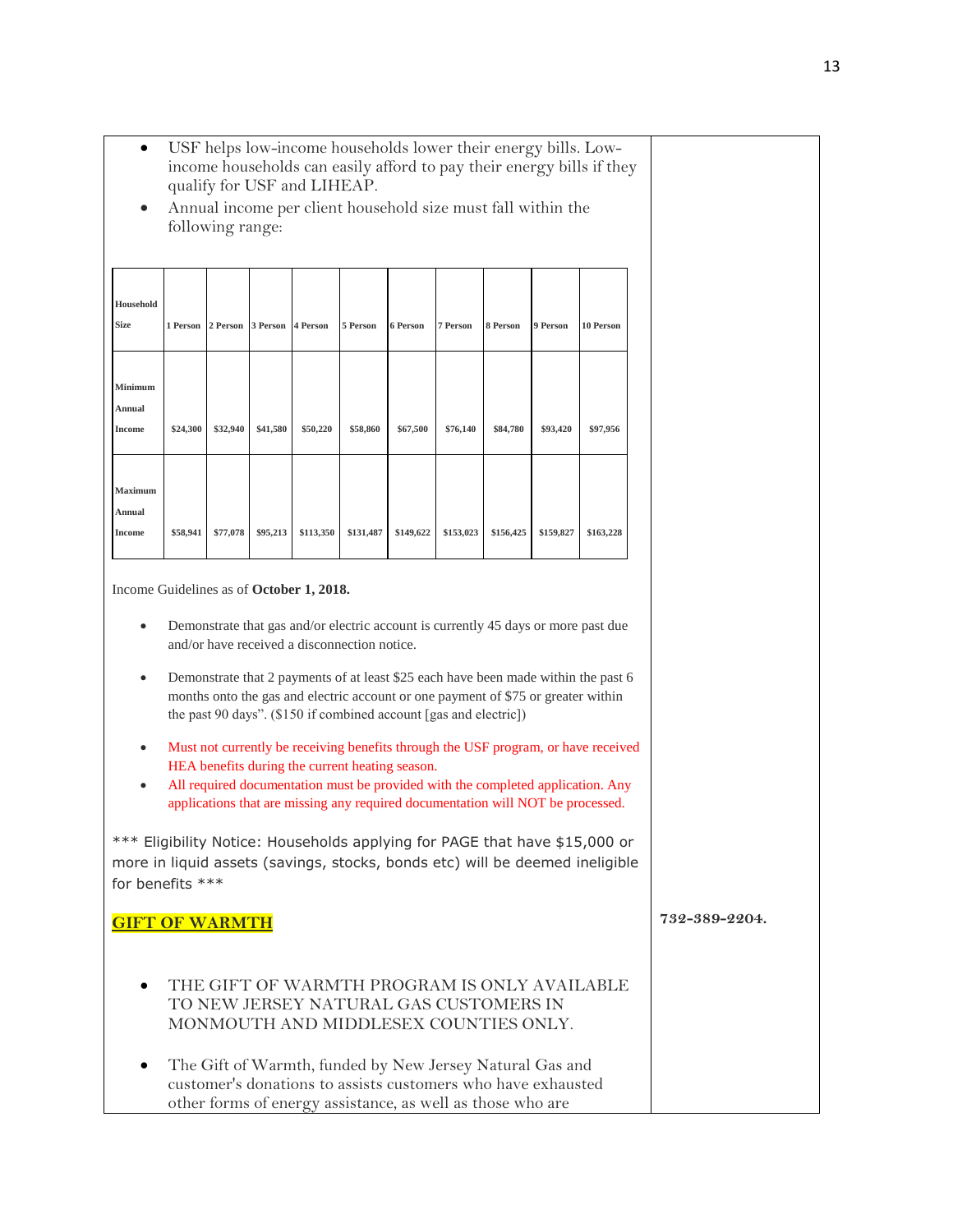| experiencing financial difficulties because of illness, high medical<br>expenses, or other unanticipated circumstances. AHA assists with<br>the application process to help qualified customers who cannot<br>afford to pay their NJNG bill.<br>Apply for utility bill payment assistance depending on household size<br>and income. Can apply online www.njpoweron.org or go to the<br><b>Affordable Housing Alliance.</b> |                                                                         |
|-----------------------------------------------------------------------------------------------------------------------------------------------------------------------------------------------------------------------------------------------------------------------------------------------------------------------------------------------------------------------------------------------------------------------------|-------------------------------------------------------------------------|
| <b>Social Concerns</b>                                                                                                                                                                                                                                                                                                                                                                                                      | <b>Area Served/ Phone</b><br>#                                          |
| Love, Inc<br><b>Christmas Connect Program- Assistance with Christmas</b>                                                                                                                                                                                                                                                                                                                                                    | 15 Meridian Rd<br>Eatontown, NJ<br>07724                                |
| presents<br>Wheel Appeal Program- Donates used vehicles to the working<br>poor                                                                                                                                                                                                                                                                                                                                              | Intake: (732) 542-<br>7012 ext. 1                                       |
| Cuts for Christ-Beauticians & barbers cut hair for those who<br>cannot get out because of an illness or disability free of charge.<br>Furnished With Love- Donates & sells donated household<br>furnishings                                                                                                                                                                                                                 | Christmas<br>Connect: (732) 542-<br>7012 ext. 5                         |
| Clearinghouse-housing financial assistance                                                                                                                                                                                                                                                                                                                                                                                  | <b>Wheels Appeal:</b><br>$(732) 542 - 7012$<br>ext.206                  |
|                                                                                                                                                                                                                                                                                                                                                                                                                             | <b>Cuts For Christ:</b><br>$(732) 542 - 7012$                           |
|                                                                                                                                                                                                                                                                                                                                                                                                                             | <b>Furnished With</b><br>Love: (732) 222-<br>1923<br>Clearinghouse 732- |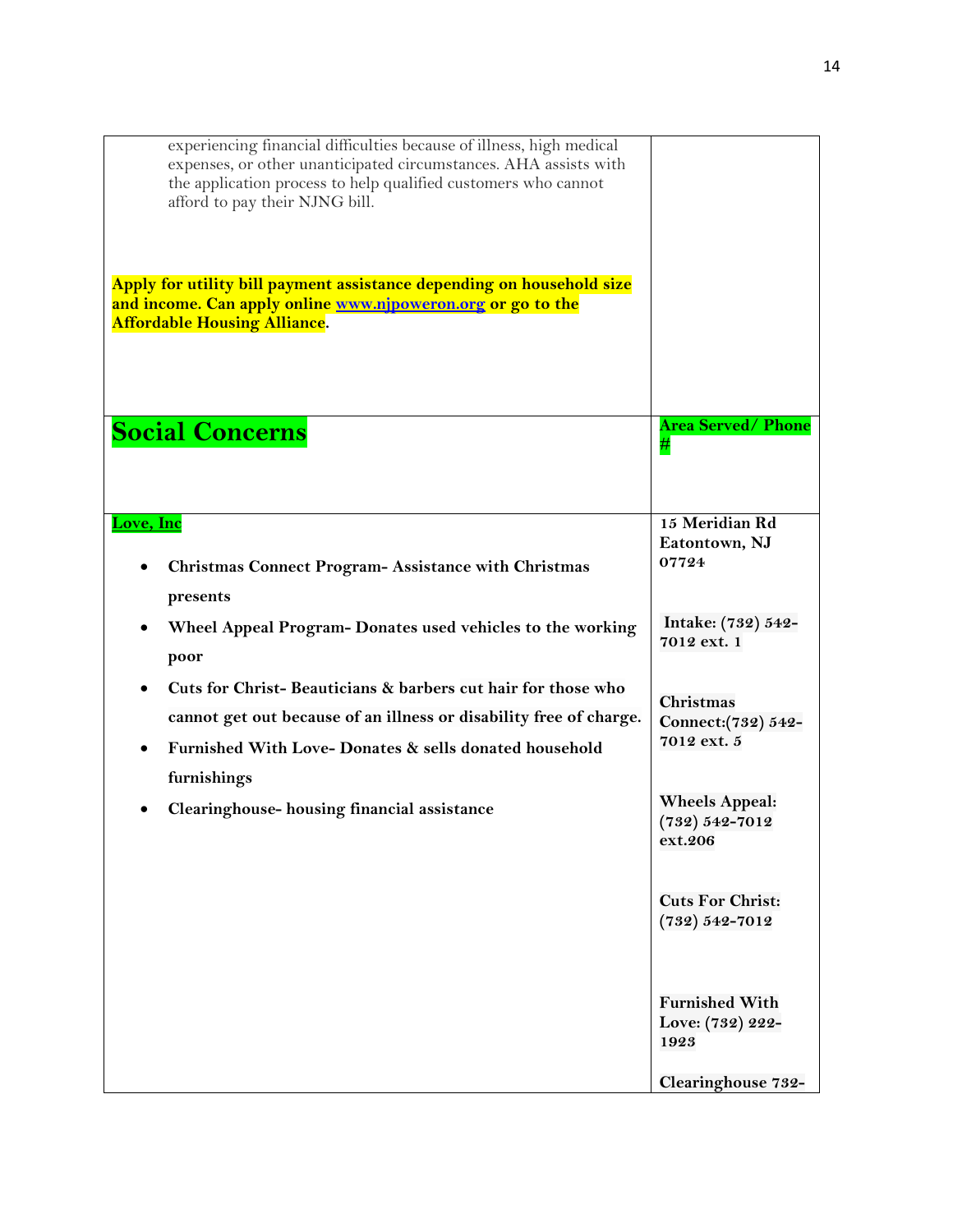|                                                                        | 542-7012 ext. 101         |
|------------------------------------------------------------------------|---------------------------|
|                                                                        |                           |
|                                                                        |                           |
|                                                                        |                           |
| <b>Rainbow Foundation</b>                                              | <b>Monmouth County</b>    |
|                                                                        |                           |
| Monday and Thursday 9am-1pm                                            | 732-671-4343              |
|                                                                        |                           |
| Provides medical necessities for children up to 17                     | 15 Cherry Tree            |
|                                                                        | Farm Rd,                  |
| http://www.rainbowfoundation.org/                                      | Middletown, NJ,           |
|                                                                        | 07748                     |
| <b>Mercy Center</b>                                                    | <b>Monmouth County</b>    |
|                                                                        |                           |
| Emergency services, assistance, family services, groups in both        | 732-774-9397              |
| <b>English and Spanish</b>                                             | 1106 Main St,             |
|                                                                        | Asbury Park, NJ           |
|                                                                        | 07712                     |
|                                                                        |                           |
|                                                                        | http://mercycenter        |
|                                                                        | nj.org/index.php          |
| <b>St. Mary's Church</b>                                               | <b>Colts Neck Area</b>    |
|                                                                        |                           |
| Social concerns program. Financial aid to those in extreme conditions. | 732-780-2666              |
|                                                                        | ext.320                   |
| Utility/Rental assistance                                              |                           |
| <b>School Related</b>                                                  | <b>Area Served/ Phone</b> |
|                                                                        | #                         |
|                                                                        |                           |
|                                                                        |                           |
|                                                                        |                           |
| <b>Family Based Services</b>                                           | <b>Monmouth County</b>    |
|                                                                        |                           |
| IEP Review Clinic- Navigating IEPs for parents. Need most recent       | 732-542-4502              |
| IEP at the meeting. Between the hours of 4:00 and 6:00pm.              |                           |
| Call 732-542-4502 or 732-491-1077 or email canthony@fbsanj.org for     | Fax: 732-542-4563         |
| meeting dates                                                          |                           |
|                                                                        |                           |
| **Registration required                                                |                           |
|                                                                        | Email:                    |
| Programs changing monthly-Check the website:                           | info@fbsanj.org           |
| www.fbsanj.org/                                                        |                           |
|                                                                        |                           |
| <b>Support Groups</b>                                                  |                           |
|                                                                        | <b>Family Based</b>       |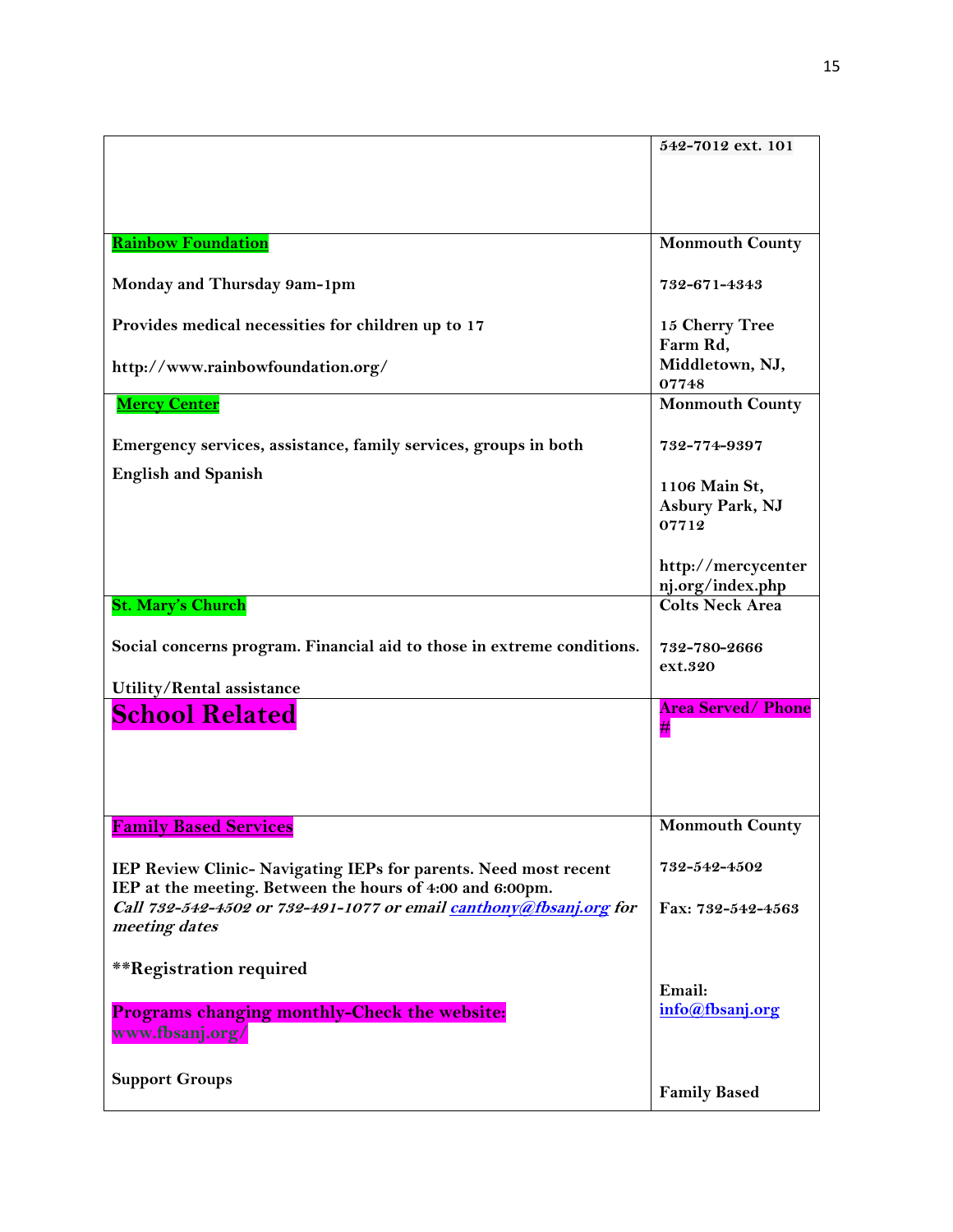| All programs are free but a reservation is required. Please call (732)<br>542-4502 to register. Food and Childcare Provided.<br>Support Groups are a place where families, parents, and caregivers can<br>come to be encouraged, laugh, cry, and share with other families<br>whose children are experiencing tough emotional / behavioral, DD,<br>and substance abuse challenges. The groups are peer-led by one of our<br>staff members. We can provide parents seeking clinical help with<br>available resources in the community.<br>FBSANJ provides warm line support. Families can call or visit our<br>office, 9:00 am-5:00 pm, Monday through Friday, for questions they<br>may have about their children or services in the community. For warm<br>line services, call (732) 542-4502.<br><b>Spanish Support Group</b><br><b>Father Empowerment Group</b><br><b>Youth Partnership</b><br><b>English Support Group</b> | Services, 6<br><b>Industrial Way</b><br>West Suite D,<br>Eatontown                             |
|--------------------------------------------------------------------------------------------------------------------------------------------------------------------------------------------------------------------------------------------------------------------------------------------------------------------------------------------------------------------------------------------------------------------------------------------------------------------------------------------------------------------------------------------------------------------------------------------------------------------------------------------------------------------------------------------------------------------------------------------------------------------------------------------------------------------------------------------------------------------------------------------------------------------------------|------------------------------------------------------------------------------------------------|
| <b>NJ Statewide Parent to Parent</b><br>One to one matches of families with similar needs and<br>experiences<br>Emotional support for the parent of a child with a<br>developmental disability, delay or other special health need<br>Current local state or national resources for the child and<br>family on a variety of disabilities and health issues<br>Training for parents who would like to become "supporting parents"                                                                                                                                                                                                                                                                                                                                                                                                                                                                                               | Donna Milanowycz<br>Home Office: 732-<br>836-0964<br>1-800-654-7726<br>dmilanowycz@aol.co<br>m |
| <b>IEP Youth Services</b><br>http://www.iepyouthservices.org<br>Providing residential, social, and psychological services to youth and<br>young adults                                                                                                                                                                                                                                                                                                                                                                                                                                                                                                                                                                                                                                                                                                                                                                         | $(732)$ 431-2663<br>Contact email:<br>info@jepyouthservi<br>ces.org                            |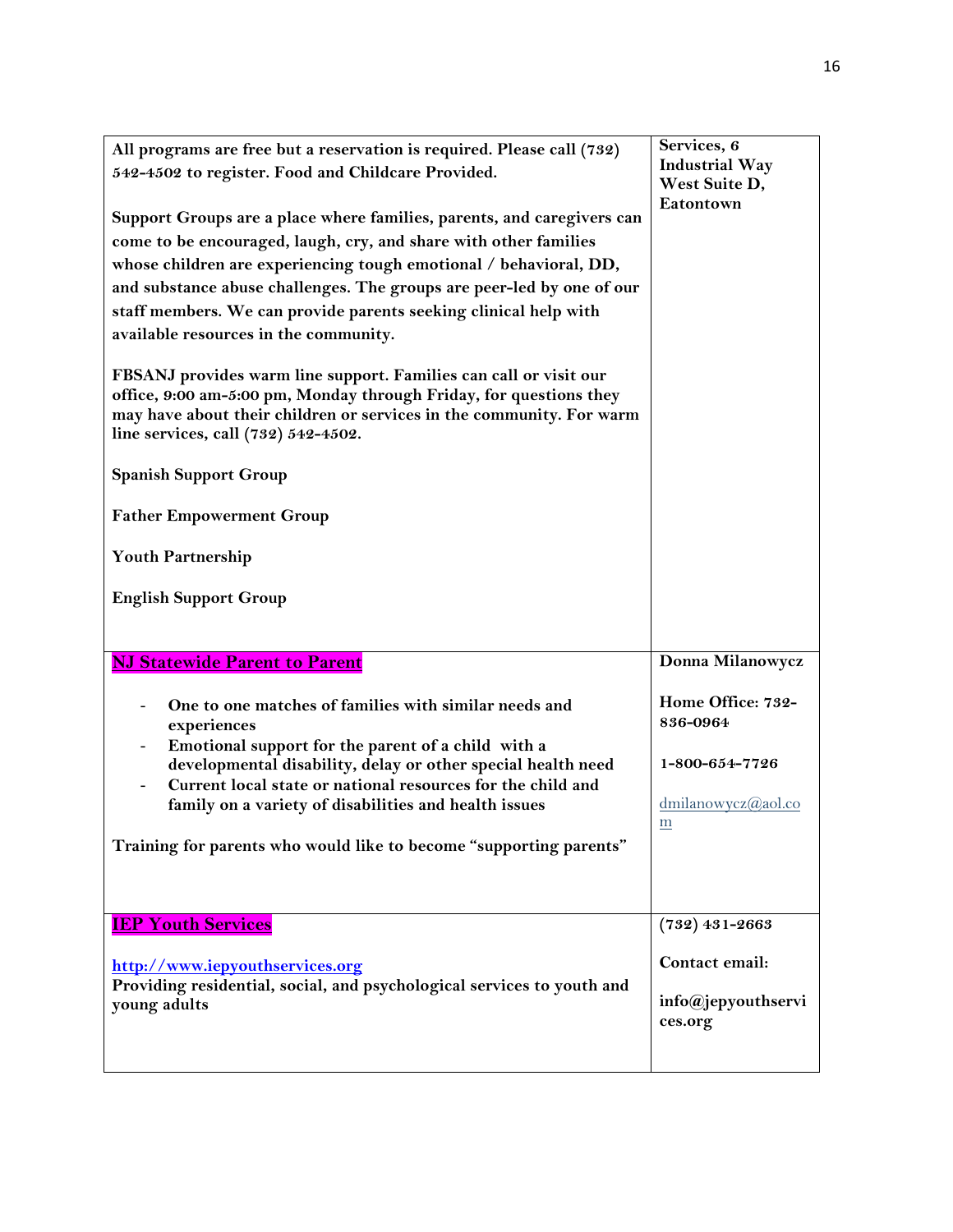| <b>SPAN (Statewide Parent Advocacy Network)</b>                                                      | $1(800) 654 - SPAN$                    |
|------------------------------------------------------------------------------------------------------|----------------------------------------|
| http://spannj.org/START/parentgroups                                                                 | apelham@spannj.o                       |
| SPECIAL EDUCATION PARENT GROUPS- DISTRICT BASED                                                      | rg                                     |
|                                                                                                      |                                        |
|                                                                                                      |                                        |
|                                                                                                      |                                        |
| <b>Child/Adolescent Counseling</b>                                                                   | Area<br>Served/Phone#                  |
| The YMCA- Bayshore Family Success Center                                                             | Northern                               |
| > Parenting and Child Development                                                                    | <b>Monmouth County</b>                 |
|                                                                                                      | 732-497-3811                           |
| > Parental Resilience/Life Skills                                                                    | Dial 0 for                             |
| > Social Connections                                                                                 | immediate                              |
|                                                                                                      | assistance                             |
| > Mental Health Programs                                                                             | The Henry Hudson                       |
| > Employment/Housing                                                                                 | <b>Trail Activity</b><br><b>Center</b> |
| > Concrete Support/Services for Parents                                                              | 945 State Highway                      |
|                                                                                                      | 36                                     |
| > Continued Support of Superstorm Sandy Victims                                                      | Leonardo, NJ 07737                     |
|                                                                                                      |                                        |
|                                                                                                      | familysuccess@cym                      |
| Changes monthly, please check website:<br>http://cymca.org/locations/bayshore-family-success-center/ | ca.org                                 |
|                                                                                                      | Facebook.com-                          |
|                                                                                                      | <b>Bayshore Family</b>                 |
|                                                                                                      | <b>Success Center</b>                  |
|                                                                                                      | Monday: $9 a.m. - 5$                   |
|                                                                                                      | p.m.<br>Tuesday: $9 a.m. - 5$          |
|                                                                                                      | p.m                                    |
|                                                                                                      | Wednesday: 11 a.m.<br>$-7$ p.m.        |
|                                                                                                      | Thursday: 11 a.m. -                    |
|                                                                                                      | 7 p.m.<br>Friday: $9 a.m. - 3$         |
|                                                                                                      | p.m.                                   |
|                                                                                                      | Saturday: 9 a.m. - 1                   |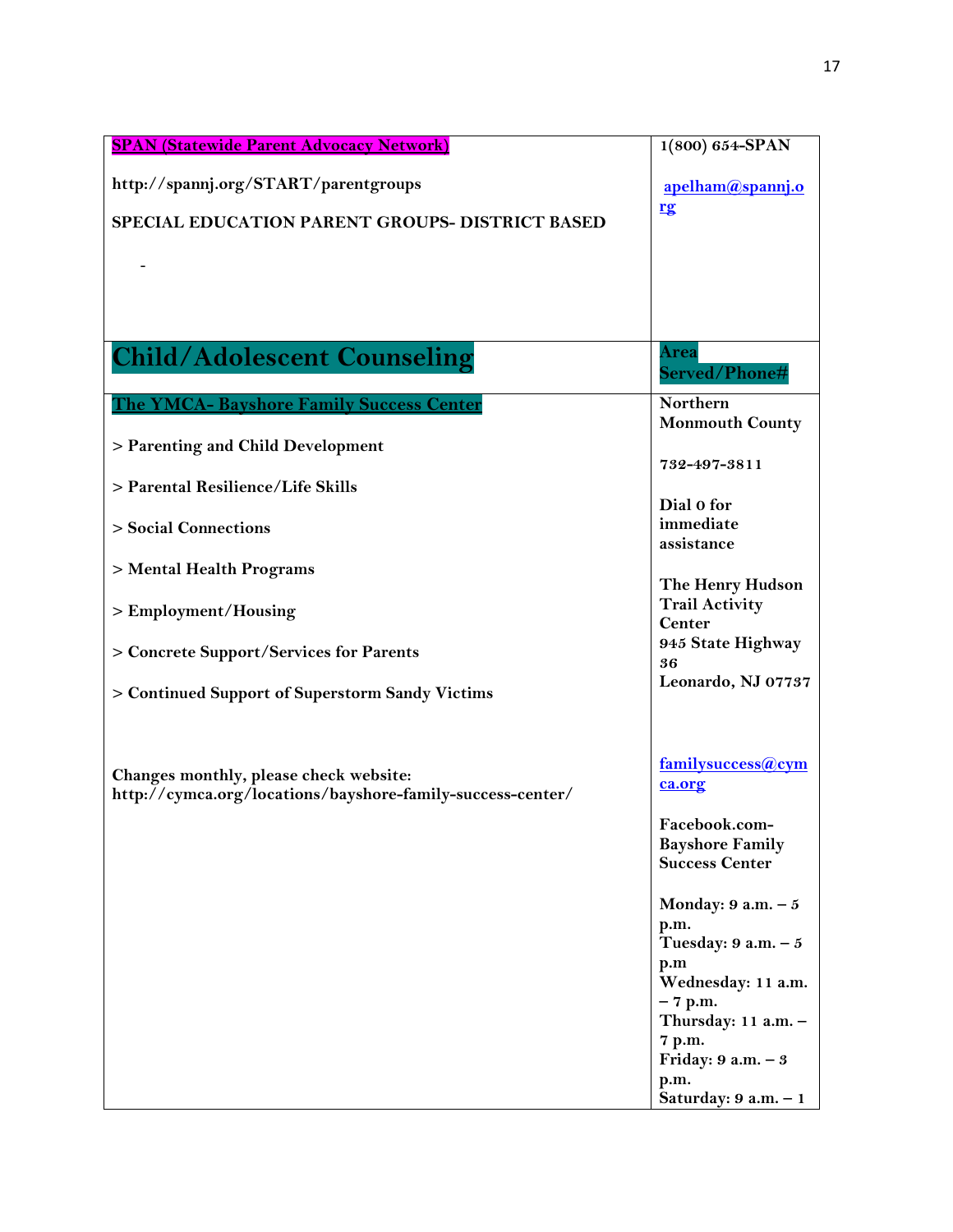|                                                                                                                                                                                                     | p.m.                           |
|-----------------------------------------------------------------------------------------------------------------------------------------------------------------------------------------------------|--------------------------------|
|                                                                                                                                                                                                     |                                |
|                                                                                                                                                                                                     |                                |
| <b>Mobile Response Program</b>                                                                                                                                                                      | $1 - 877 - 652 - 7624$         |
| <b>CPC Behavioral Healthcare</b>                                                                                                                                                                    | 270 Highway 35<br>Red Bank, NJ |
| Dispatching within one hour of a crisis call of a child up to the age of<br>18                                                                                                                      | 07701                          |
| Escalating emotional or behavior problems at home, school or school,<br>substance abuse problems, and mental health issues.                                                                         |                                |
| The goal of the Mobile Response intervention is to improve the<br>stability of day-to-day living both emotionally and behaviorally and<br>reduce the need for out-of-home placement and psychiatric |                                |
| hospitalizations<br><b>CPC Behavioral Healthcare</b>                                                                                                                                                | 732-842-2000 ext               |
|                                                                                                                                                                                                     | 4221                           |
| Family, Individual, and group Therapy                                                                                                                                                               | Monday-Thrusday                |
| <b>Psychiatric Evaluation</b>                                                                                                                                                                       | 8am-6pm                        |
| <b>Case Management</b>                                                                                                                                                                              | Friday 8am-5pm                 |
| <b>Anger Management</b>                                                                                                                                                                             | 270 Highway 35<br>Red Bank, NJ |
| <b>Substance Abuse</b>                                                                                                                                                                              | 07701                          |
| <b>Employee Assistance Program</b>                                                                                                                                                                  |                                |
| <b>Outreach services</b>                                                                                                                                                                            |                                |
| Most insurances accepted                                                                                                                                                                            |                                |
| Meridian Behavioral Health Services                                                                                                                                                                 | 732-643-4400                   |
| Psychotherapy                                                                                                                                                                                       |                                |
| Psychiatric evaluation                                                                                                                                                                              |                                |
| <b>Medication monitoring</b>                                                                                                                                                                        |                                |
|                                                                                                                                                                                                     |                                |
|                                                                                                                                                                                                     |                                |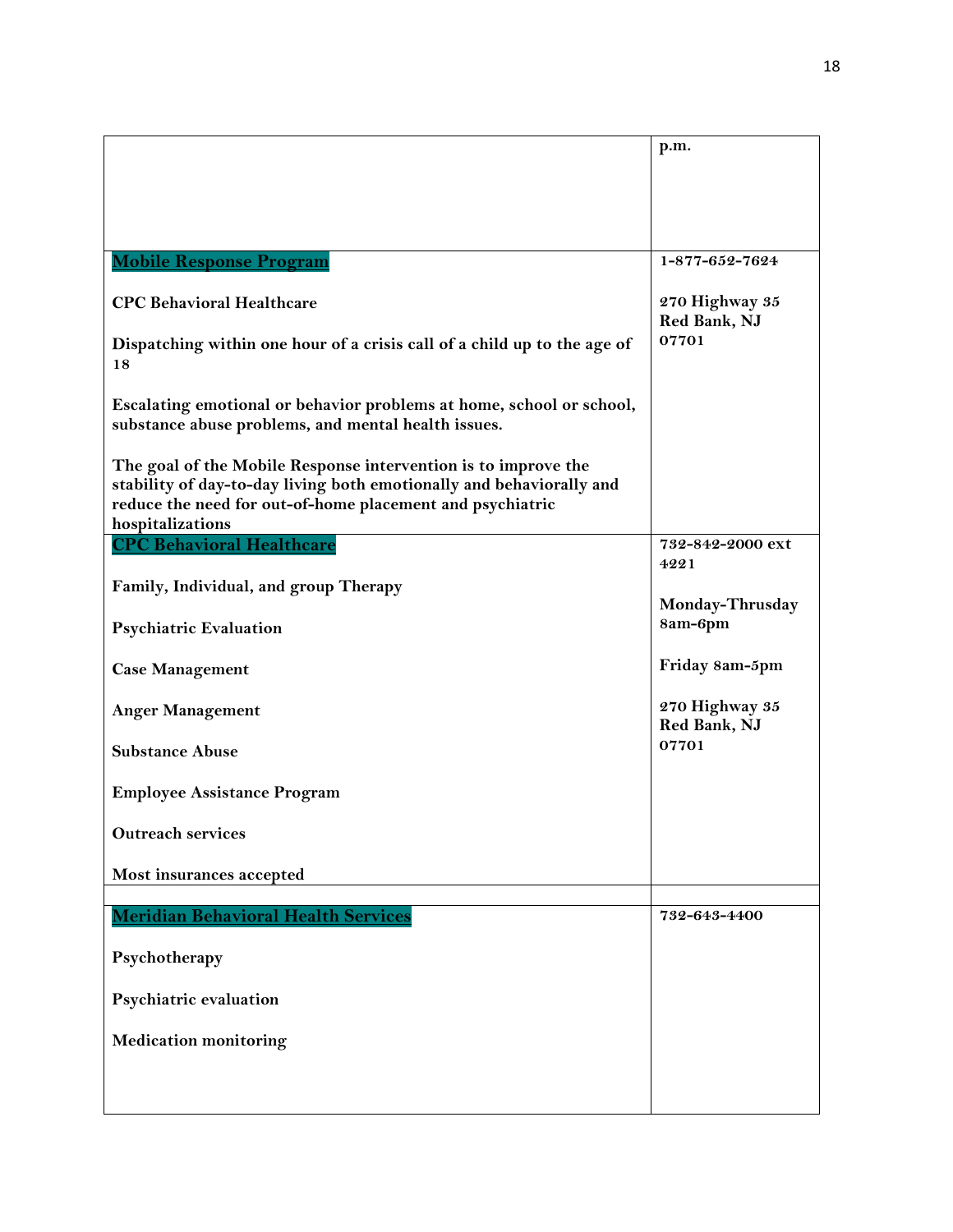| IOP- The Intensive Outpatient Program's goal is to provide services                                         |                                |
|-------------------------------------------------------------------------------------------------------------|--------------------------------|
| aimed at relieving symptoms for children ages 4 to 17 suffering from                                        |                                |
| emotional and/or mental health problems.                                                                    |                                |
|                                                                                                             |                                |
|                                                                                                             |                                |
| <b>Integrated Care Concepts</b>                                                                             | 732-858-5432                   |
|                                                                                                             |                                |
| Sex abuse specialist                                                                                        |                                |
| <b>Fire setting</b>                                                                                         | admin@integrated               |
| Juvenile sex offenders                                                                                      | careconcepts.com               |
| Self-harming behaviors                                                                                      |                                |
|                                                                                                             | Middletown                     |
| http://integratedcareconcepts.com/eatontown-office/                                                         |                                |
|                                                                                                             | <b>Open Mon-Sunday</b>         |
|                                                                                                             | $9am - 9pm$                    |
| <b>Community YMCA Family Services</b>                                                                       | 732-290-9040                   |
| <b>Adolescent Intensive Outpatient program</b>                                                              | 166 Main St                    |
|                                                                                                             | Matawan, NJ 07747              |
| <b>Early S/A Intervention Program</b>                                                                       |                                |
|                                                                                                             | outpatient@cymca.              |
| Serving children, adolescents, adults, and families of Monmouth                                             | org                            |
| County                                                                                                      |                                |
|                                                                                                             | Mon-Thu 9am-9pm                |
| Counseling                                                                                                  | Friday 9am-5pm                 |
|                                                                                                             | Saturday 10am-3pm              |
| <b>180 Turning Lives Around</b>                                                                             | Domestic                       |
|                                                                                                             | Violence hotline               |
|                                                                                                             | 1(888) 843-9262                |
| 180, Turning Lives Around, is a private, non-profit<br>organization dedicated to ending domestic and sexual |                                |
| violence in our community.                                                                                  | Sexual violence                |
|                                                                                                             | hotline $1(888)$ -<br>264-7273 |
|                                                                                                             |                                |
|                                                                                                             |                                |
|                                                                                                             | $(732)$ 264-4111               |
|                                                                                                             | http://180nj.org/              |
| Child & Adolescent Services Therapy Groups @ Jersey Shore                                                   |                                |
| <b>University Medical Center</b>                                                                            | <b>Jersey Shore</b>            |
|                                                                                                             | <b>University Medical</b>      |
| <b>Anxiety and Depression Group</b>                                                                         | <b>Center</b>                  |
|                                                                                                             | 1945 Route 33,                 |
| Socialization and Anger management group                                                                    | Neptune, NJ 07753              |
|                                                                                                             |                                |
| For children ages 10-18years old                                                                            | 732-869-2784                   |
|                                                                                                             |                                |
| Call before attending for dates change frequently                                                           |                                |
|                                                                                                             |                                |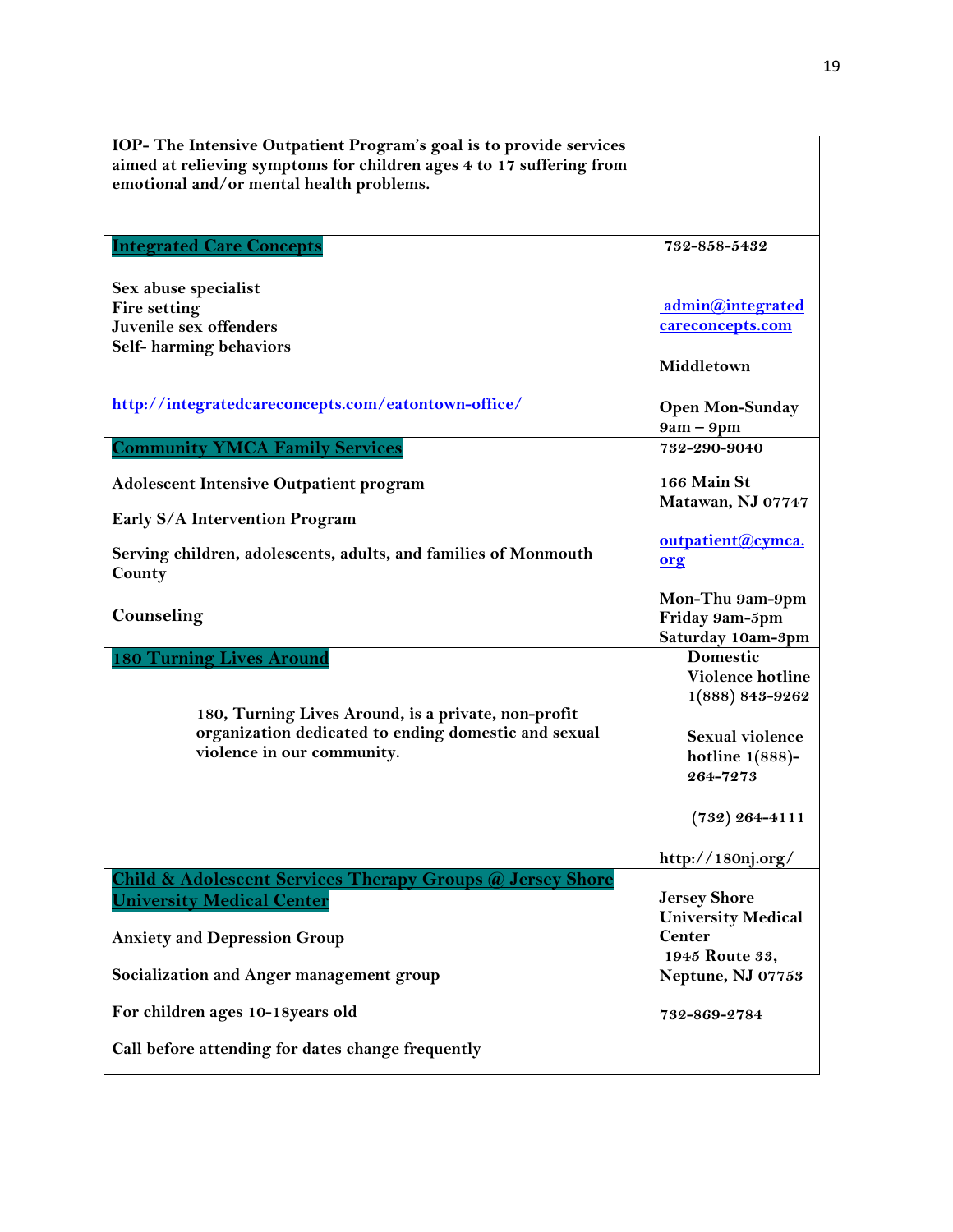| <b>Catholic Charities</b>                                                                                                                                                             | 732-758-0094                                                       |
|---------------------------------------------------------------------------------------------------------------------------------------------------------------------------------------|--------------------------------------------------------------------|
| <b>Trauma Counseling</b><br>Individual therapy<br><b>Family therapy</b><br>Group therapy/Art therapy<br><b>Supportive counseling</b><br>Pay on a sliding scale depending on insurance | 145 Maple Ave Red<br>Bank, NJ 07701                                |
| <b>Group Therapy/Support Groups</b>                                                                                                                                                   | <b>Area Served/</b><br>Phone #                                     |
| <b>Jewish Family &amp; Children's Services</b><br><b>Evening Anger Management and Domestic Violence Group, Substance</b>                                                              | <b>Monmouth County</b><br>732-774-6886                             |
| Abuse Treatment Program, Outpatient and Intensive Outpatient<br>Services, Sandy Counseling, and Kosher Meals on Wheels                                                                |                                                                    |
| <b>Substance Abuse, Anger Management and Domestic Violence Groups</b><br>All participants must be preregistered and have an assessment done<br>prior to attending the group.          | 25 Kilmer Drive,<br>Bldg. 3, Suite 212<br>Morganville, NJ<br>07751 |
| <b>Mondays &amp; Tuesdays</b><br>9:30 a.m. - 12 Noon - Intensive Outpatient Substance Abuse Group<br>6:00-7:30 Anger Management/Domestic Violence Group (only<br>Monday)              | Main Street, Suite<br>301                                          |
| <b>Wednesdays</b><br>10:30 a.m. -12pm Intensive Outpatient Substance Abuse Group                                                                                                      | Eatontown,<br>NJ 07724                                             |
| 6:00 - 9:00 p.m. - Intensive Outpatient Substance Abuse Group                                                                                                                         | 705 Summerville<br>Ave,<br>Asbury Park 07712                       |
| <b>Thursdays</b><br>9 a.m. - 9 p.m. Intensive Outpatient Group                                                                                                                        |                                                                    |
| <b>Fridays</b><br>9:30 - 12:30 Outpatient Substance Abuse Group                                                                                                                       |                                                                    |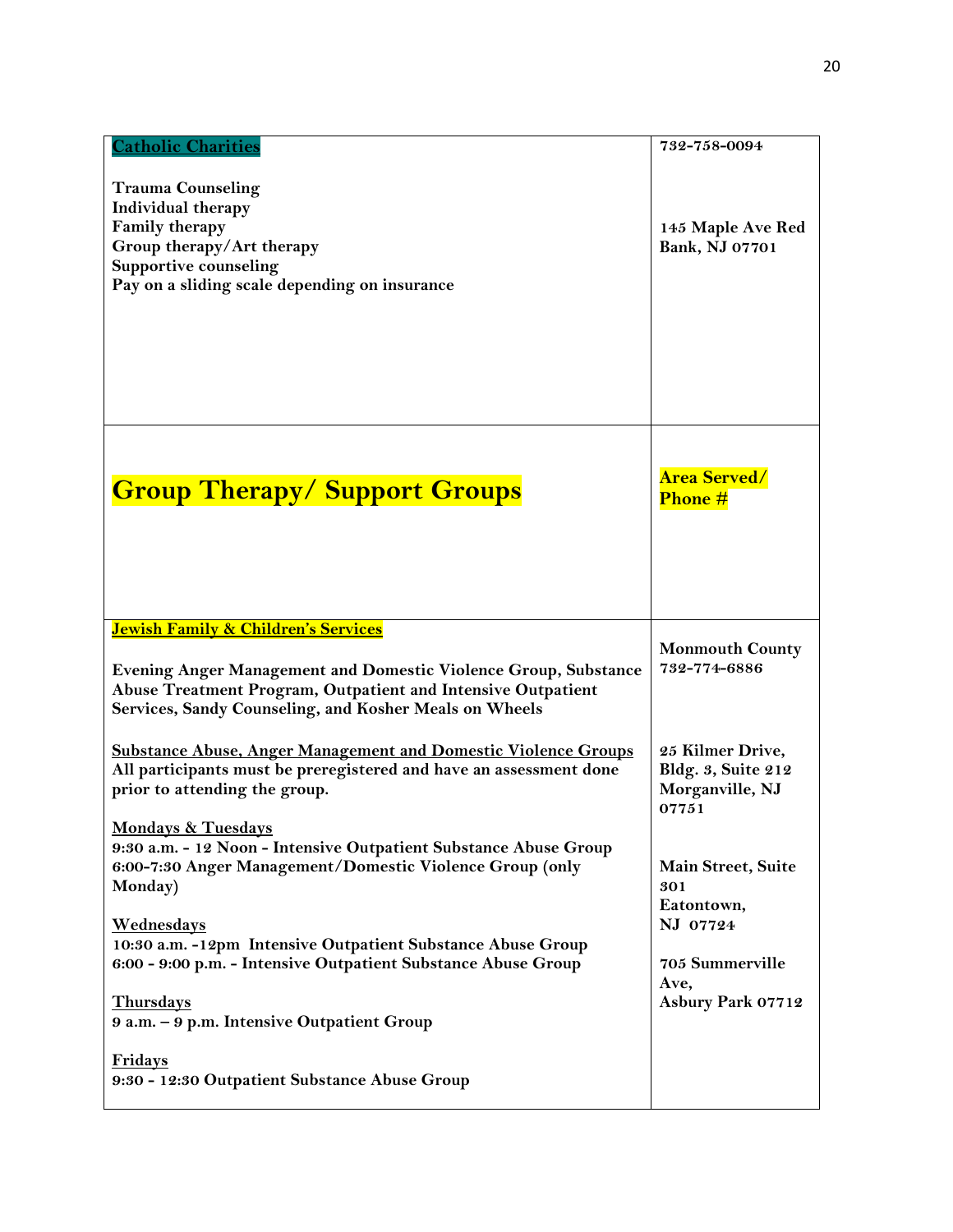| <b>Bereavement Support Groups- Riverview</b>                             | <b>Riverview Medical</b>    |
|--------------------------------------------------------------------------|-----------------------------|
|                                                                          | <b>Center</b>               |
| Children bereaving the death of a parent                                 |                             |
|                                                                          | 732-530-2382                |
| <b>Refer out</b>                                                         |                             |
|                                                                          |                             |
| Breast cancer support group                                              |                             |
|                                                                          |                             |
|                                                                          |                             |
| <b>Stephy's Place</b>                                                    | 732-614-1142                |
| A New Life Support Center for Grief and Loss. A place for all who        | <b>The Swede</b>            |
| suffer the loss of a loved one. Please e-mail or call for support groups | <b>Chevalier Building</b>   |
| so that they can find the best group for your loss.                      |                             |
| Monthly Meditation Class 1st & 3rd Thursday of each month at             | Suite 209, Red              |
| 9:30am, 2nd Tuesday of each month 6pm, 4th Wednesday of each             | Bank, NJ 07701              |
| month at 11:00am                                                         |                             |
|                                                                          | info@StephysPlace.          |
| All sessions are one hour long. Please arrive ten minutes before group   | org                         |
| start time to find parking and get settled so that we may start and      |                             |
| finish on time.                                                          | http://www.stephys          |
|                                                                          | place.org/sp/               |
| <b>Rainbows</b>                                                          | Mike & Marie                |
|                                                                          | Meriton                     |
| <b>Children and families</b>                                             |                             |
|                                                                          | 908-720-7044                |
| Rainbows helps children heal after a life altering crisis due to         |                             |
| separation, divorce, death, illness, military deployment or other        | <b>Precious Blood</b>       |
| painful family transitions.                                              | <b>Parish Center</b>        |
|                                                                          |                             |
| <b>Ages 5-17</b>                                                         | 72 Riverdale Ave,           |
|                                                                          | Monmouth Beach,<br>NJ 07750 |
| Parents are offered group while the children are in session.             |                             |
| Refer to the webpage, sign up, and view locations.                       | www.monmouthrai             |
|                                                                          | nbows.org                   |
|                                                                          |                             |
|                                                                          |                             |
| <b>Child/Adolescent Counseling</b>                                       | <b>Area Served/ Phone</b>   |
|                                                                          | #/ Address                  |
|                                                                          |                             |
|                                                                          |                             |
|                                                                          |                             |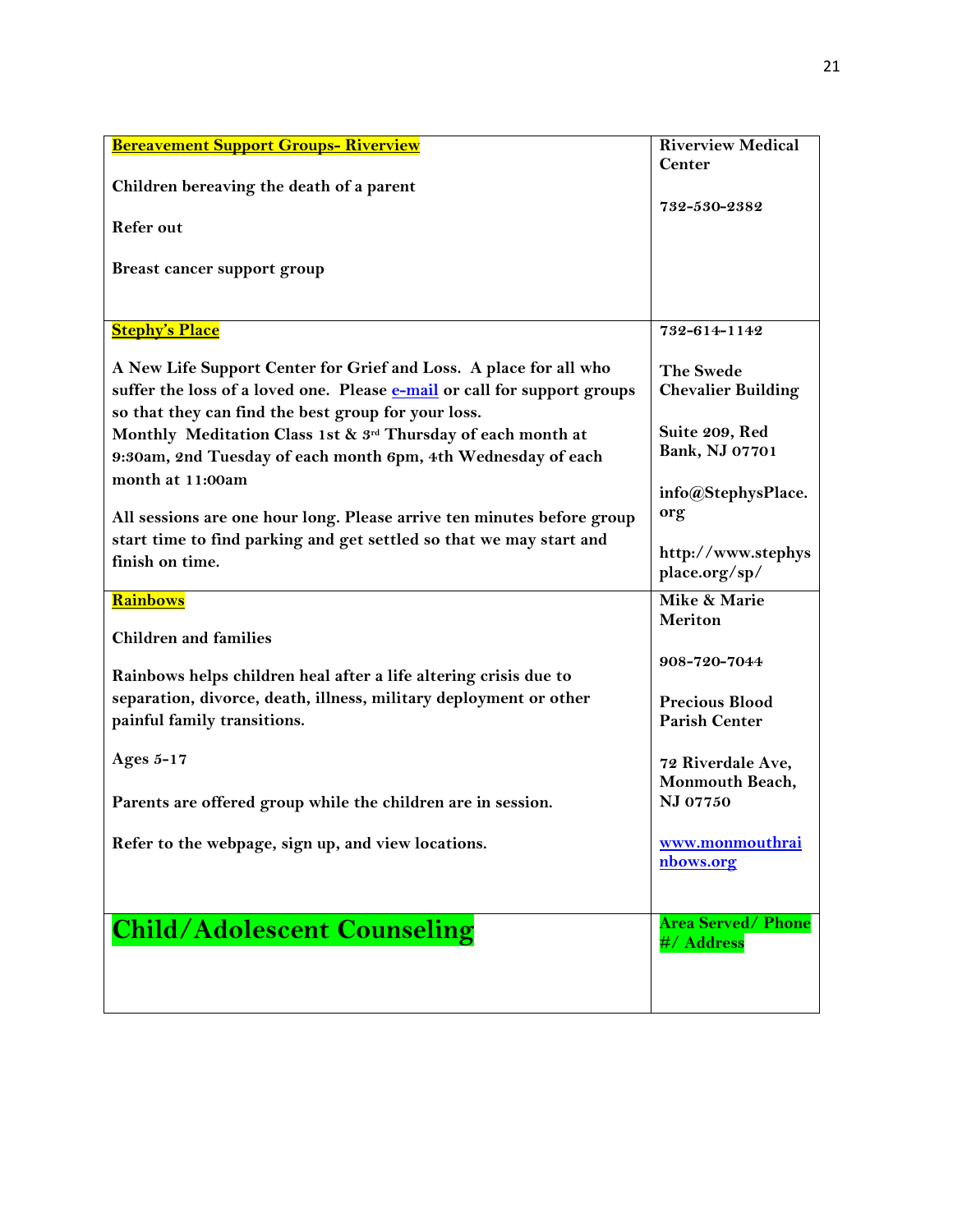| <b>Play Therapist- Christian Bellissimo</b>                                                                                                                                                                                                                                                                                                                                                                                                                                                                                                                                                                                                                                             | 1 Main Street, Suite<br>306 Eatontown,<br>New Jersey 07724<br>732-609-7272<br>christian@christia<br>nbellissimo.com |                                                                 |
|-----------------------------------------------------------------------------------------------------------------------------------------------------------------------------------------------------------------------------------------------------------------------------------------------------------------------------------------------------------------------------------------------------------------------------------------------------------------------------------------------------------------------------------------------------------------------------------------------------------------------------------------------------------------------------------------|---------------------------------------------------------------------------------------------------------------------|-----------------------------------------------------------------|
| <b>Family Growth Program</b><br>Child abuse treatment and prevention through the provision of individual, group and family<br>counseling for the following:<br>· Survivors of child sexual, physical and emotional abuse<br>• Adult survivors of childhood sexual abuse<br>• Adult and child sexual abuse offenders<br>• Children and adolescents with sexually acting out behaviors<br>Psychiatric evaluation and follow-up available for child clients.<br>The program has extensive experience in treatment of adult perpetrators and works closely with<br>County Probation and Parole Boards. Clinicians are members of the Association for Treatment of<br>Sexual Abusers (ATSA). |                                                                                                                     | 145 Maple<br>Ave,<br>Red Bank,<br><b>NJ</b><br>732-747-<br>9660 |
| <b>Crisis Intervention/Suicide Prevention</b>                                                                                                                                                                                                                                                                                                                                                                                                                                                                                                                                                                                                                                           | <b>Area Served/Phone</b><br><b>#/ Address</b>                                                                       |                                                                 |
| <b>Monmouth County Psychiatric Emergency Screening Services (PESS) at Monmouth Medical</b><br><u>Center</u><br>Crisis intervention, stabilization, mobile outreach, crisis hotline and family crisis services are<br>provided                                                                                                                                                                                                                                                                                                                                                                                                                                                           |                                                                                                                     | $(732)$ 222-3030.                                               |
| <b>CentraState Medical Center</b>                                                                                                                                                                                                                                                                                                                                                                                                                                                                                                                                                                                                                                                       | $(732) 780 - 6023$                                                                                                  |                                                                 |
| Provides comprehensive behavior services administered by<br>specially trained, qualified, compassionate staff                                                                                                                                                                                                                                                                                                                                                                                                                                                                                                                                                                           |                                                                                                                     |                                                                 |

22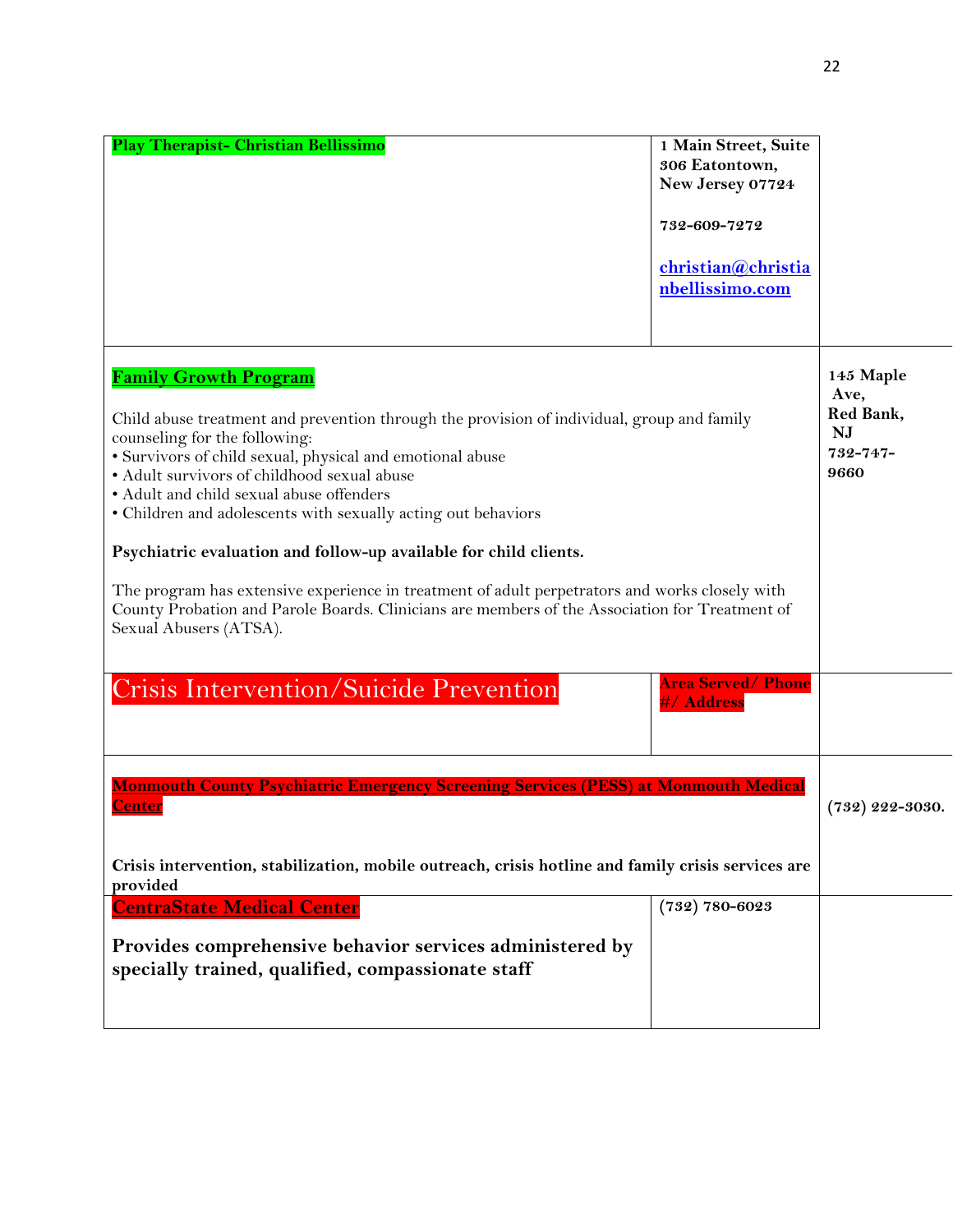| <b>Jersey Shore University Medical Center</b>                                                                                                                               | <b>Office Number:</b>                                   |
|-----------------------------------------------------------------------------------------------------------------------------------------------------------------------------|---------------------------------------------------------|
| Suicide hotline at Jersey Shore Medical Center (732) 776-4555                                                                                                               | 732-776-2325                                            |
| https://meridianhealth.com/service/behavioral-health/index.aspx                                                                                                             |                                                         |
| <b>National Suicide Prevention</b>                                                                                                                                          | $1 - 800 - 273 - 8255$                                  |
| Helps individuals in suicidal crisis to contact the nearest available<br>suicide prevention and mental health service provider through a toll-                              | $1(800)$ SUICIDE                                        |
| free phone number                                                                                                                                                           | www.suicideprevent<br>ionlifeline.org/                  |
| <b>National Hopeline Network</b><br>Crisis hotlines, online crisis chat and awareness events                                                                                | $1(800) 784 - 2433$                                     |
| <b>NJ Hopeline</b>                                                                                                                                                          | www.hopeline.com                                        |
| Confidential telephone counseling and support 24 hours a day, 7 day<br>per week.                                                                                            | $(855) 654 - 6735$                                      |
| <u> American Foundation for Suicide Prevention</u>                                                                                                                          | www.afsp.org                                            |
| AFSP funds research, education and treatment programs aimed at the                                                                                                          | $(212) 363 - 3500$                                      |
| prevention of suicide.                                                                                                                                                      | <b>National Office</b><br>120 Wall Street<br>29th Floor |
|                                                                                                                                                                             | New York, NY<br>10005                                   |
| <b>Yellow Ribbon Suicide Prevention Program</b>                                                                                                                             |                                                         |
| Yellow Ribbon is dedicated to preventing youth suicide and<br>attempts by making Suicide Prevention Accessible to Everyone<br>and Removing Barriers to Help by empowerment. | www.yellowribbon.<br>org                                |
| CALL: 800-273-TALK(8255)   TEXT 'Help' to 741741                                                                                                                            | <u>303-429-3530</u>                                     |
|                                                                                                                                                                             | ask4help@yellowribb<br>on.org                           |
|                                                                                                                                                                             | www.sptsusa.org                                         |
| <b><u>Society for the Prevention of Teen Suicide</u></b>                                                                                                                    | 732-410-7900                                            |
| Public awareness through the development and promotion of<br>educational training programs.                                                                                 | dawn@sptsusa.org-                                       |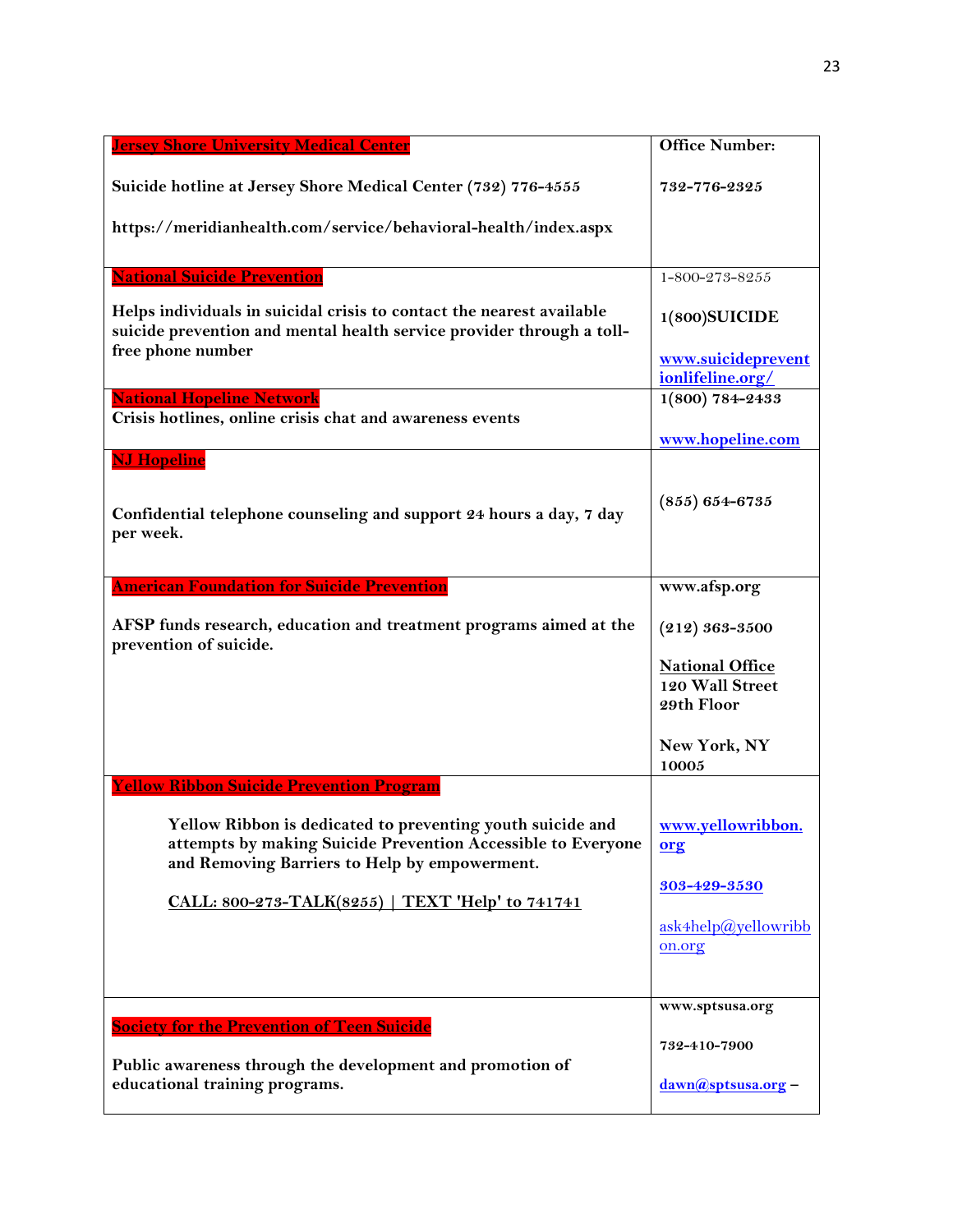|                                                                                                                                                                                                                | executive director                               |
|----------------------------------------------------------------------------------------------------------------------------------------------------------------------------------------------------------------|--------------------------------------------------|
|                                                                                                                                                                                                                | 110 West Main Street                             |
|                                                                                                                                                                                                                | Freehold, NJ 07728                               |
| <u>New Jersey Youth Suicide Prevention Project</u>                                                                                                                                                             | $(732)$ 235-8420                                 |
| <b>Prevention task forces</b><br><b>Intervention training</b><br><b>Postvension training</b><br>$\bullet$<br>Media campaigns                                                                                   | Piscataway, NJ<br>Not a direct crisis<br>hotline |
| Go onto jerseyvoice.net to learn about upcoming programs & online<br>contact form                                                                                                                              |                                                  |
| <b>Riverview Medical Center Crisis Hotline</b>                                                                                                                                                                 | $(732)$ 219-5325                                 |
| Riverview's Crisis Unit serves as a consultant to the Emergency<br>Department on all patients, adults, adolescents, and children<br>experiencing a psychiatric emergency 24-hours a day, seven days a<br>week. |                                                  |
| <u> Mobile Response and Stabilization Services, Perform care</u>                                                                                                                                               |                                                  |
|                                                                                                                                                                                                                | $1(877) 652 - 7624$                              |
| Available 24/7 day, to help children and youth who are experiencing<br>emotional or behavioral crises.                                                                                                         | www.performcarenj.or                             |
| Services are designed to defuse an immediate crisis, keep children and<br>their families safe, and maintain the children in their own homes or<br>current living situation                                     | $\mathbf{g}$                                     |
| <b>Youth Hotlines</b>                                                                                                                                                                                          | <b>Area Served/Phone</b><br>#/ Address           |
|                                                                                                                                                                                                                |                                                  |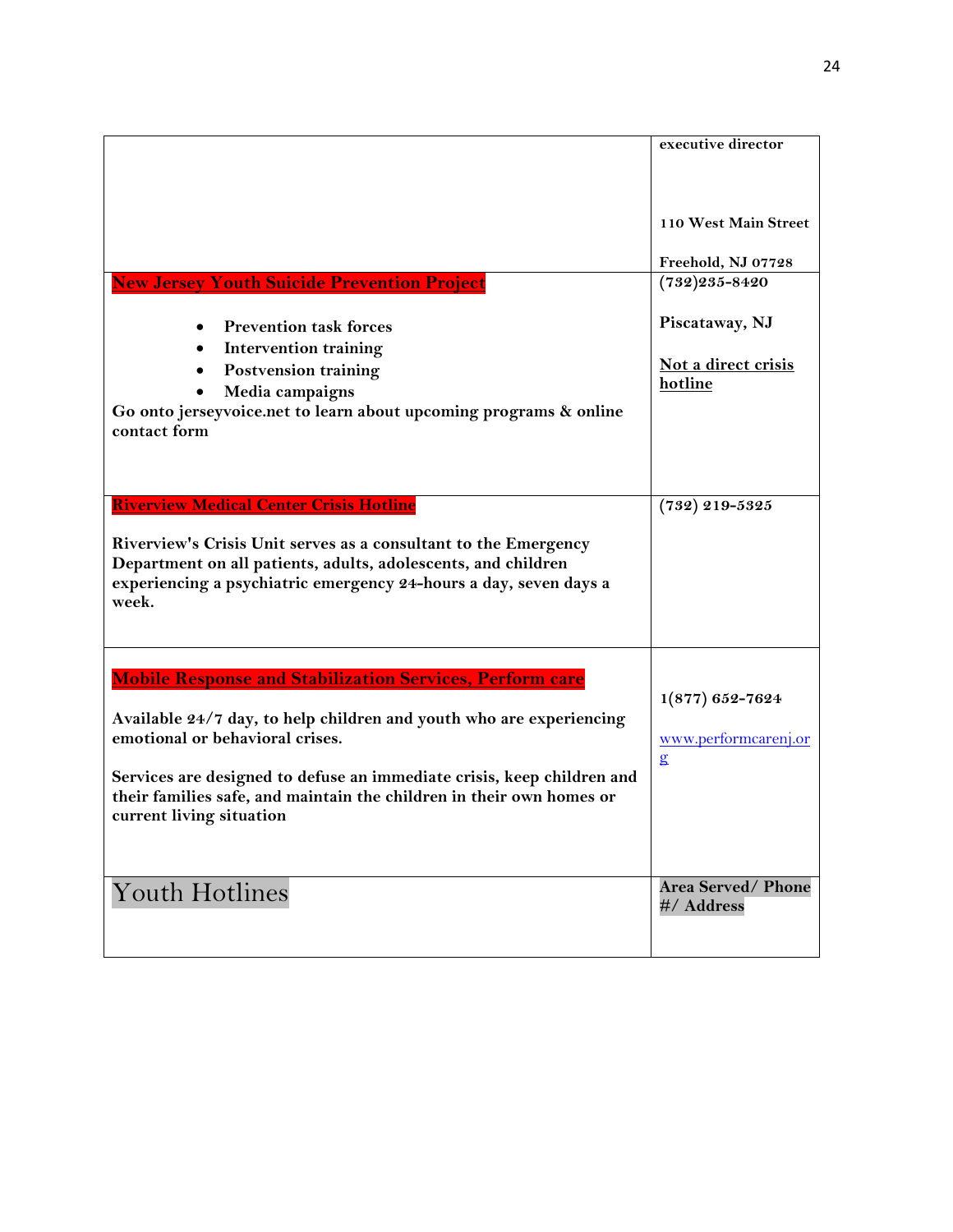| 2ND FLOOR Youth Hotline<br>A confidential and anonymous helpline for New Jersey's youth and<br>young adults.                                                                     | $1(888) 222 - 2228$                                                                      |
|----------------------------------------------------------------------------------------------------------------------------------------------------------------------------------|------------------------------------------------------------------------------------------|
| <b>Society for the Prevention of Teen Suicide</b><br>Public awareness through the development and promotion of<br>educational training programs.                                 | www.sptsusa.org<br>$(800)$ 273-TALK<br>(8255)<br>dawn@sptsusa.org-<br>executive director |
| <b>NJ Hopeline</b>                                                                                                                                                               | 110 West Main<br><b>Street</b><br>Freehold, NJ 07728<br>$(855) 654 - 6735$               |
| Confidential telephone counseling and support 24 hours a day, 7 days<br>per week.<br>SAFE (self-abuse finally ends) 24 hour Hotline suicide prevention<br>1(800)366-8288         | Text 24/7 to:<br>njhopeline@ubhc.ru<br>tgers.edu                                         |
| $1(800)273$ -TALK<br>Self-Injury: You're not the only one<br>Safe alternatives-treatments, referrals, schools, resources, lectures                                               |                                                                                          |
| <b>Outpatient Services</b>                                                                                                                                                       | <b>Area Served/ Phone</b><br>#/ Address                                                  |
| <b>CPC Behavioral Health Care</b><br>To provide behavioral health and education services that<br>promotes wellness, recovery and productive lives.<br>Freehold-Red Bank-Aberdeen | 1-800-250-9811<br>Mon-Thu 8AM-<br>9PM<br>Fri-Sat 8AM-5PM                                 |
| <b>Community YMCA Counseling and Social Svc</b>                                                                                                                                  | 732) 290-9040                                                                            |
| Provides high quality, client centered, therapeutic<br>counseling and support services. Matawan                                                                                  | 166 Main St,                                                                             |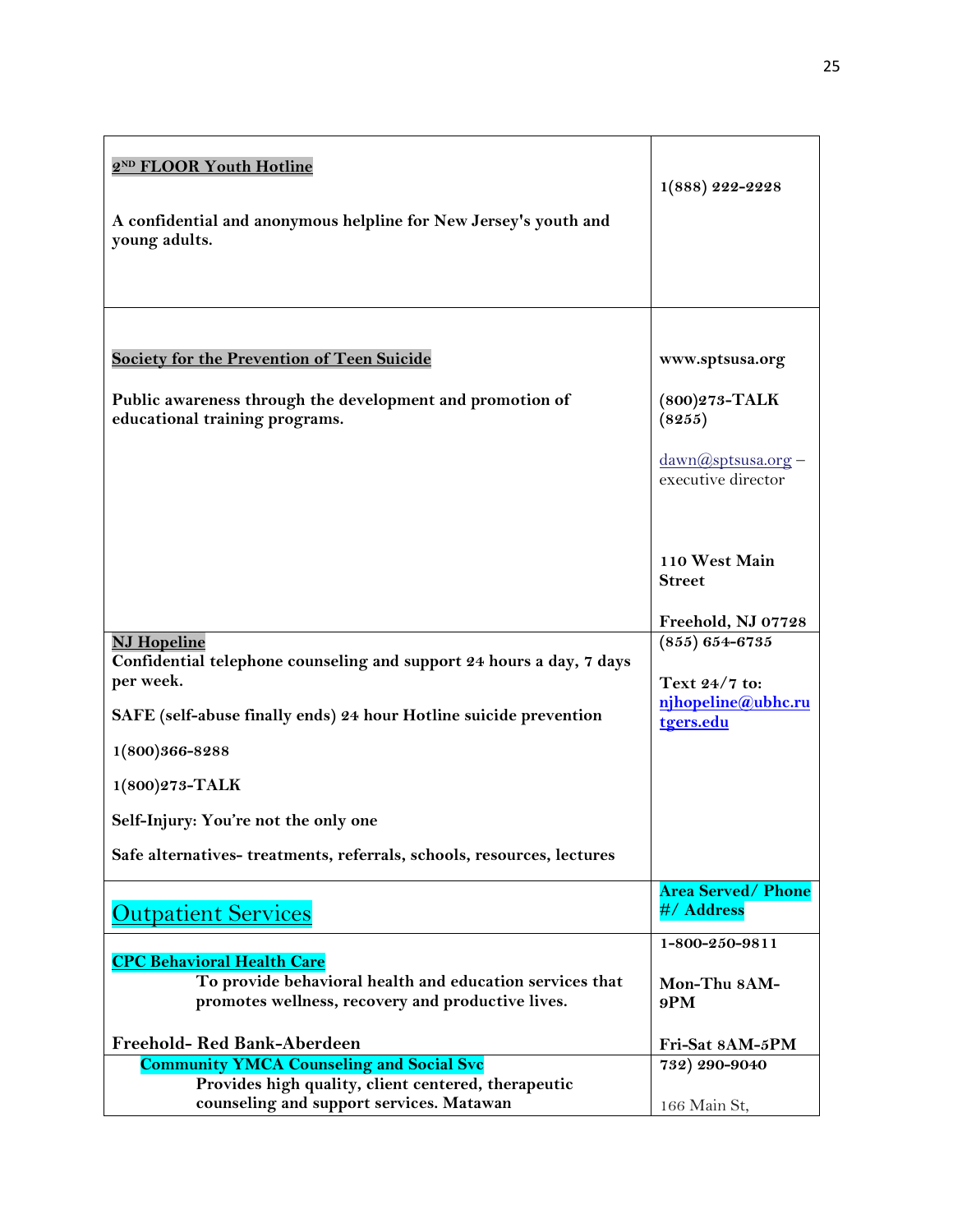|                                                                          | Matawan, NJ 07747    |
|--------------------------------------------------------------------------|----------------------|
| Outpatient Office                                                        |                      |
| Monday-Thursday: 9 a.m. - 9 p.m.                                         |                      |
| Friday: 9 a.m. -5 p.m.                                                   |                      |
| Saturday: 10 a.m.- 3 p.m.                                                |                      |
| <b>Family and Children's Services</b>                                    | $(732) 222 - 9111$   |
|                                                                          |                      |
| Serving people at vulnerable times in their lives through                |                      |
| education, intervention, care and counseling                             | 191 Bath Ave, Long   |
| <b>Long Branch</b>                                                       | Branch, NJ 07740     |
| Open Monday - Friday 8:30am to 4:30pm                                    |                      |
| Jewish Family & Children's Services                                      | 25 Kilmer Drive,     |
|                                                                          | Bldg. 3, Suite 212,  |
| Providing innovative, responsive, cost effective, non-sectarian human    | Morganville, NJ      |
| services that enhance the quality of life for children, families and the | 07751                |
| aged in our community, while reflecting the shared compassion,           | Tel: 732-536-0050    |
| ancient wisdom and unifying traditions of Judaism.                       |                      |
|                                                                          |                      |
|                                                                          | 1 Main Street, Suite |
| Asbury Park, Eatontown, Morganville                                      | 219, Eatontown, NJ   |
|                                                                          | 07724                |
|                                                                          |                      |
|                                                                          | Tel: 732-935-1881    |
|                                                                          |                      |
|                                                                          | 705 Summerfield      |
|                                                                          | Avenue, Asbury       |
|                                                                          | Park, NJ 07712       |
|                                                                          |                      |
|                                                                          | Tel: 732-988-2889    |
| Jersey Shore Behavioral Health Svc (Meridian)                            | $(732)$ 643-4363     |
| <b>Neptune</b>                                                           |                      |
|                                                                          | 3535 Route 66,       |
|                                                                          | Neptune              |
|                                                                          |                      |
|                                                                          |                      |
|                                                                          |                      |
| <b>Monmouth Medical Center, Pollak Clinic</b>                            | 732-923-5220         |
| Long Branch                                                              |                      |
|                                                                          | 5 North Bath Ave.,   |
|                                                                          | Long Branch          |
|                                                                          |                      |
| <b>Riverview Behavioral Health (Meridian)</b>                            | $(732) 345 - 3400$   |
|                                                                          |                      |
|                                                                          | 661 Shrewsbury       |
|                                                                          | Ave., Shrewsbury     |
|                                                                          |                      |
|                                                                          |                      |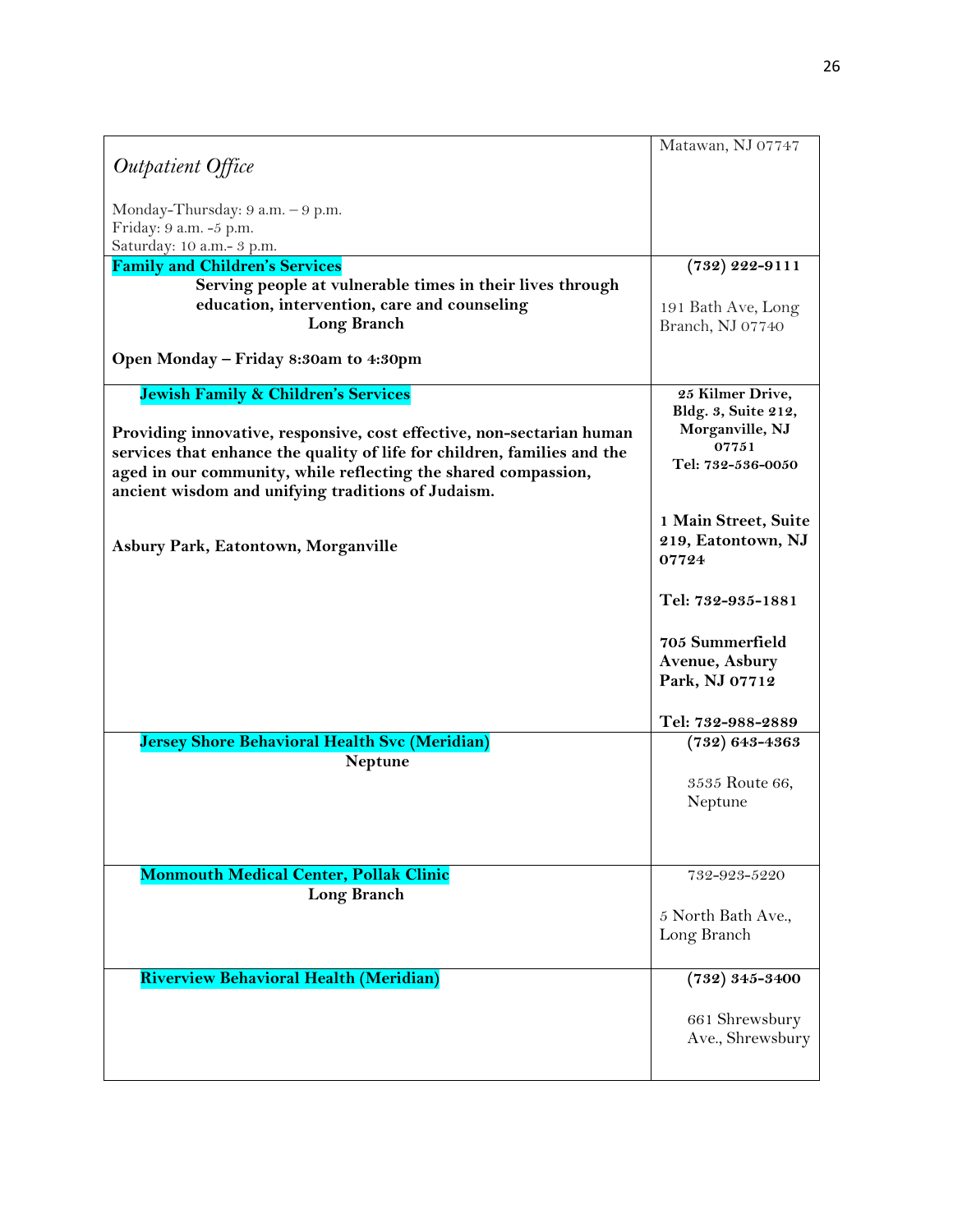| <b>Family Crisis Intervention Unit (FCIU)</b>                                                           | 732) 542-2444 day                                                 |
|---------------------------------------------------------------------------------------------------------|-------------------------------------------------------------------|
| Intensive family services in community/in home; truancy, parent-child<br>conflict<br>Mon-Friday 9am-5pm | $(732)$ 431-7280<br>evenings                                      |
| <b>Information and Referral</b>                                                                         | <b>Area Served/</b><br>Phone #/<br><b>Address</b>                 |
| <b>Monmouth County Office of Mental Health</b>                                                          | $(732)$ 431-7200                                                  |
| Monmouth ResourceNet<br>-www.monmouthresourcenet.org                                                    | 185 State Route 36,<br>Suite B-1<br>West Long Branch,<br>NJ 07764 |
|                                                                                                         |                                                                   |
| NJ Children's System of Care<br>(Contracted System Administrator- PerformCare)                          | 1(800) 652-7624                                                   |
| <b>Educational Programs/Training</b>                                                                    | <b>Area Served/ Phone</b><br>#/ Address                           |
| <b>Bridges-University of Medicine &amp; Dentistry intended for</b><br>professional school staff         | 1-800-969-5300                                                    |
| Intensive outpatient, outpatient, partial hospital, crisis prevention,<br>in-patient services, etc.     |                                                                   |
| <b>Suicide Prevention Resource Center Best Practice</b>                                                 | www.sprc.org                                                      |
| Hotline-1800-273-TALK (8255)                                                                            |                                                                   |
| <b>Substance Abuse &amp; Mental Health Services Admin</b>                                               | www.samhsa.go                                                     |
| <b>Hours of Operation</b>                                                                               | v/prevention                                                      |
| Monday - Friday<br>8:30 a.m. - 5:00 p.m.                                                                | webmaster@samh<br>sa.hhs.gov                                      |
| Society for the prevention of teen suicide                                                              | Area Served/<br>Phone #/<br><b>Address</b>                        |
| 2ND Floor- Youth Support Line for suicidal thoughts or difficulties in                                  | $1(888) 222 - 2228$                                               |
|                                                                                                         |                                                                   |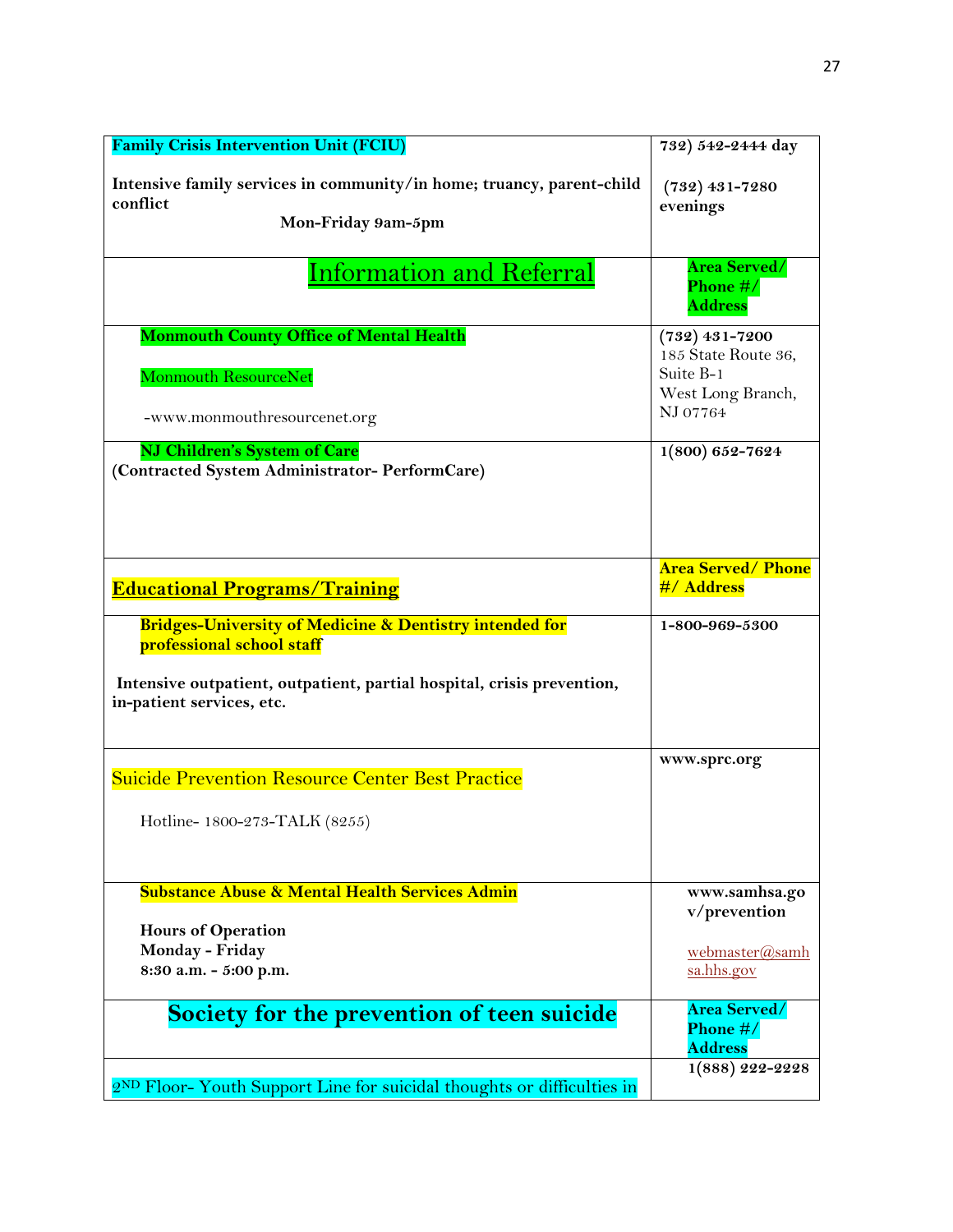| general life                                                                                                                                                                                                                                                                                                                                                                                                                | www.2ndfloor.org                                                                                                                                                                            |                  |
|-----------------------------------------------------------------------------------------------------------------------------------------------------------------------------------------------------------------------------------------------------------------------------------------------------------------------------------------------------------------------------------------------------------------------------|---------------------------------------------------------------------------------------------------------------------------------------------------------------------------------------------|------------------|
| Cyber bullying, dating abuse, mental health, sexuality                                                                                                                                                                                                                                                                                                                                                                      | info@2NDFLOOR.o<br>rg.                                                                                                                                                                      |                  |
| <b>Traumatic Loss Coalition of Monmouth County</b><br>Network of professionals representing schools, social agencies,<br>police, clergy, crisis services, etc. can support and guide your staff<br>through critical events and postvention based on successful<br>experience resolving similar circumstances.<br>Mon: 8:30am-4:30pm<br>Tue: 8:30am-4:30pm<br>Wed: 8:30am-4:30pm<br>Thu: 8:30am-4:30pm<br>Fri: 8:30am-4:30pm | $(732)$ 431-7200<br>http://www.mon<br>mouthresourcenet<br>.org/search/traum<br>atic-loss-<br>coalition-of-<br>monmouth-<br>county/<br>Kozloski Road<br>PO Box 3000<br>Freehold, NJ<br>07728 |                  |
| Interventions<br>Self-Harm/Self-Mutilation - Monmouth County Mental Health<br>Self-mutilation is a disorder that causes the participant to                                                                                                                                                                                                                                                                                  | 732-431-7200<br>Kozloski Road                                                                                                                                                               |                  |
| intentionally harm or inflict pain on him/herself.<br>$1(800)$ DON'T-CUT<br>A treatment team of experts uses therapy, education, and<br>support to empower clients to identify healthier ways to<br>cope with emotional distress.                                                                                                                                                                                           | PO box 3000,<br>Freehold, NJ<br>07728<br>1800-366-8288                                                                                                                                      |                  |
| <b>SAFE (Self-Abuse Finally Ends) 24 hour Hotline</b><br><b>Suicide prevention</b><br>$1(800) 366 - 8288$<br>1(800) 273 TALK                                                                                                                                                                                                                                                                                                |                                                                                                                                                                                             |                  |
| $1(800)$ 273-8255<br><b>Monmouth County Office of Mental Health</b>                                                                                                                                                                                                                                                                                                                                                         |                                                                                                                                                                                             | Information      |
| Kozloski Road<br>PO Box 3000<br>Freehold, NJ 07728                                                                                                                                                                                                                                                                                                                                                                          |                                                                                                                                                                                             | $(732)$ 431-7200 |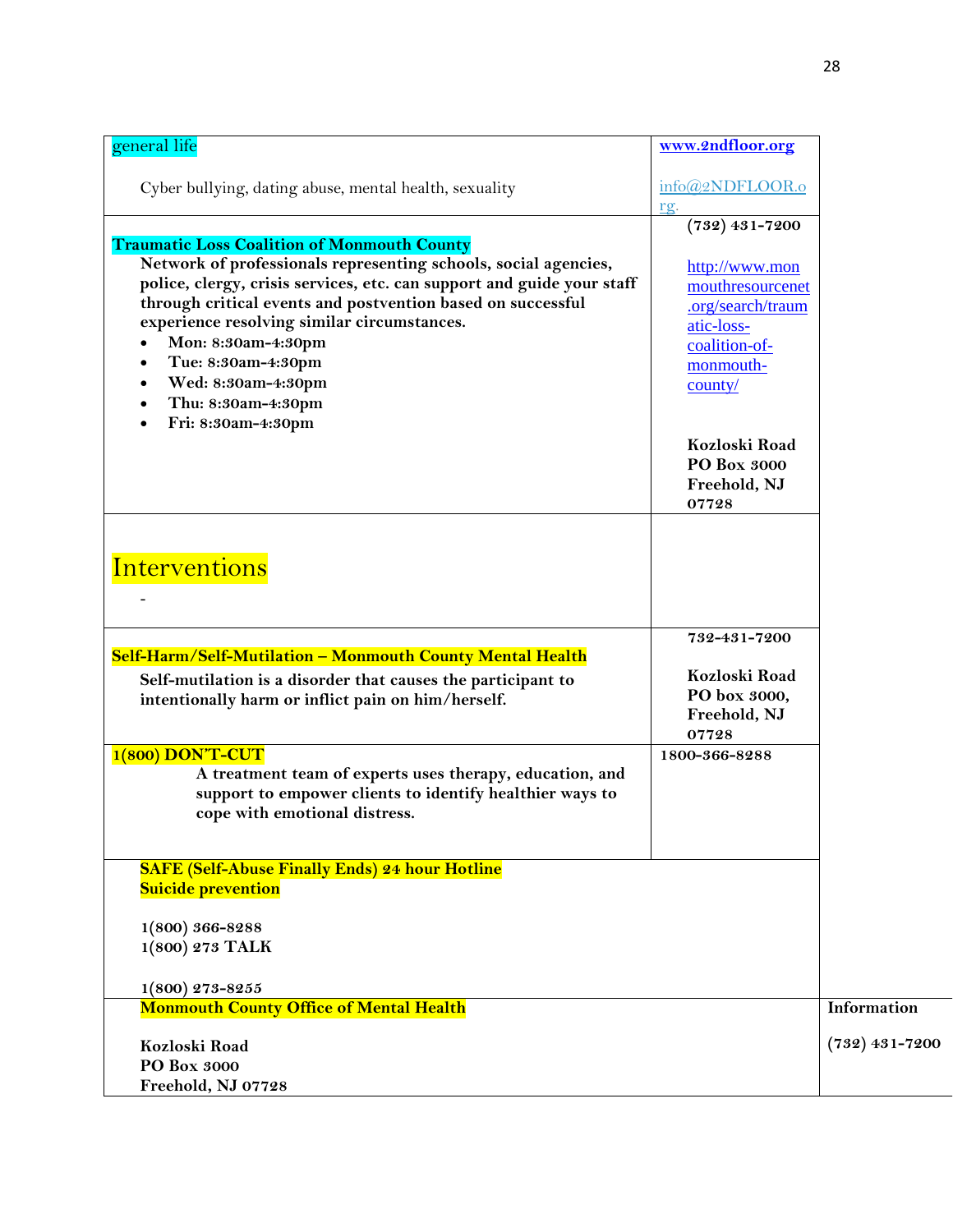| <b>Legal Services of NJ Hotline</b><br>The LSNJLAW Hotline is open<br>from 8:00 AM to 5:30 PM<br>Monday - Friday                                                                                                                                                                                                  | <b>Legal Services of</b><br><b>New Jersey</b><br>100 Metroplex<br>Drive, Suite 402<br>P.O. Box 1357<br>Edison, NJ<br>08818-1357 |
|-------------------------------------------------------------------------------------------------------------------------------------------------------------------------------------------------------------------------------------------------------------------------------------------------------------------|---------------------------------------------------------------------------------------------------------------------------------|
|                                                                                                                                                                                                                                                                                                                   | $(732) 572 - 9100$<br>1-888-576-5529                                                                                            |
| <b>Disability Rights New Jersey</b><br>DRNJ's consumer-directed priorities focus case activities in<br>areas most important to consumers with disabilities and<br>their families. They also ensure that protection and advocacy<br>services are provided to traditionally underserved or<br>unserved populations. | $1(800) 922 -$<br>7233<br>http://backinacti<br>on.drnj.org/faq.p<br>$\mathbf{hp}$                                               |
| Div. Of Mental Health & Guardianship Advocacy                                                                                                                                                                                                                                                                     | $(1 - 877 - 285 -$<br>2844)<br>$(866)$ 202-<br><b>HELP</b> (4357)<br>Email: niment<br>alhealthcares<br>@mhanj.org               |
| <b>NJ Office of Advocacy</b><br>For more information about programs and services visit:<br>www.nj.gov/dcf<br>Department of Children and Families Division of Child<br>Protection and Permanency PO Box 717 Trenton, NJ 08625-<br>0717 609-888-7000                                                                | $1(877) 543-$<br>7864                                                                                                           |
| <b>NJ Children's System of Care</b><br>Helping families across New Jersey with behaviorla health, disability<br>services and substance use treatment.                                                                                                                                                             | $1(877) 652 - 7624$                                                                                                             |
| <b>National Eating Disorders Association</b><br>National non-profit eating disorders organization. Information,<br>referrals, support, prevention, conferences, and newsletters                                                                                                                                   | www.nationaleati<br>ngdisorders.com<br>https://www.edrefer<br>ral.com/new-jersey                                                |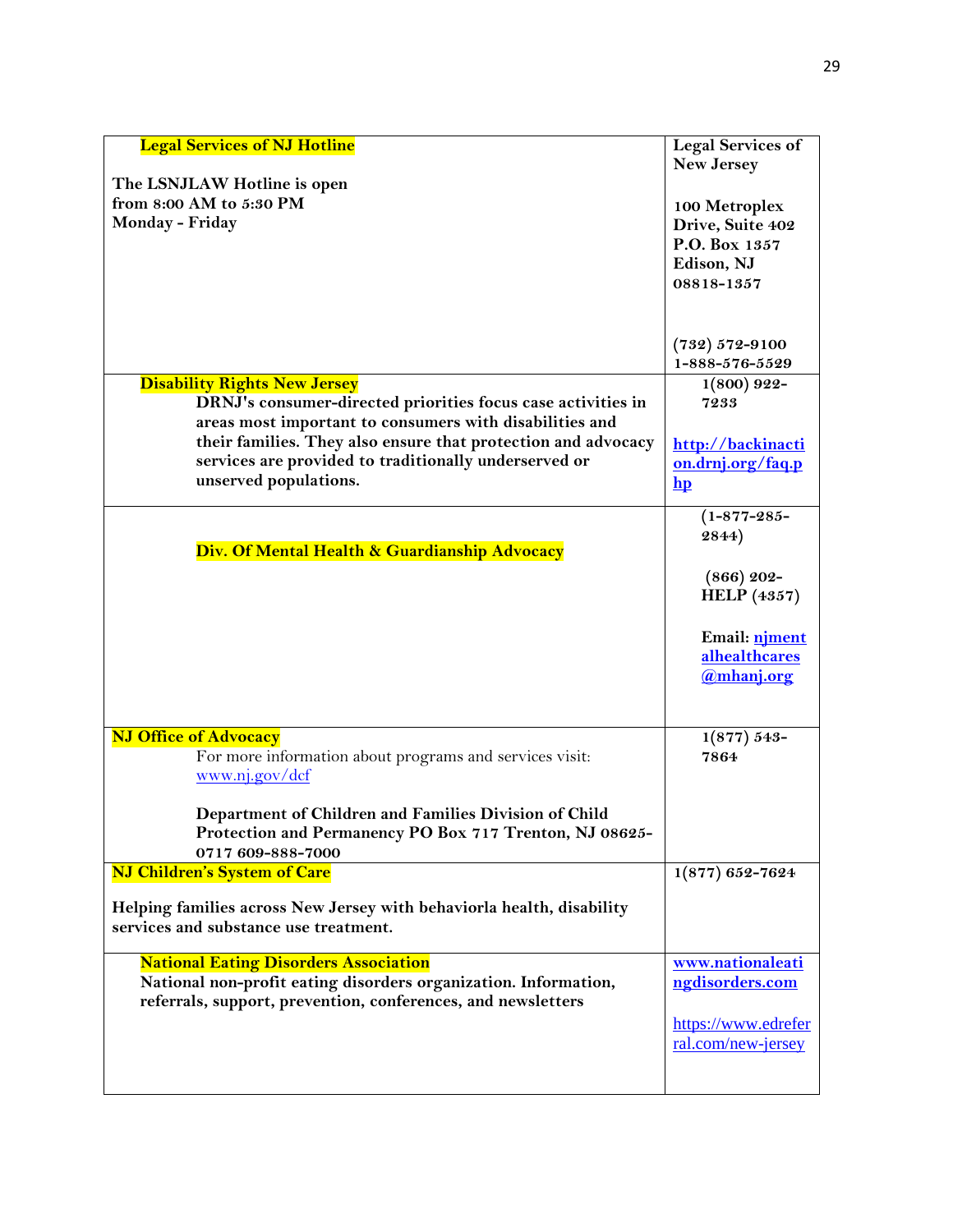| <b>Monmouth County Divison of Mental Health &amp; Addiction Services</b> | $(732)$ 431-7200    |
|--------------------------------------------------------------------------|---------------------|
| Provides information and referral regarding the scope of                 |                     |
| mental health services available to county residents.                    | Mon-Fri: 8:30am-    |
| Provides funding for the implementation and development of               |                     |
| mental health programs and coordinates planning,                         | 4:30pm              |
|                                                                          |                     |
| monitoring and advocacy activities on behalf of persons with             | 3000 Kozloski       |
| mental illness                                                           | Rd Freehold,        |
|                                                                          | NJ 07728-           |
|                                                                          | 4397                |
| <b>Mental Health Association of Monmouth County Info and Referral</b>    | $(732) 542 - 6422$  |
| Our mission is accomplished through MHA's strength based                 |                     |
| innovative programs, education, advocacy, community                      |                     |
|                                                                          | http://www.mon      |
| partnerships and shaping public policy.                                  | mouthresourcenet    |
|                                                                          | .org/search/ment    |
|                                                                          | al-health-          |
|                                                                          | association-of-     |
|                                                                          | monmouth-           |
|                                                                          | county/             |
|                                                                          | <b>Area Served/</b> |
| <b>General Support References</b>                                        | <b>Phone #/</b>     |
|                                                                          |                     |
|                                                                          | <b>Address</b>      |
|                                                                          |                     |
|                                                                          |                     |
| <b>Monmouth County Website</b>                                           | www.visitmonmo      |
|                                                                          | uth.com/educatio    |
|                                                                          | ninitiative         |
|                                                                          |                     |
| <b>New Jersey 211 Community Resource Website</b>                         | www.nj211.org       |
|                                                                          |                     |
|                                                                          |                     |
| <b>New Jersey 211 Call Center</b>                                        | 211                 |
| 2-1-1 is the first three-digit telephone number dedicated to             |                     |
| health, human services, and community life. It is the place to           | or                  |
| find the location of shelter during a flood or power outage,             |                     |
| information about the nearest child care center, legal                   |                     |
| service, housing, immigration, employment, or service in a               | $(877) 652 -$       |
|                                                                          | 1148                |
| language other than English.                                             |                     |
|                                                                          |                     |
|                                                                          |                     |
|                                                                          |                     |
| <b>Monmouth ResourceNet website</b>                                      | www.monmouthre      |
|                                                                          | sourcenet.org       |
| MonmouthCares, Inc. is a private, non-profit community based             |                     |
| organization serving children primarily between the ages of 4-18         | 185 State Road      |
| with behavioral and emotional challenges along with their families.      | 36, Suite B-1       |
|                                                                          | <b>West Long</b>    |
|                                                                          | Branch, NJ 07764    |
|                                                                          |                     |
|                                                                          |                     |
|                                                                          | info@monmouthr      |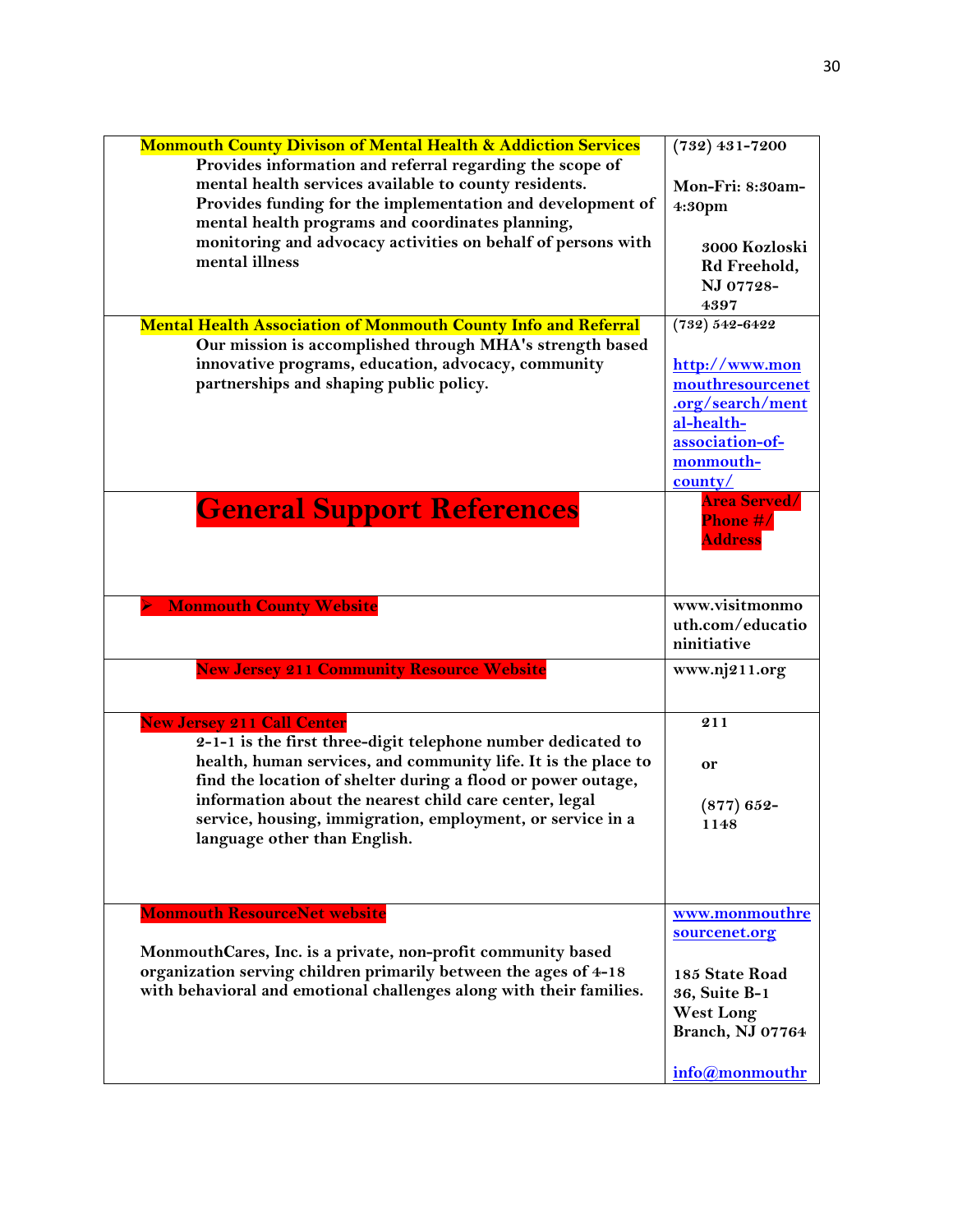|                                                                                                                                                                                                                                                                                                                                                                                                                           | esourcenet.org                                                                                                                                                                                                         |
|---------------------------------------------------------------------------------------------------------------------------------------------------------------------------------------------------------------------------------------------------------------------------------------------------------------------------------------------------------------------------------------------------------------------------|------------------------------------------------------------------------------------------------------------------------------------------------------------------------------------------------------------------------|
| <b>Long Branch Concordance</b><br>The Long Branch Concordance and its Family<br>Success Center provides services relevant to and focused<br>on family sustainability and economic self-sufficiency as<br>carried out through our mission: finding resources for<br>people in need, fostering individual and family<br>development and creating partnerships for community<br>well-being.                                  | $(732) 571 - 1670$<br>Address: 300<br><b>Broadway</b> , Long<br>Branch, NJ 07740<br>Office/Phone<br>Hours:<br>Mon-Fri: 9:30-4<br><b>Walk in Hours:</b><br>Mon, Tue, & Wed<br>2:00pm - 4:00pm<br>Fri 1:00pm -<br>3:00pm |
| <b>Ocean Township Human Services</b><br>The Department of Human Services of the Township of<br>Ocean, comprised of the Community Services Office, the<br>Recreation Office, and the non-profit school-aged childcare<br>program, Project Extend, provides integrated and<br>comprehensive services that promote the welfare of the<br>community, the positive development of youth, and the<br>strengthening of families. | 732-531-2600                                                                                                                                                                                                           |
| <b>NJ Children's System of Care</b><br>PerformCare is a full-service behavioral health managed care<br>company, supporting members in the public and private<br>sectors. We are committed to providing superior, innovative<br>solutions in behavioral health, developmental and<br>intellectual disabilities, human services, and integrated<br>health programs                                                          | $1(877) 652$ -<br>7624<br>http://www.p<br>erformcarenj.<br>$\text{org}/$                                                                                                                                               |
| <b>Prevention First</b><br>Preventing bullying, violence and substance abuse through<br>life skills education to improve the lives of children and<br>families in Monmouth and Ocean counties                                                                                                                                                                                                                             | $(732) 663-$<br>1800 ex. 2180                                                                                                                                                                                          |
| <b>Anti-Bullying Network</b>                                                                                                                                                                                                                                                                                                                                                                                              | www.antibully<br>ing.net                                                                                                                                                                                               |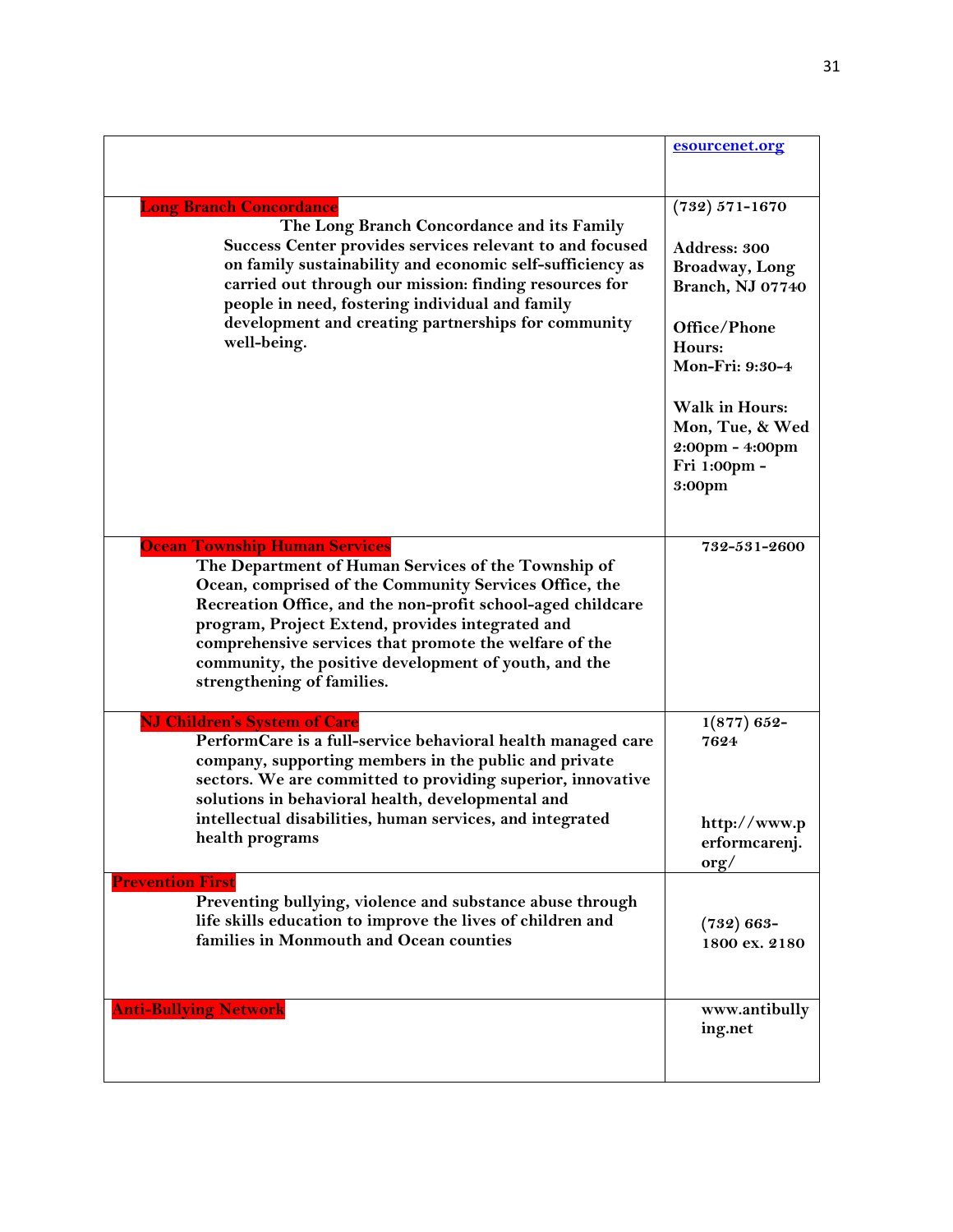| <b>Websites for Families</b>                                                                                                                                                                                                                                                                                                                                         | <b>Area Served/</b><br><b>Phone #/ Address</b>                                                                                                                                                                                          |
|----------------------------------------------------------------------------------------------------------------------------------------------------------------------------------------------------------------------------------------------------------------------------------------------------------------------------------------------------------------------|-----------------------------------------------------------------------------------------------------------------------------------------------------------------------------------------------------------------------------------------|
| <b>New Jersey Department of Education Monmouth County Office</b>                                                                                                                                                                                                                                                                                                     | $(732)$ 431-7810<br>Monmouth<br><b>County Office</b><br>of Education<br>4000 Kozloski<br>Road<br>Freehold, NJ<br>07728<br>Dr. Lester<br><b>Richens</b> , Interim<br><b>Executive County</b><br>Superintendent<br>Fax: (732)776-<br>7237 |
| <b>Traumatic Loss/Terrorism/School</b><br><u>Violence Resources</u>                                                                                                                                                                                                                                                                                                  | <b>Area Served/</b><br>Phone #/<br><b>Address</b>                                                                                                                                                                                       |
| <b>Monmouth County Traumatic Loss Coalition</b><br>Traumatic Loss Coalition (TLC) for Monmouth County (a network of<br>professionals representing schools, social agencies, police, clergy, crisis<br>services, etc.) can support and guide your staff through critical events<br>and postvention based on successful experience resolving similar<br>circumstances. | $(732)$ 431-7200                                                                                                                                                                                                                        |
| <b>Traumatic Loss Coalitions for Youth</b><br>The Traumatic Loss Coalitions for Youth Program (TLC) at<br>RUTGERS-University Behavioral Health Care is New Jersey's primary<br>youth suicide prevention program funded by the Department of<br>Children & Families, Division of Children's System of Care.                                                           | $(732) 235 -$<br>2810<br>https://ubhc.rutgers.<br>edu/education/trau<br>ma-loss-<br>coalition/overview.<br>xml                                                                                                                          |
| <b>Disaster Response Crisis Counselors</b><br>732-923-6999: This is the Monmouth County Psychiatric Screening<br>Service.                                                                                                                                                                                                                                            | $(732)$ 431-<br>7200                                                                                                                                                                                                                    |
| 24 Hours a day, seven days a week, professional staff are available for<br>phone consultation and, where indicated, in person services to bring<br>stability and direction to traumatic events.                                                                                                                                                                      | $(732) 923-$<br>6999                                                                                                                                                                                                                    |
| 732-431-7200: This is the Monmouth County Division of Mental Health.<br>Traumatic loss consultation services can be initiated here during normal<br>business hours. Services include intervention in traumatic losses,<br>professional education through seminars, inservice education programs                                                                      |                                                                                                                                                                                                                                         |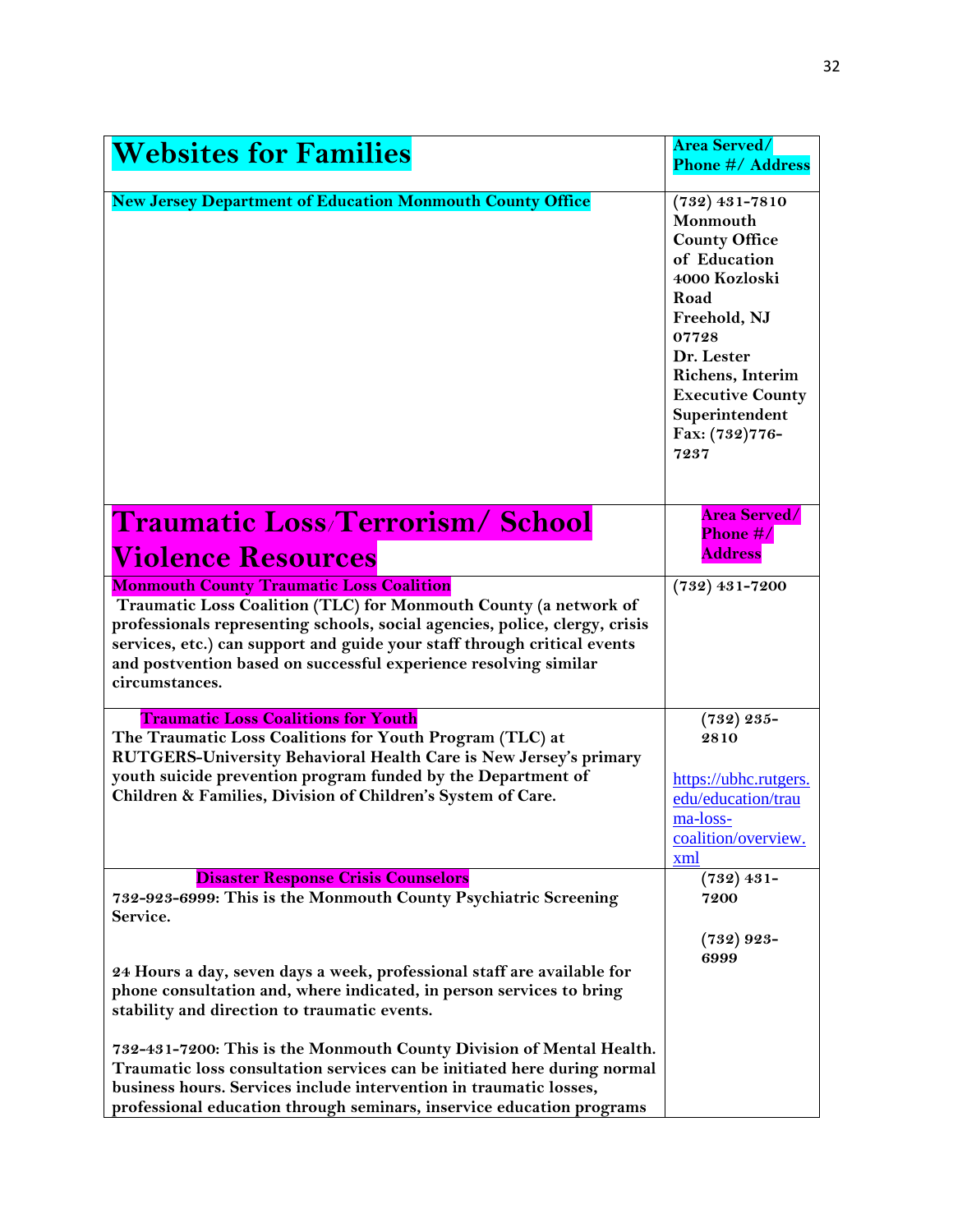| for professionals and community groups, and bibliographic materials.                                                                                                                                        |                                                   |
|-------------------------------------------------------------------------------------------------------------------------------------------------------------------------------------------------------------|---------------------------------------------------|
| Domestic Violence Call police or 911                                                                                                                                                                        | <b>Area Served/</b><br>Phone #/<br><b>Address</b> |
| Family violence that is physical or emotional abuse directed at partners,<br>siblings, children or elders                                                                                                   |                                                   |
| <b>180 Turning Lives Around</b>                                                                                                                                                                             | Domestic<br>Violence                              |
| 180, Turning Lives Around, is a private, non-profit<br>organization dedicated to ending domestic and sexual<br>violence in our community.                                                                   | hotline $1(888)$<br>843-9262                      |
|                                                                                                                                                                                                             | Sexual                                            |
|                                                                                                                                                                                                             | violence<br>hotline                               |
|                                                                                                                                                                                                             | $1(888) - 264-$                                   |
|                                                                                                                                                                                                             | 7273                                              |
|                                                                                                                                                                                                             | $(732) 264-$                                      |
|                                                                                                                                                                                                             | 4111                                              |
|                                                                                                                                                                                                             | http://180nj.org/                                 |
| <b>Domestic Violence 24-Hour Hotline</b><br>If you are currently in an abusive relationship and fear for<br>your safety call our Hotline at 1-888-843-9262 so that we can<br>help you develop a Safety Plan | $(888) 843-$<br>9262                              |
| <b>G.E.M. Counseling</b>                                                                                                                                                                                    |                                                   |
| G.E.M. Counseling is a professional outpatient counseling practice<br>that specializes in improving and rebuilding relationships with self                                                                  | <b>Address: 1715 NJ-</b>                          |
| and others.                                                                                                                                                                                                 | 35, Middletown,<br>NJ 07748                       |
|                                                                                                                                                                                                             | <b>Phone:</b> (732)                               |
|                                                                                                                                                                                                             | 671-6222                                          |
|                                                                                                                                                                                                             | <b>Area Served/Phone #/ Address</b>               |
| <b>Prevention</b>                                                                                                                                                                                           |                                                   |
|                                                                                                                                                                                                             |                                                   |
|                                                                                                                                                                                                             |                                                   |
|                                                                                                                                                                                                             |                                                   |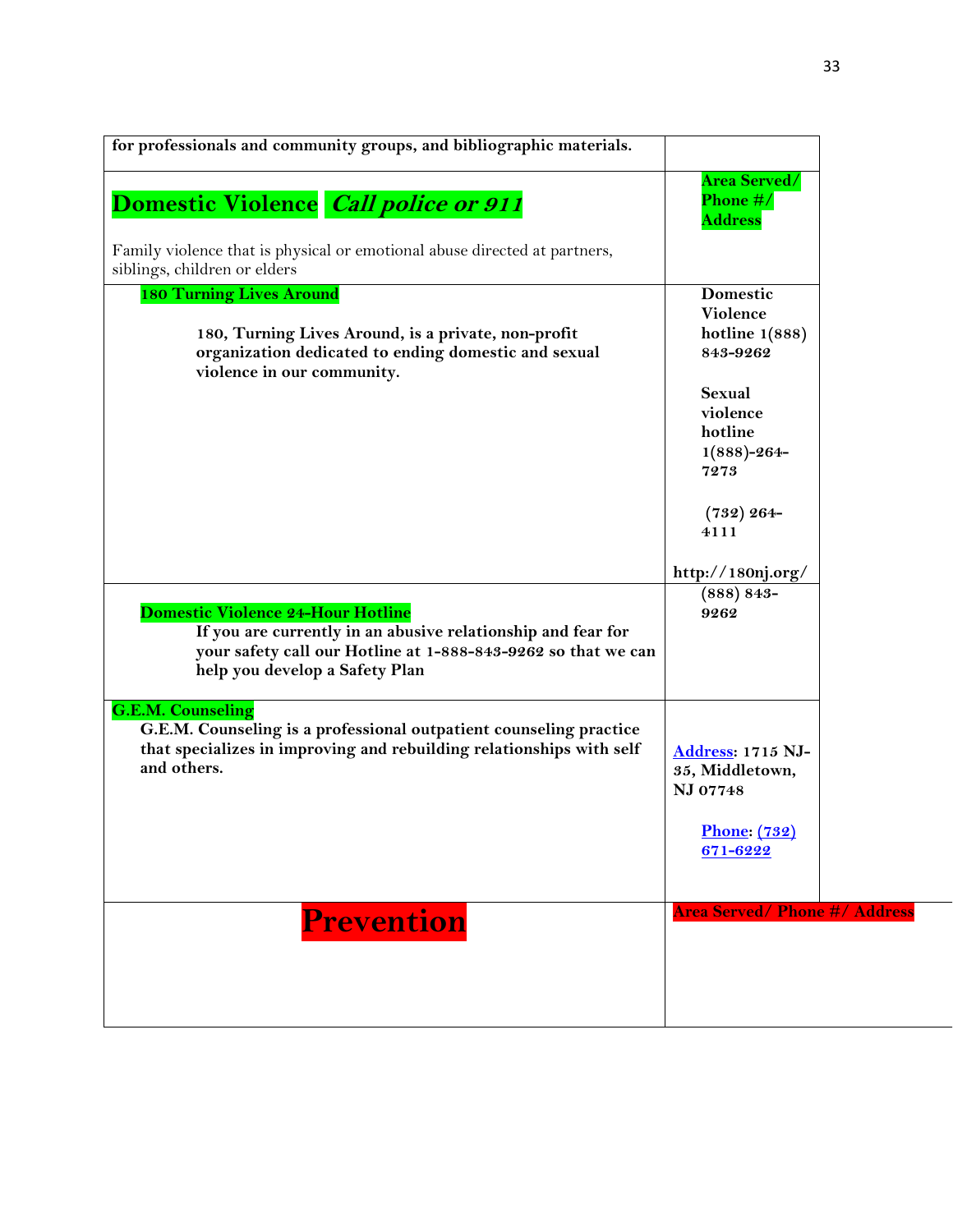| <b>Parents Anonymous</b><br>We continue to Keep our Promise to maintain evidence-based, culturally<br>responsive, and innovative programs, strategies and initiatives for the<br>millions of fearless parents, children, and youth who successfully change<br>their lives forever through Parents Anonymous®                                                                                             | <b>KIDS</b>           | 24 hour stress<br>hotline: 1(800) THE-<br>$(1 - 800 - 843 - 5437)$                    |                                                  |
|----------------------------------------------------------------------------------------------------------------------------------------------------------------------------------------------------------------------------------------------------------------------------------------------------------------------------------------------------------------------------------------------------------|-----------------------|---------------------------------------------------------------------------------------|--------------------------------------------------|
|                                                                                                                                                                                                                                                                                                                                                                                                          | family-<br>$p$ ?id=10 | http://www.childand<br>nj.org/ShowPage.as                                             |                                                  |
| <b>Department of Child Protection &amp; Permanency</b><br>Child Protection and Permanency, CP&P (formerly the Division of Youth<br>and Family Services, DYFS), is New Jersey's child protection and child<br>welfare agency within the Department of Children and Families. Its<br>mission is to ensure the safety, permanency and well-being of children and<br>to support families                     |                       | $1(877)$ NJABUSE                                                                      |                                                  |
| <b>Long Branch Concordance Family Success Center</b><br>The Long Branch Concordance and its Family Success Center provides<br>services relevant to and focused on family sustainability and economic<br>self-sufficiency as carried out through our mission: finding resources for<br>people in need, fostering individual and family development and creating<br>partnerships for community well-being. |                       | $(732) 571 - 1670$<br>279 Broadway Ste<br>301Long Branch, NJ<br>07740-6949            |                                                  |
| <b>Sexual Assault/ Rape</b><br><b>Interventions</b>                                                                                                                                                                                                                                                                                                                                                      |                       |                                                                                       | <b>Area Served</b><br>Phone #/<br><b>Address</b> |
| <b>180 Turning Lives Around</b><br>180, Turning Lives Around, is a private, non-profit organization<br>dedicated to ending domestic and sexual violence in our<br>community.                                                                                                                                                                                                                             |                       | Domestic<br>Violence<br>hotline<br>$1(888) 843-$<br>9262<br><b>Sexual</b><br>violence |                                                  |
|                                                                                                                                                                                                                                                                                                                                                                                                          |                       | hotline<br>$1(888)-264-$<br>7273<br>$(732) 264-$<br>4111                              |                                                  |
|                                                                                                                                                                                                                                                                                                                                                                                                          |                       | http://180nj.or<br>g/                                                                 |                                                  |

34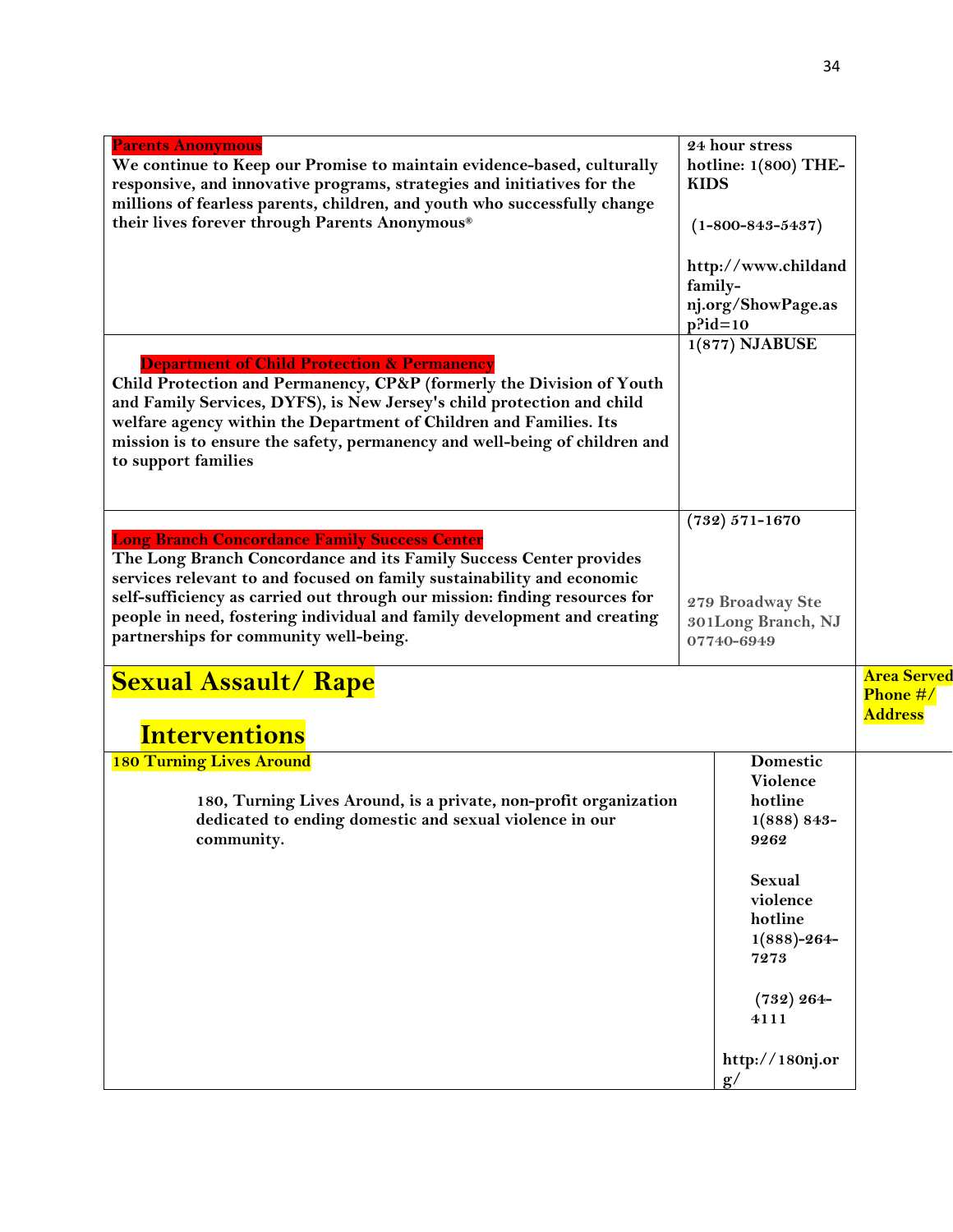|                                                                                                                                                                                                                                                                                                                                                                                                                         | www.njcasa.org                                               |
|-------------------------------------------------------------------------------------------------------------------------------------------------------------------------------------------------------------------------------------------------------------------------------------------------------------------------------------------------------------------------------------------------------------------------|--------------------------------------------------------------|
| <b>NJ Coalition Against Sexual Assault</b><br>The mission of the New Jersey Coalition Against Sexual Assault (NJCASA)<br>is to promote the compassionate and just treatment of survivors and their<br>loved ones; foster collaborative relationships between community systems;<br>and affect attitudinal and behavioral changes in society as we work toward<br>the elimination of sexual violence against all people. | Office: 609-631-<br>4450                                     |
|                                                                                                                                                                                                                                                                                                                                                                                                                         | Email: info<br>@njcasa.org                                   |
| <b>National Sexual Assault Hotline</b><br>RAINN (Rape, Abuse & Incest National Network) is the nation's<br>largest anti-sexual violence organization                                                                                                                                                                                                                                                                    | www.rainn.org<br>800-656-4673                                |
| Free. Confidential. 24/7.                                                                                                                                                                                                                                                                                                                                                                                               |                                                              |
| <b>LGBTQ Resources</b>                                                                                                                                                                                                                                                                                                                                                                                                  | <b>Area Served/</b><br>Phone #/<br><b>Address</b>            |
| NJ Gay, Lesbian, Straight Education Network                                                                                                                                                                                                                                                                                                                                                                             | 212-727-0135                                                 |
| At GLSEN, we want every student, in every school, to be valued and<br>treated with respect, regardless of their sexual orientation, gender<br>identity or gender expression. We believe that all students deserve a<br>safe and affirming school environment where they can learn and grow.                                                                                                                             | https://www.glse<br>n.org/chapter/cen<br>tral-new-jersey     |
| Red Bank Regional High School - Gay Straight Alliance                                                                                                                                                                                                                                                                                                                                                                   | $(732) 842 - 8000$                                           |
| Individual, group, family counseling, substance abuse counseling, conflict<br>resolution, preventative and reproductive health care services, recreation<br>events, job coaching, and employment counseling.                                                                                                                                                                                                            | 101 Ridge Rd<br>Little Silver, NJ<br>07739                   |
| <b>Jersey Shore O-Spot</b>                                                                                                                                                                                                                                                                                                                                                                                              | $(732)$ 455-3373                                             |
| The mission of the Jersey Shore LGBT Community Center Project (aka<br>QSpot) is to foster the health, well-being and pride of individuals, groups and<br>families within New Jersey's LGBT community by providing resources,<br>referrals, public education, outreach services and general support to empower<br>them to live their lives with dignity and freedom.                                                     | www.jsQspot.org<br>66 S Main St,<br>Ocean Grove, NJ<br>07756 |
| <b>PFLAG (Parents, Friends &amp; Families of Lesbians and Gays</b>                                                                                                                                                                                                                                                                                                                                                      | $(908) 814 - 2155$<br>$ispflag(a)$ gmail.com                 |
| Jersey Shore PFLAG is a community organization that provides support,<br>education and advocacy for gay, lesbian, bisexual and transgender (LGBT)<br>individuals and their family and friends in Monmouth and Ocean counties in<br><b>New Jersey</b>                                                                                                                                                                    | www.jerseyshor<br>epflag.org<br><b>PFLAG Jersey</b>          |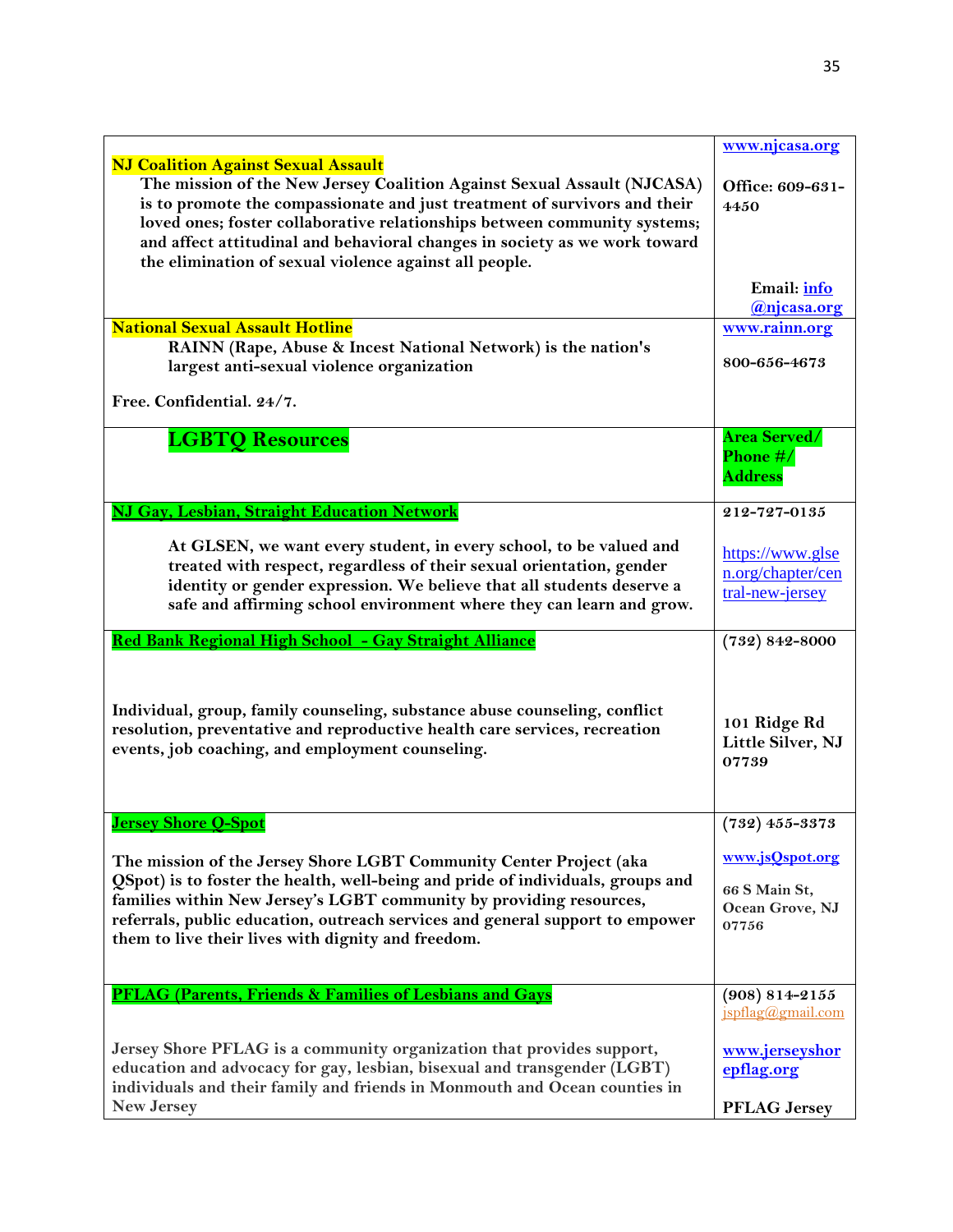| <b>Gay, Lesbian, Bisexual and Transgender National Hotline</b><br>The Lesbian, Gay, Bisexual and Transgender (LGBT) National Hotline<br>provides telephone, online private one-to-one chat and email peer-support, as<br>well as factual information and local resources for cities and towns across the<br><b>United States.</b>                                                                                                                      | <b>Shore Chapter</b><br>P.O. Box 677<br>Howell, NJ<br>07731<br>1-888-843-4564<br>help@GLBThot<br>line.org<br>http://www.glb |
|--------------------------------------------------------------------------------------------------------------------------------------------------------------------------------------------------------------------------------------------------------------------------------------------------------------------------------------------------------------------------------------------------------------------------------------------------------|-----------------------------------------------------------------------------------------------------------------------------|
| All of our services are free and confidential.                                                                                                                                                                                                                                                                                                                                                                                                         | thotline.org/ho<br>tline.html                                                                                               |
| <b>LYRIC Youth Talk Line</b>                                                                                                                                                                                                                                                                                                                                                                                                                           | $(1 - 800 - 246 - 7743)$                                                                                                    |
| We speak with teens and young adults up to age 25 about coming-out<br>issues, relationship concerns, parent issues, school problems, HIV/AIDS<br>anxiety and safer-sex information, and lots more!                                                                                                                                                                                                                                                     | http://www.glbtho<br>tline.org/youth-<br>talkline.html                                                                      |
|                                                                                                                                                                                                                                                                                                                                                                                                                                                        | Email:<br>help@LGBThotli<br>ne.org                                                                                          |
|                                                                                                                                                                                                                                                                                                                                                                                                                                                        | Monday thru<br>Friday from 4pm<br>to midnight                                                                               |
|                                                                                                                                                                                                                                                                                                                                                                                                                                                        | <b>Saturday from</b><br>noon to 5pm                                                                                         |
| Peer Listening Line for LGBT Youth<br>Fenway Health's Peer Listening Line is an anonymous and confidential<br>phone line that offers gay, lesbian, bisexual and transgender youths a "safe<br>place" to call for information, referrals, and support. In addition to issues<br>like coming out, HIV/AIDS, safer sex and relationships, our trained<br>volunteers also address topics such as locating GLBT groups and services in<br>their local area. | <b>Peer Listening</b><br>Line (25 & Under)<br>617.267.2535<br><b>Toll-Free</b><br>800.399.1337                              |
|                                                                                                                                                                                                                                                                                                                                                                                                                                                        | <b>Hours</b><br>Monday $-$<br>$\bullet$<br>Saturday,<br>$5:00 -$<br>10:00 pm                                                |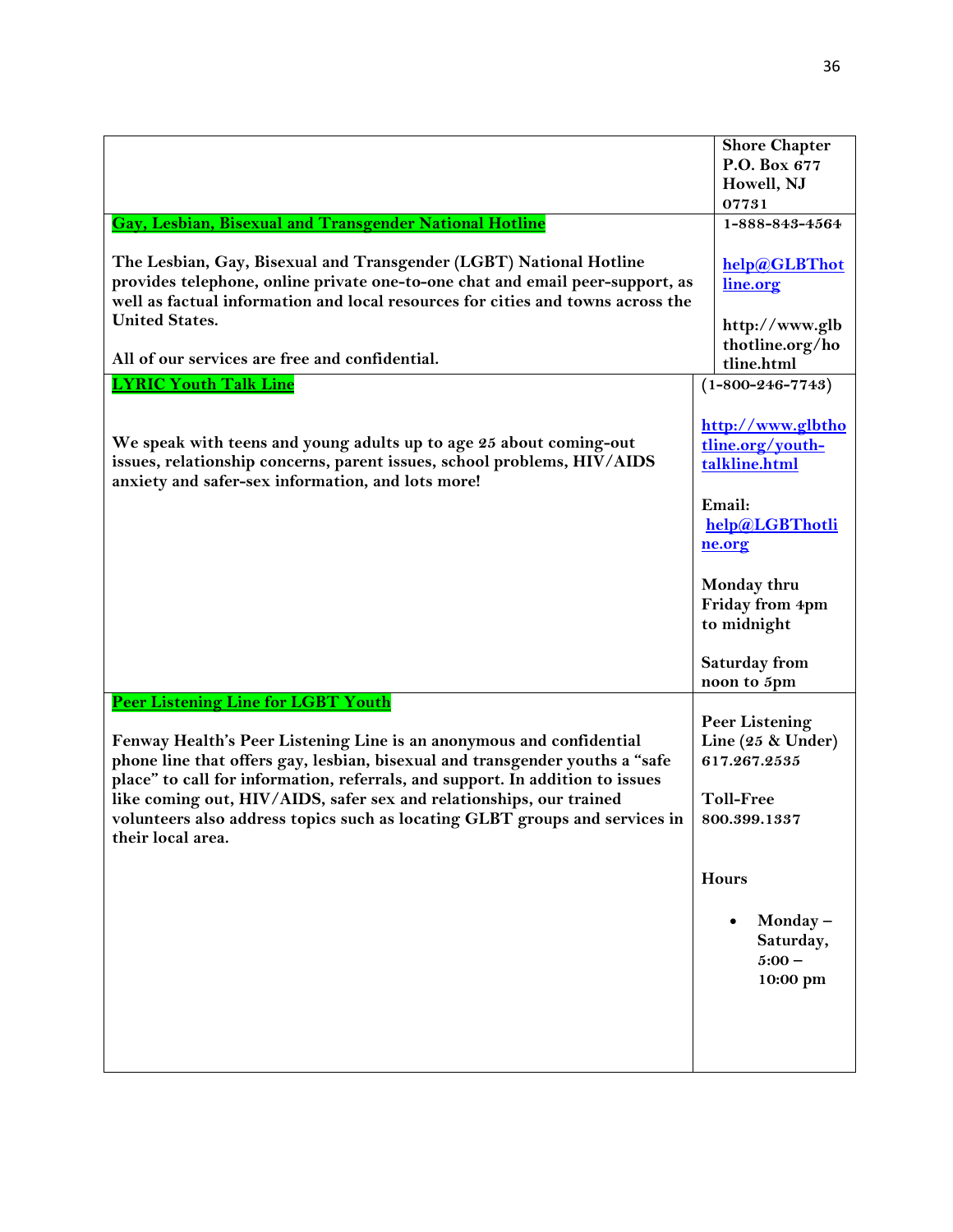| <b>Substance Abuse</b>                                                                                                                                                                                                                                                                                                                                                                           |                                                                                                                    |
|--------------------------------------------------------------------------------------------------------------------------------------------------------------------------------------------------------------------------------------------------------------------------------------------------------------------------------------------------------------------------------------------------|--------------------------------------------------------------------------------------------------------------------|
|                                                                                                                                                                                                                                                                                                                                                                                                  | <b>Area Served/</b><br><b>Phone #/ Address</b>                                                                     |
| <b>Addiction Hotline of NJ</b><br>Provides trained clinically supervised telephone specialists who are<br>available 24 hours a day, 7 days a week to educate, assist, interview and/or<br>refer individuals and families battling addictions. Calls are free and<br>information shared is confidential.                                                                                          | $1(800)$ 238-2333                                                                                                  |
| <b>YMCA Counseling</b><br>Our team of caring and certified Y professionals are licensed to serve as<br>counselors to youth and families, specializing in Social Work, Clinical<br>Counseling, and Alcohol & Drug Counseling.                                                                                                                                                                     | 166 Main St<br>Matawan, NJ<br>07747-3104<br>$(732)$ 290-9040                                                       |
| <b>CPC Addiction Recovery Services</b><br>To provide behavioral health and education services that promotes<br>wellness, recovery and productive lives.                                                                                                                                                                                                                                          | $(732) 842 - 2000$<br><b>New Patient</b><br><b>Appointments:</b><br>800-250-9811<br>https://cpcbehavio<br>ral.org/ |
| <b>Crossroads at Croydon Hall- Outpatient substance abuse services</b><br>Crossroads is a New Jersey Licensed Facility that provides alcohol and drug<br>abuse services to all Middletown residents. Services include education,<br>consultation, assessment, treatment, and referral assistance for anyone<br>seeking help in their own or a loved one's struggle with addictive<br>substances. | $(732) 615 - 2277$<br>900 Leonardville<br>Road,<br>Leonardo NJ<br>07737                                            |
| <b>CPC Aberdeen Counseling Center</b><br>To provide behavioral health and education services that promotes<br>wellness, recovery and productive lives.<br>Monday: 8am-8pm<br>Tuesday: 8am-8pm<br>Wednesday: 8am-5pm<br>Thursday: 8am-8pm<br>Friday: 8am-5pm<br><b>Saturday and Sunday: Closed</b>                                                                                                | $(732)$ 290-1700<br>1088 NJ-34,<br>Aberdeen<br>Township, NJ<br>07747                                               |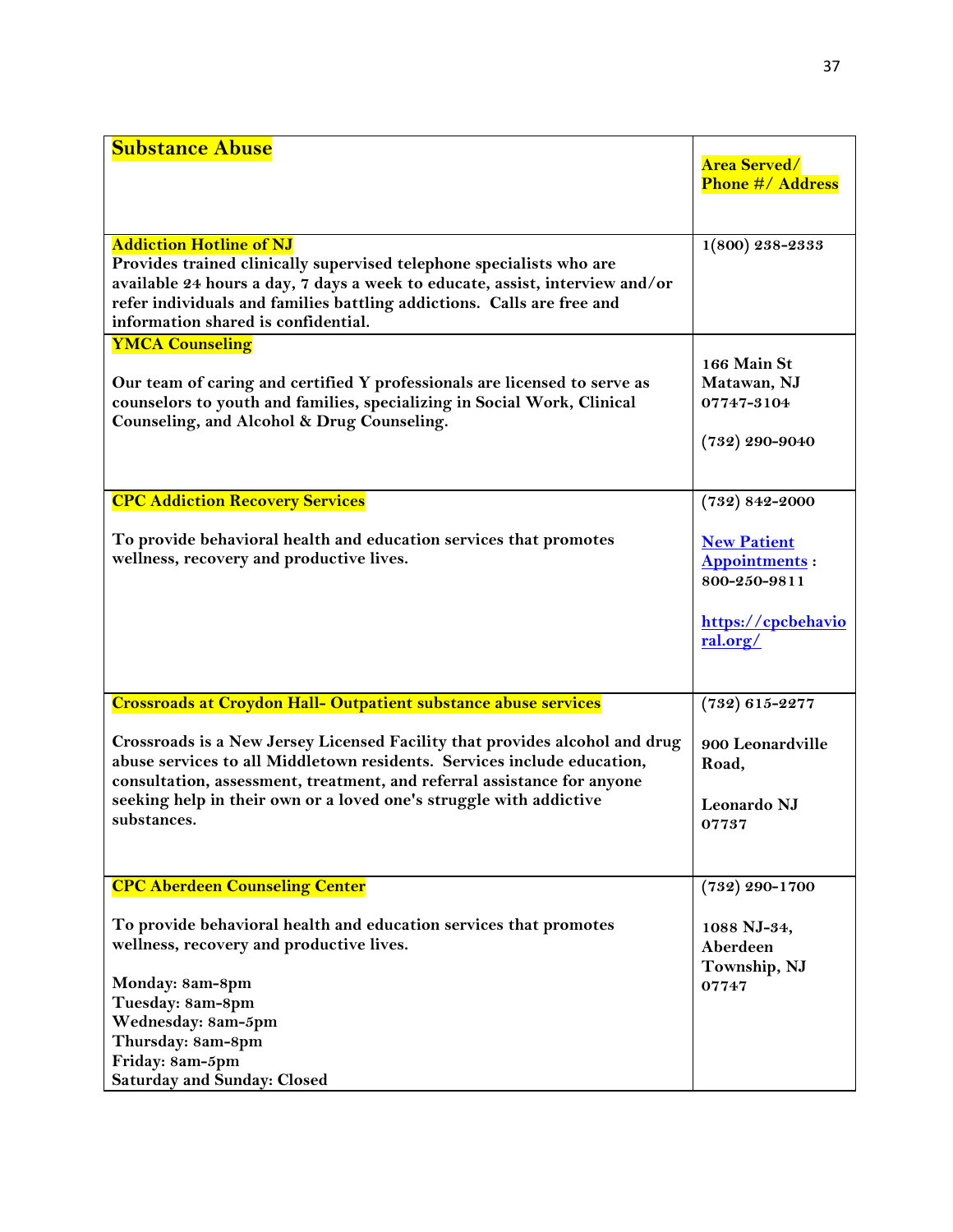| <b>Monmouth Co. Division of Mental Health &amp; Addiction Services</b>                                                                                                                                                                                                                                                                                                                        | $(732)$ 431-6451                            |
|-----------------------------------------------------------------------------------------------------------------------------------------------------------------------------------------------------------------------------------------------------------------------------------------------------------------------------------------------------------------------------------------------|---------------------------------------------|
| Provides information and referral regarding the scope of mental health<br>services available to county residents. Provides funding for the<br>implementation and development of mental health programs and<br>coordinates planning, monitoring and advocacy activities on behalf of<br>persons with mental illness                                                                            | Monday-Friday<br>8:30 am-4:30 pm            |
| <b>New Hope Foundation</b>                                                                                                                                                                                                                                                                                                                                                                    | Information (732)<br>946-3030               |
| New Hope is dedicated to the treatment of adults and adolescents affected<br>with alcohol, drug and gambling addiction                                                                                                                                                                                                                                                                        | Toll free hotline<br>800-705-4673           |
| <b>Riverview Med Center Behavioral Health</b>                                                                                                                                                                                                                                                                                                                                                 | $(732) 345 - 3400$                          |
| Addiction Recovery, Adolescent Intensive Outpatient Groups, Adult Partial<br>Hospitalization, Children's Specialty Groups, Compulsive Gambling<br>Counseling, Crisis Unit, Inpatient Psychiatric, Outpatient Mental Health<br>Services, Transitional Medication Services & Medication Clinic                                                                                                  |                                             |
| Prevention                                                                                                                                                                                                                                                                                                                                                                                    | <b>Area Served/</b><br>Phone #/ Address     |
| <b>CentraState Health Awareness Ctr</b>                                                                                                                                                                                                                                                                                                                                                       | $(732) 308 - 0570$                          |
| <b>For Student Health Awareness:</b><br>-Workshops on dating violence, bullying, stress management, eating<br>disorders, sports nutrition, aggression, and drug awareness<br>- Adventure to Health                                                                                                                                                                                            | Call before<br>attending as dates<br>change |
|                                                                                                                                                                                                                                                                                                                                                                                               | 901 W Main St,<br>Freehold, NJ<br>07728     |
| <b>Prevention First</b><br>Preventing bullying, violence and substance abuse through life skills<br>education to improve the lives of children and families in Monmouth and<br><b>Ocean counties</b>                                                                                                                                                                                          | $(732) 663 - 1800$<br>ext. 2180             |
| <b>Alliances to Prevent Alcoholism and Drug Abuse</b><br>The Council administers the State's \$10 million Alliance to Prevent<br>Alcoholism and Drug Abuse Program which is the largest network of<br>community-based anti-drug coalitions in the nation with thousands of<br>stakeholders serving on nearly 400 Alliances encompassing more than 530<br>municipalities throughout New Jersey | $(732) 338 - 0205$                          |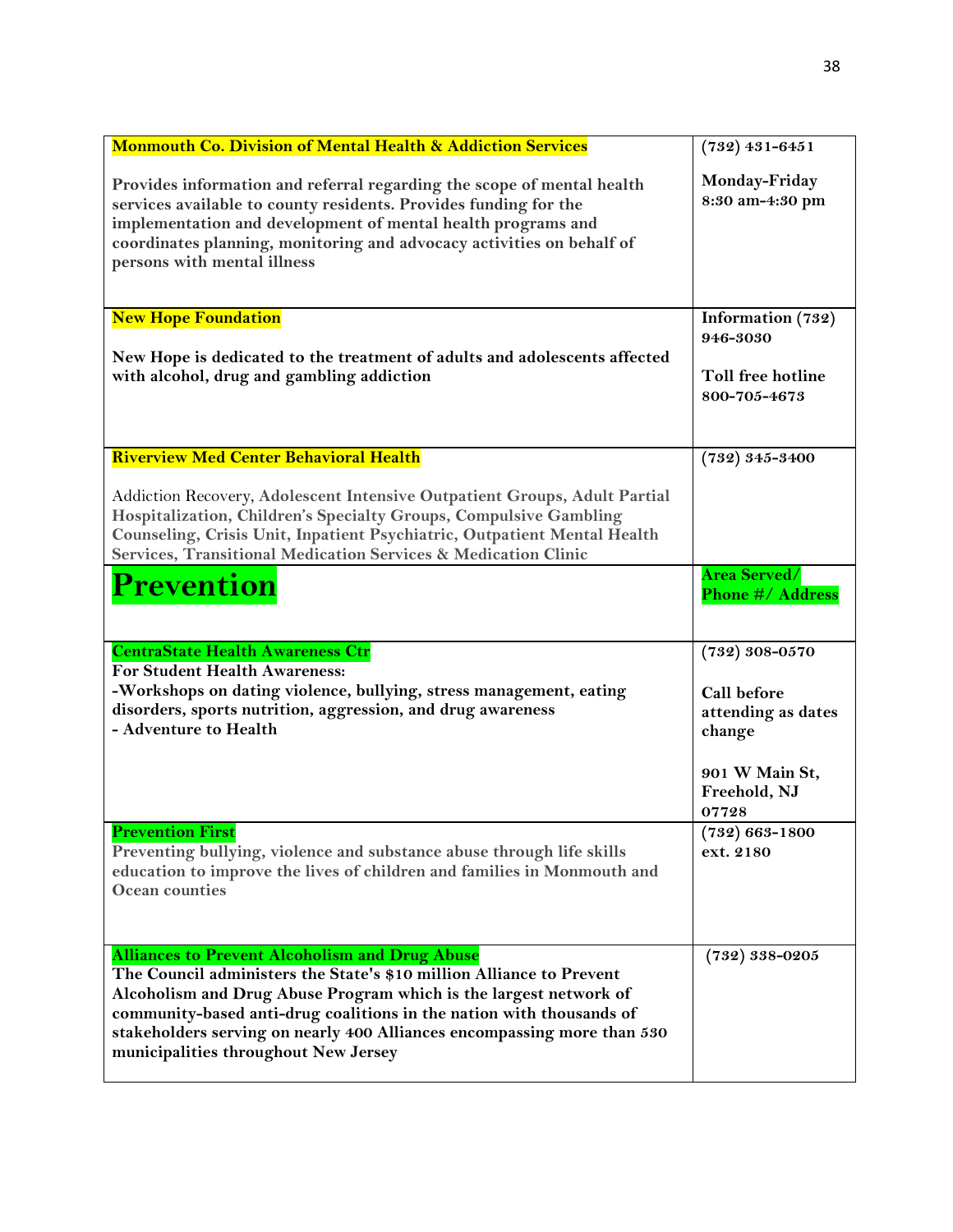| <b>Latino Resources</b>                                                                                                                                                                                                                                                                                | <b>Area Served/</b><br><b>Phone #/ Address</b>       |
|--------------------------------------------------------------------------------------------------------------------------------------------------------------------------------------------------------------------------------------------------------------------------------------------------------|------------------------------------------------------|
| <b>Community Affairs and Resource Center of Monmouth</b><br>http://carcnj.org/                                                                                                                                                                                                                         | <b>Asbury Park</b><br>$(732)$ 774-3282               |
| Asbury Park: Helps Monmouth County youth 16 to 21, who are not<br>currently in high school find employment, return to high school, further<br>education and be workforce ready. Over the years CARC has intensified its<br>efforts to improve local neighborhoods by delivering job training placement | Freehold<br>$(732)$ 431-6977                         |
| opportunities, community advocacy, and community development activities<br>Formerly "Hispanic Affairs & Resource Center"                                                                                                                                                                               | <b>Red Bank</b><br>$(732)$ 747-9000                  |
| Must meet income requirement of 70% of lower living standard                                                                                                                                                                                                                                           |                                                      |
| <b>Mercy Center</b>                                                                                                                                                                                                                                                                                    | $(732)$ 774-9397                                     |
| Mercy Center provides hope, help and healing to people in the community<br>through education, emergency and family services. Several of their groups<br>run in both English and Spanish                                                                                                                | 1106 Main St,<br>Asbury Park, NJ<br>07712            |
| <b>Resources</b>                                                                                                                                                                                                                                                                                       | <b>Area Served/</b><br><b>Phone #/ Address</b>       |
| NJ Children's System of Care                                                                                                                                                                                                                                                                           |                                                      |
| www.nj.gov/dcf/about/divisions/dcsc                                                                                                                                                                                                                                                                    |                                                      |
| www.performcarenj.com                                                                                                                                                                                                                                                                                  |                                                      |
| <b>ARC Monmouth Unit</b><br>The Arc of Monmouth serves over 1,600 adults and children with intellectual and<br>developmental disabilities each year at over 20 locations throughout Monmouth<br>County with a wide variety of services and supports.                                                   | $(732)$ 493-1919                                     |
| http://www.arcofmonmouth.org/                                                                                                                                                                                                                                                                          |                                                      |
| <b>LADACIN Network</b><br>Provides a continuum of care, including educational, therapeutic, social,<br>residential and support services to infants, children, and adults with<br>complex physical and developmental disabilities or delays.                                                            | $(732)$ 493-5900                                     |
| <b>Easter Seals</b>                                                                                                                                                                                                                                                                                    | $(732)$ 257-6662                                     |
| Easterseals provides exceptional services, education, outreach and advocacy<br>so that people with disabilities can live, learn, work and play in our                                                                                                                                                  | 25 Kennedy Blvd<br>#600, East Brunswick,<br>NJ 08816 |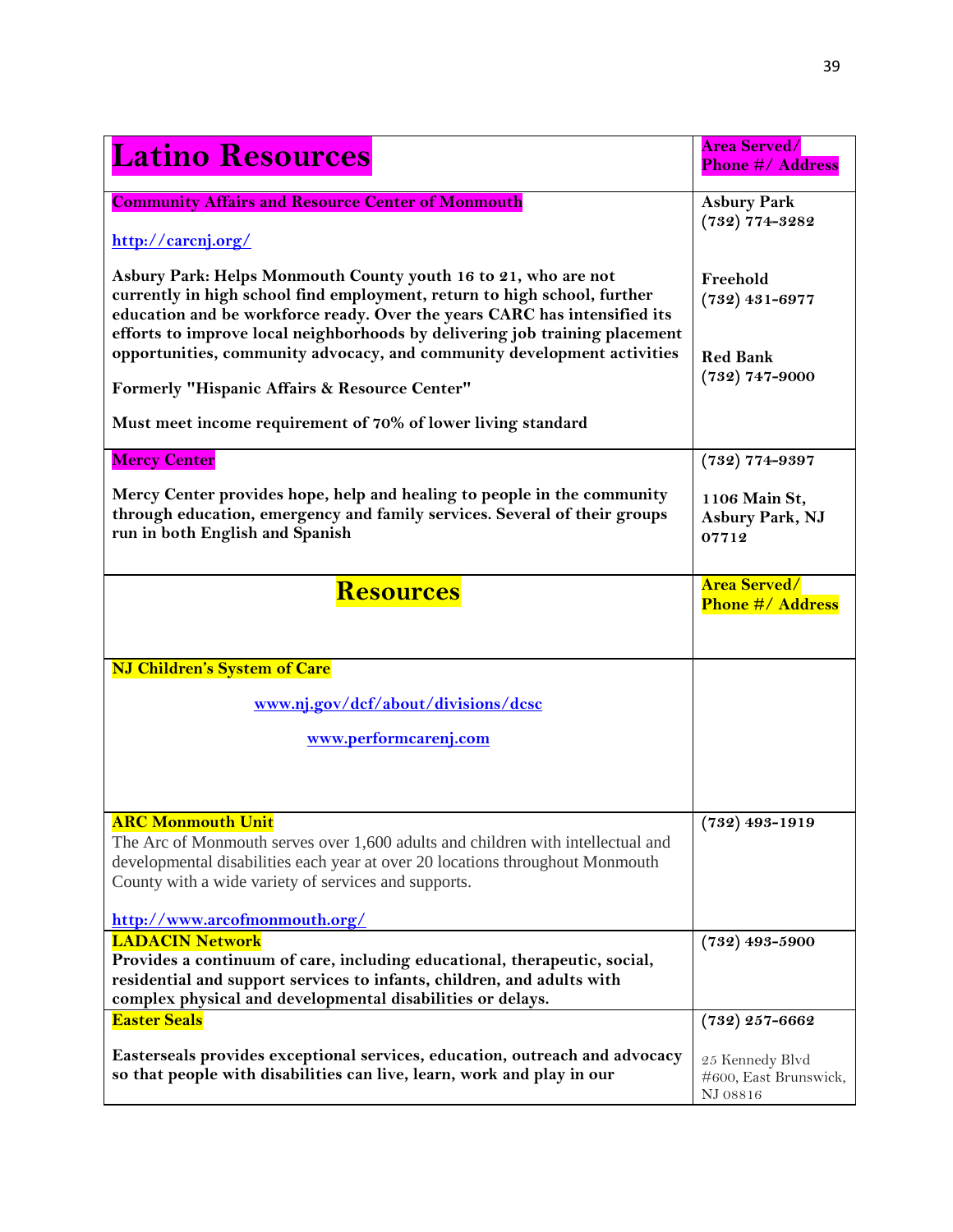| communities.                                                                                                                                                                            |                                                     |
|-----------------------------------------------------------------------------------------------------------------------------------------------------------------------------------------|-----------------------------------------------------|
| www.eastersealsnj.org                                                                                                                                                                   |                                                     |
| <b>Early Intervention Services/ Learning Disability</b>                                                                                                                                 | <b>Area Served/</b><br>Phone #/ Address             |
| <b>Family Support Center of NJ</b><br>https://www.tricountyresourcenet.org/search/family-support-center-of-nj/                                                                          | $1(800)$ 372-6510                                   |
|                                                                                                                                                                                         | $(732) 747 - 5310$                                  |
| <b>Family Resource Associates</b><br>http://www.frainc.org/                                                                                                                             | info@frainc.org                                     |
| <b>Visiting Nurse Association</b>                                                                                                                                                       | $(732) 224 - 6950$                                  |
| Special Child Health Services/Early Intervention Monmouth County                                                                                                                        | 23 Main Street,<br>Suite D1, Holmdel,<br>NJ 07733   |
| <b>Autism Family Services of New Jersey</b><br>http://www.childrens-<br>specialized.org/Content/Uploads/Childrens%20Specialized/files/Autism<br><b>Resources and Contacts 10-10.pdf</b> | $1(877)$ AFS-4477                                   |
| <b>COSAC The NJ Center for Outreach and Services for Autism</b>                                                                                                                         | (800) 4 AUTISM                                      |
| COSAC is a non-profit agency providing information and advocacy,<br>services, family and professional education and consultation.<br>https://www.autismnj.org/?scrlybrkr=01edb704       | 1450 Parkside<br>Avenue, Ewing,<br>NJ, 8638         |
| <b>SEARCH Day Program (Autistim)</b><br>http://searchdayprogram.com/Home Page.html                                                                                                      | $(732) 531 - 0454$<br>info@searchdaypro<br>gram.com |
| SEARCH Day Program is a private, non-profit twelve-month program for<br>individuals with autism ages 3 through the lifespan.                                                            | 73 Wickapecko Dr.                                   |
| School Hours 8:45 am - 2:45 pm                                                                                                                                                          | Ocean, NJ 07712                                     |
| <b>Youth Transitional Housing</b>                                                                                                                                                       | <b>Area Served/</b><br><b>Phone #/ Address</b>      |
| <b>Collier House</b>                                                                                                                                                                    | Address: 386                                        |
| http://www.collierservices.com/                                                                                                                                                         | Maple Pl, Keyport,<br>NJ 07735                      |
| Women aged 18-21 who are homeless or exiting foster care system                                                                                                                         | Phone: (732) 264-                                   |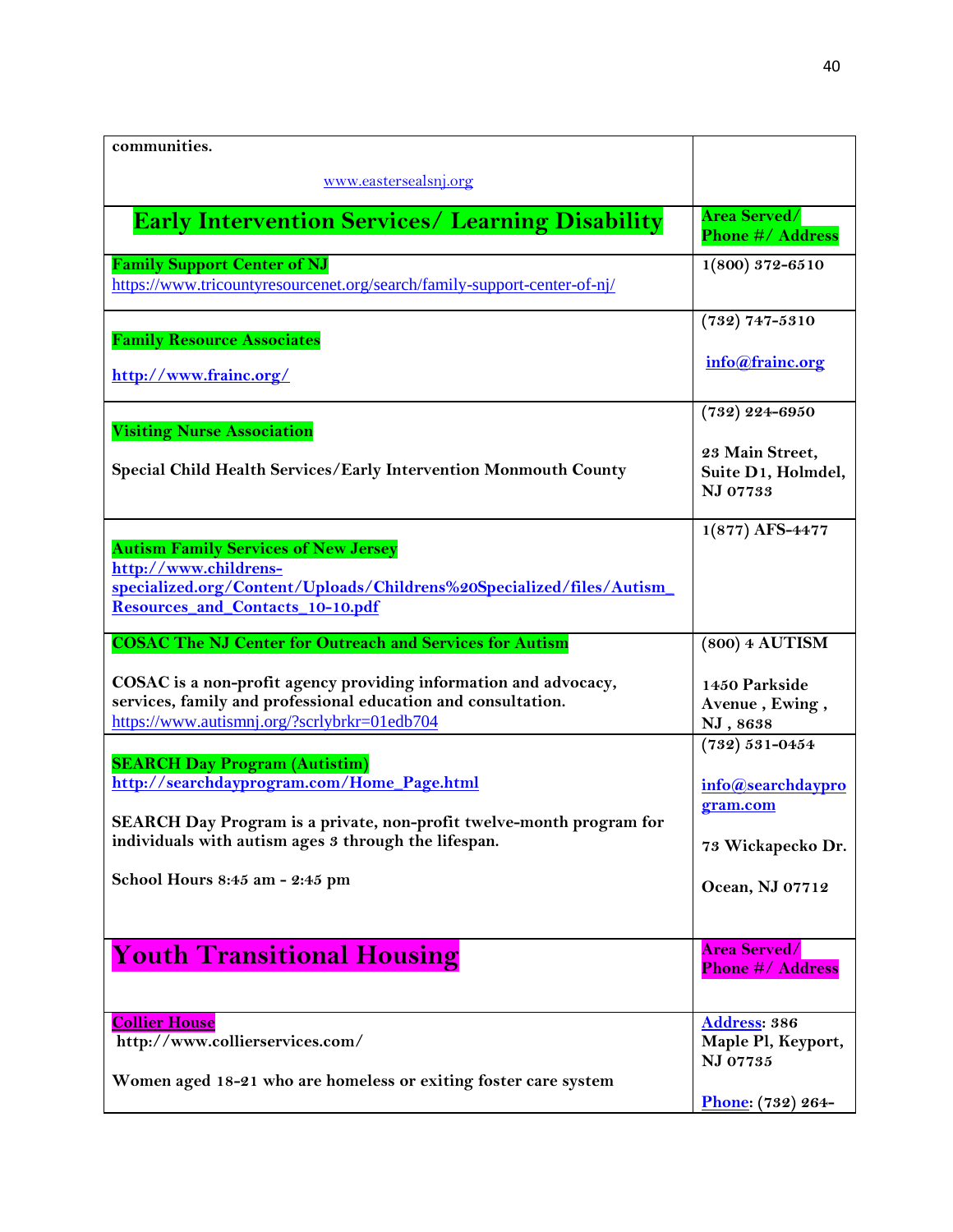|                                                               |                                                                                                                                                                                                                                                   | 3222                                                             |
|---------------------------------------------------------------|---------------------------------------------------------------------------------------------------------------------------------------------------------------------------------------------------------------------------------------------------|------------------------------------------------------------------|
|                                                               |                                                                                                                                                                                                                                                   |                                                                  |
| <b>Beacon House</b>                                           |                                                                                                                                                                                                                                                   | $(732) 502 - 9245$                                               |
|                                                               | Young Adults aged 17-21 who are homeless or exiting foster care system                                                                                                                                                                            | 1410 Sixth Ave,<br>Neptune, NJ                                   |
| <b>Perform Care</b>                                           |                                                                                                                                                                                                                                                   | $1(877) 652 - 7624$                                              |
| <b>Hours of Operation:</b><br>24 Hours a Day<br>7 Days a Week |                                                                                                                                                                                                                                                   | 300 Horizon Drive<br>Suite 306<br>Robbinsville, NJ<br>08691-1919 |
|                                                               | Mobile Response and Stabilization Services and Care Management                                                                                                                                                                                    |                                                                  |
| Organization                                                  | Referrals must be made through                                                                                                                                                                                                                    |                                                                  |
|                                                               | <b>Family-Based Services Association of NJ</b>                                                                                                                                                                                                    | $(732) 542 - 4502$                                               |
|                                                               | http://www.fbsanj.org/                                                                                                                                                                                                                            | 6 Industrial Way West,<br>Suite D<br>Eatontown, NJ 07724         |
|                                                               | <b>Domestic Violence/Child Abuse &amp; Neglect</b>                                                                                                                                                                                                | <b>Area Served/</b><br><b>Phone #/ Address</b>                   |
|                                                               | Abuse and Neglect Under NJ law, any person having reasonable cause to<br>believe that a child has been abused or neglected in any environment shall<br>immediately report to the <i>Division of Child Protection and Permanency</i><br>$(DCP\&P)$ | 1(877) NJ ABUSE                                                  |
|                                                               | To report suspicions-24/7                                                                                                                                                                                                                         |                                                                  |
|                                                               | <b>Child abuse hotline</b>                                                                                                                                                                                                                        |                                                                  |
|                                                               | <b>CPC Behavioral Health Care</b>                                                                                                                                                                                                                 | $(732) 842 - 2000$ x<br>4221                                     |
|                                                               | <b>Meridian Behavioral Health</b>                                                                                                                                                                                                                 | $(732) 345 - 3400$                                               |
| Monday                                                        | 8AM-<br>5PM                                                                                                                                                                                                                                       |                                                                  |
| Tuesday                                                       | 8AM-5PM                                                                                                                                                                                                                                           |                                                                  |
| Wednesday                                                     | 8AM-5PM                                                                                                                                                                                                                                           |                                                                  |
| Thursday<br>Friday                                            | 8AM-5PM<br>8AM-5PM                                                                                                                                                                                                                                |                                                                  |
|                                                               |                                                                                                                                                                                                                                                   |                                                                  |